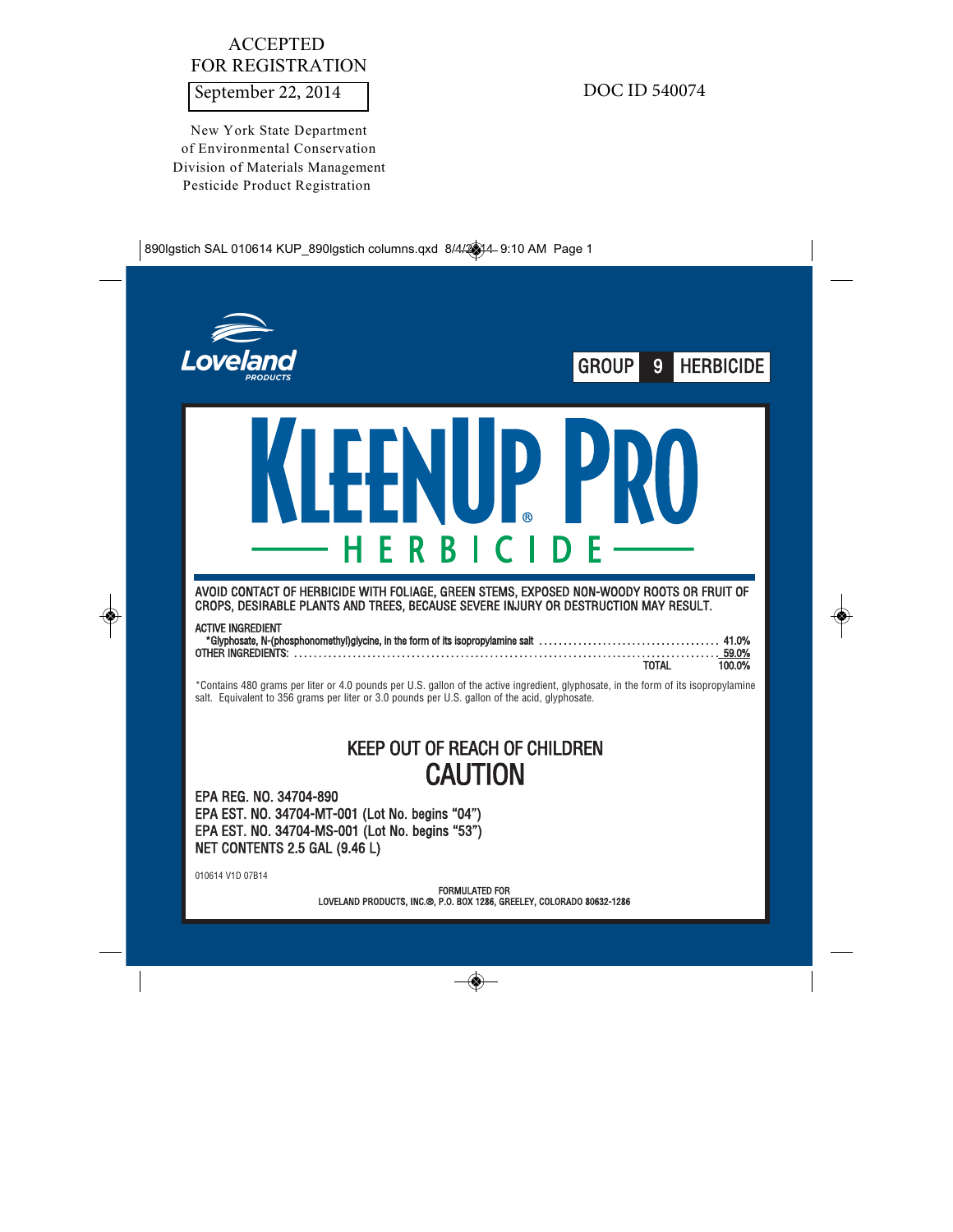|                                                                                                                                                                                                 | <b>FIRST AID</b>                                                       |  |  |  |
|-------------------------------------------------------------------------------------------------------------------------------------------------------------------------------------------------|------------------------------------------------------------------------|--|--|--|
| • Hold eye open and rinse slowly and gently with water for 15<br>If in eyes:<br>to 20 minutes.<br>. Remove contact lenses, if present, after the first 5 minutes,<br>then continue rinsing eye. |                                                                        |  |  |  |
|                                                                                                                                                                                                 | . Call a poison control center or doctor for treatment advice.         |  |  |  |
| If on skin                                                                                                                                                                                      | • Take off contaminated clothing.                                      |  |  |  |
| or clothing:                                                                                                                                                                                    | . Rinse skin immediately with plenty of water for 15 to 20<br>minutes. |  |  |  |
|                                                                                                                                                                                                 | • Call a poison control center or doctor for treatment advice.         |  |  |  |

2

Have the product container or label with you when calling a poison control<br>center or doctor, or going for treatment.<br>FOR A MEDICAL EMERGENCY INVOLVING THIS PRODUCT CALL:<br>1-866-944-8565.

| <b>SECTION</b> | <b>DESCRIPTION</b> |
|----------------|--------------------|
|                |                    |
| .0             | <b>INGREDIENTS</b> |
|                |                    |

| 2.0 | <b>EMERGENCY PHONE NUMBERS</b> |
|-----|--------------------------------|

| 3.0 |     | PRECAUTIONARY STATEMENTS                |
|-----|-----|-----------------------------------------|
|     | 3.1 | Hazards to Humans and Domestic Animals  |
|     | 3.2 | Personal Protective Equipment (PPE) and |
|     |     | <b>User Safety Recommendations</b>      |
|     | 3.3 | <b>Environmental Hazards</b>            |
|     | 34  | Physical or Chemical Hazards and        |
|     |     | Directions for Use                      |
|     | 3.5 | <b>Agricultural Use Requirements</b>    |
|     | 3.6 | Non-Agricultural Use Requirements       |
|     | 37  | Seed Potato Precaution                  |
|     |     |                                         |

| 4.0 |    | <b>USE INFORMATION (Mode of Action)</b>     |  |
|-----|----|---------------------------------------------|--|
|     |    |                                             |  |
| 5.0 |    | <b>WEED RESISTANCE MANAGEMENT</b>           |  |
|     | 51 | <b>Weed Management Directions</b>           |  |
|     | 52 | <b>Management Directions for Glyphosate</b> |  |
|     |    | <b>Resistant Biotypes</b>                   |  |

| 6.0 |     | <b>MIXING</b>                  |  |
|-----|-----|--------------------------------|--|
|     | 6.1 | Mixing with Water              |  |
|     | 62  | <b>Tank Mixing Procedure</b>   |  |
|     | 6.3 | Mixing for Hand-held Sprayers  |  |
|     | 6.4 | Surfactants                    |  |
|     | 6.5 | Ammonium Sulfate               |  |
|     | 6.6 | <b>Colorants or Dyes</b>       |  |
|     | հ 7 | <b>Drift Control Additives</b> |  |

| <b>APPLICATION EQUIPMENT AND</b><br><b>TECHNIQUES</b>   |
|---------------------------------------------------------|
| <b>Drift Precaution</b>                                 |
| Aerial Equipment and Spray Drift                        |
| Management                                              |
| <b>Ground Broadcast Equipment</b>                       |
| Hand-held or High-volume Equipment                      |
| Selective Equipment                                     |
| <b>Injection Systems</b>                                |
| <b>Controlled Droplet Application (CDA)</b>             |
| Equipment                                               |
| PASTURES, GRASSES, FORAGE<br><b>LEGUMES, AND RANGES</b> |
| Alfalfa, Clover and Other Forage Legumes                |
| Conservation Reserve Program (CRP) Acres                |
| Grass or Turfgrass Seed Production                      |
| Pastures                                                |
| Rangelands                                              |
| Turfgrass, Sod Production                               |
| Release of Bermudagrass and Bahiagrass                  |
| <b>NON-CROP USES AROUND THE</b><br><b>FARMSTEAD</b>     |
| Weed Control, Trim and Edge                             |
| Greenhouse/Shadehouse                                   |
| <b>Chemical Mowing</b>                                  |
| <b>Cut Stumps</b>                                       |
| Habitat Management                                      |
| FORESTRY, INDUSTRIAL, TURF AND<br>ORNAMENTAL            |
| <b>Forestry Site Preparation</b>                        |
| Non-crop Areas and Industrial Sites                     |
| Injection and Frill (Woody Brush                        |
| and Trees)                                              |
| Hollow Stem Injection                                   |
| <b>Ornamentals, Plant Nurseries</b>                     |
| and Christmas Trees                                     |
| Parks, Recreational and Residential Areas               |
| Railroads                                               |
| Roadsides                                               |
|                                                         |

10.9 Utility Sites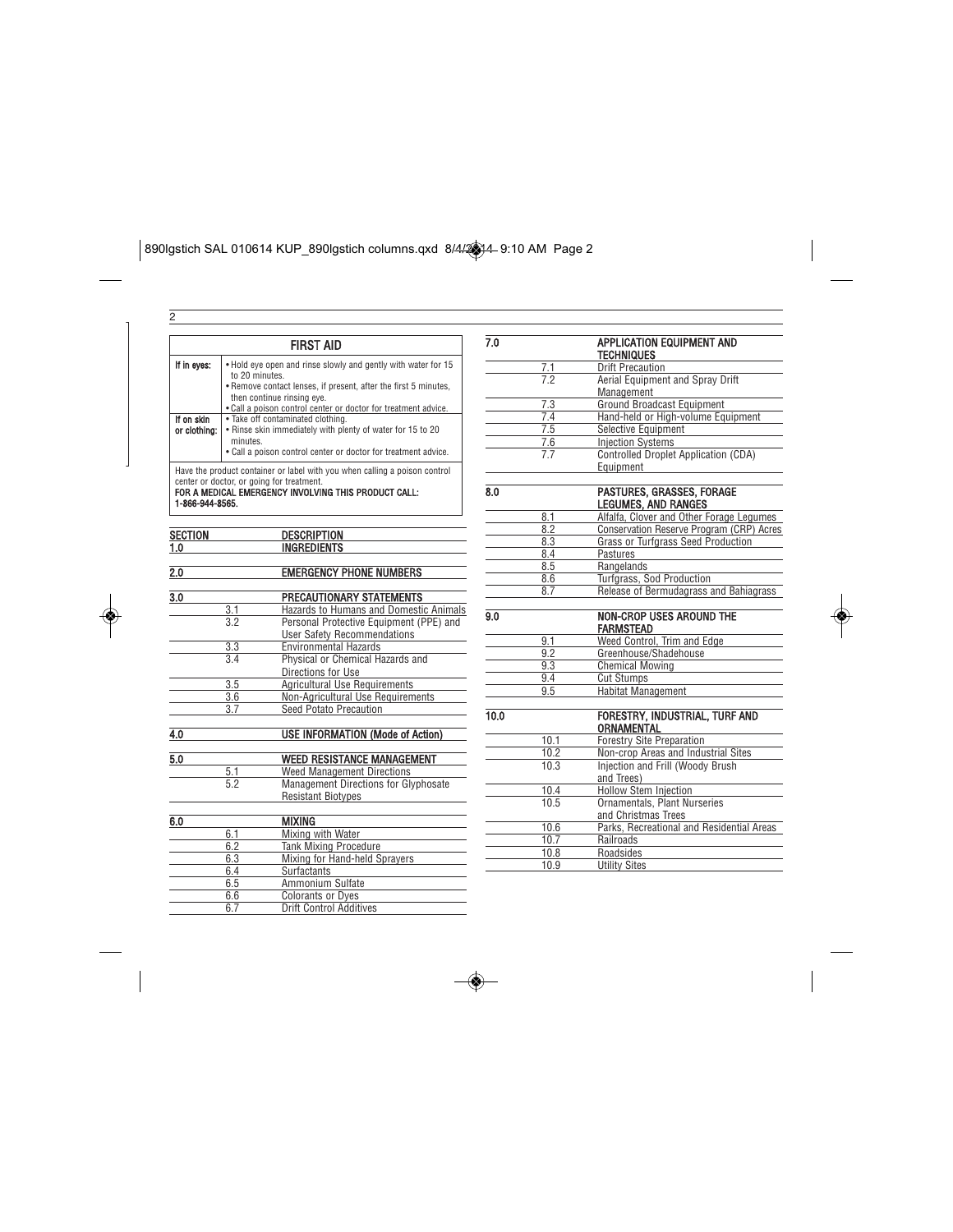

#### SECTION DESCRIPTION 11.0 ANNUAL WEEDS RATE TABLE (Alphabetical By Species) 11.1 Annual Weeds - Water Carrier Volumes of 10.0 to 40.0 Gallons per Acre 11.2 Annual Weeds - Tank Mixtures with 2,4-D or Dicamba or Picloram 22K 11.3 Annual Weeds - Hand-held or High-volume Equipment 11.4 Annual Weeds - Tank Mixtures with Atrazine for Fallow and Reduced Tillage Systems 12.0 PERENNIAL WEEDS RATE TABLE

## (Alphabetical By Species) 12.1 Bromus Species and Medusahead 13.0 WOODY BRUSH AND TREES RATE TABLE

# (Alphabetical By Species)

# 14.0 STORAGE AND DISPOSAL

## 15.0 CONDITIONS OF SALE AND LIMITATION OF WARRANTY AND LIABILITY

#### 1.0 INGREDIENTS

ACTIVE INGREDIENT

| *Glyphosate, N-(phosphonomethyl)glycine, in the form of its |       |        |
|-------------------------------------------------------------|-------|--------|
| isopropylamine salt  41.0%                                  |       |        |
| OTHER INGREDIENTS:  59.0%                                   |       |        |
|                                                             | TOTAL | 100.0% |

### 2.0 EMERGENCY PHONE NUMBERS

24-Hour Emergency Phone: 1-800-424-9300

Medical Emergencies: 1-866-944-8565

U.S. Coast Guard National Response Center: 1-800-424-8802

#### 3.0 PRECAUTIONARY STATEMENTS 3.1 HAZARDS TO HUMANS AND DOMESTIC ANIMALS **CAUTION**

Harmful if absorbed through skin. Causes moderate eye irritation. Avoid contact with skin, eyes or clothing.

DOMESTIC ANIMALS: This product is considered to be relatively nontoxic to dogs and other domestic animals; however, ingestion of this product or large amounts of freshly sprayed vegetation may result in temporary gastrointestinal irritation (vomiting, diarrhea, colic, etc.). If such symptoms are observed, provide

the animal with plenty of fluids to prevent dehydration. Call a veterinarian if symptoms persist more than 24 hours.

 $\overline{\overline{\overline{3}}}$ 

#### 3.2 PERSONAL PROTECTIVE EQUIPMENT: (PPE)

Some of the materials that are chemical-resistant to this product are listed below. If you want more options, follow the instructions for category A on an EPA chemical-resistance category selection chart. Applicators and other handlers must wear:

- Long-sleeved shirt and long pants,
- Shoes plus socks,

• Chemical resistant gloves made of any waterproof material such as polyethylene or polyvinyl chloride.

Follow manufacturer's instructions for cleaning/maintaining PPE (Personal Pro-tective Equipment). If no such instructions for washables exist, use detergent and hot water. Keep and wash PPE separately from other laundry. When handlers use closed systems, enclosed cabs, or aircraft in a manner that meets the requirements listed in Worker Protection Standard (WPS) for agricultural pesticides [40 CFR 170.240 (d) (4-6)], the handler PPE requirements may be reduced or modified as specified in the WPS.

### USER SAFETY RECOMMENDATIONS

Users should: • Wash hands before eating, drinking, chewing gum, using tobacco or using the toilet.

• Remove clothing/PPE immediately if pesticide gets inside. Then wash thoroughly and put on clean clothing.

#### 3.3 ENVIRONMENTAL HAZARDS

Do not apply directly to water, to areas where surface water is present or to intertidal areas below the mean high water mark. Do not contaminate water when cleaning equipment or disposing of equipment washwaters.

#### 3.4 PHYSICAL OR CHEMICAL HAZARDS

Spray solutions of this product should be mixed, stored and applied using only stainless steel, aluminum, fiberglass, plastic or plastic-lined steel containers.

DO NOT MIX, STORE, OR APPLY THIS PRODUCT OR SPRAY SOLUTIONS OF THIS PRODUCT IN GALVANIZED STEEL OR UNLINED STEEL (EXCEPT STAIN-LESS STEEL) CONTAINERS OR SPRAY TANKS. This product or spray solutions of this product react with such containers and tanks to produce hydrogen gas which may form a highly combustible gas mixture. This gas mixture could flash or explode, causing serious personal injury, if ignited by open flame, spark, welder's torch, lighted cigarette or other ignition source.

Read the entire label before using this product. Use only according to label instructions.

Read the Conditions of Sale and Limitation of Liability, Section 15.0, at the end of the label before buying or using. If terms are unacceptable, return at once unopened.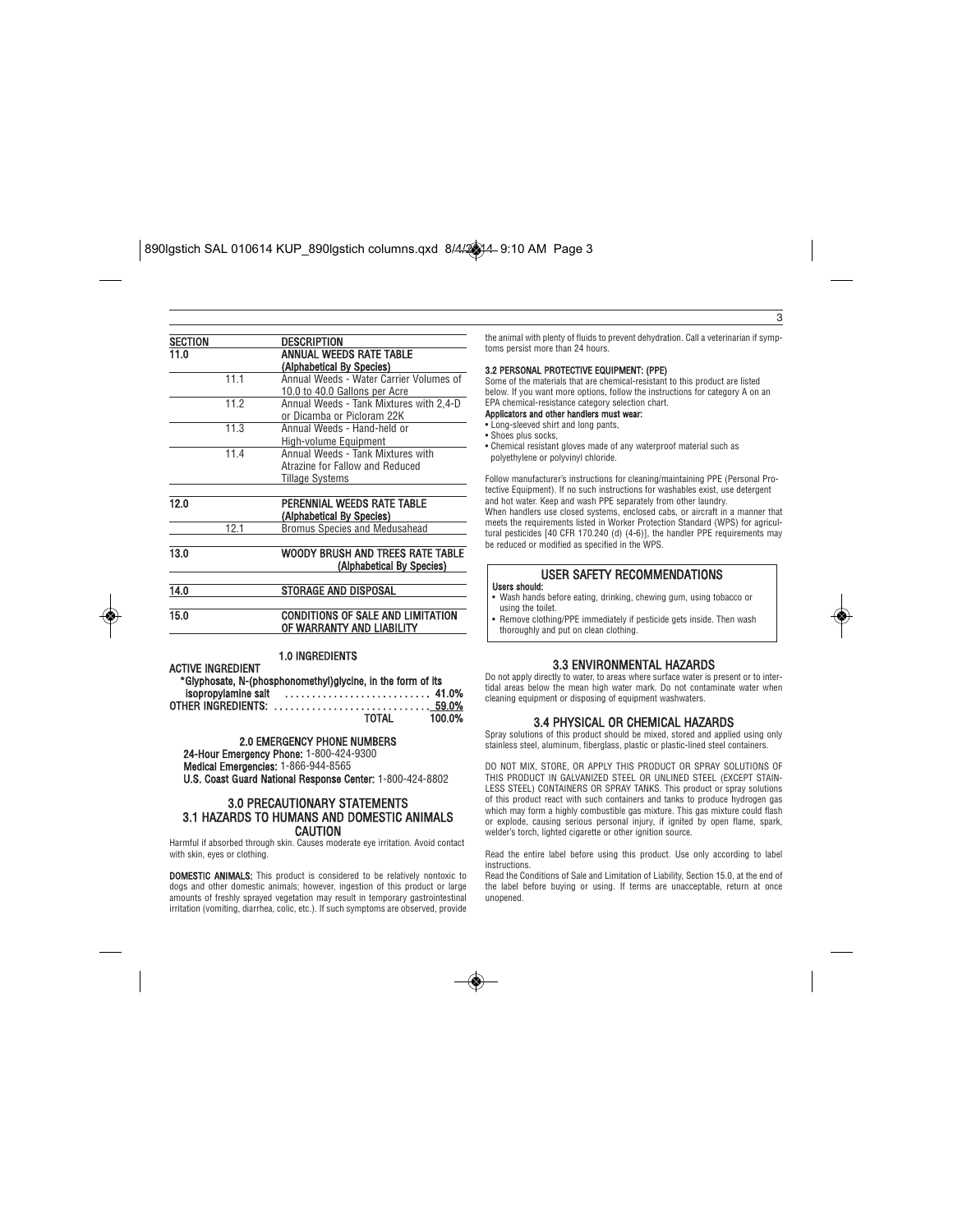### DIRECTIONS FOR USE

4

It is a violation of Federal law to use this product in a manner inconsistent with its labeling.

Do not apply this product in a way that will contact workers or other persons, either directly or through drift. Only protected handlers may be in the area during application.

For any requirements specific to your State or Tribe, consult the agency responsible for pesticide regulations.

#### 3.5 AGRICULTURAL USE REQUIREMENTS

Use this product only in accordance with its labeling and with Worker Protection Standard (WPS), 40 CFR part 170. This standard contains requirements for the protection of agricultural workers on farms, forests, nurseries, and greenhouses, and handlers of agricultural pesticides. It contains requirements for training, decontamination, notification, and emergency assistance. It also contains specific instructions and exceptions pertaining to the statements on this label about personal protective equipment (PPE), and restricted-entry interval (REI). The requirements in this box only apply to uses of this product that are covered by the Worker Protection Standard.<br>**Do not enter or allow worker entry into treated areas during the restricted** 

## entry interval (REI) of 4 hours.

PPE required for early entry to treated areas that is permitted under the Work-er Protection Standard and that involves contact with anything that has been treated, such as plants, soil, or water, is: • Coveralls

• Chemical resistant gloves made of any waterproof material • Shoes plus socks

#### 3.6 NON-AGRICULTURAL USE REQUIREMENTS

The requirements in this box apply to uses of this product that are NOT with-in the scope of the Worker Protection Standard for agricultural pesticides (40 CFR Part 170). The WPS applies when this product is used to produce agricultural plants on farms, forests, nurseries or greenh

Keep people and pets off treated areas until spray solution has dried.

### 3.7 Seed Potato Precaution

Potatoes grown for seed are very sensitive to glyphosate at extremely low con-centrations. Exposure of the seed potato crop can cause germination failure or deformities. Daughter tuber damage may occur at levels where mother crop symptoms are not visible. Multiple sprouting from eyes, weak and distorted stems, little potato syndrome, cauliflower sprouts, root distortions, excessive root growth, suppressed tuber initiation and bulking, failure or delay in opening of eyes, and rotting of tubers in the field or store can result. Subsequent plantings of seed pieces from the exposed mother crop can result in delayed or no emergence or produce lower than normal yields.

Glyphosate can contaminate seed potato crops through carryover residue in application equipment or drift from applying glyphosate to nearby crops.

Always follow good wash-out procedures using detergents or other suitable cleaning agents to remove all residual traces of glyphosate from application equipment that may be used to apply other products to seed potato crops.

To avoid contamination from spray drift follow the directions and precautions in Spray Drift Management, Section 7.1.

#### 4.0 USE INFORMATION

Product Description: This product is a post-emergent, systemic herbicide with no soil residual activity. It is generally non-selective and gives broad-spectrum control of many annual weeds, perennial weeds, woody brush and trees. It is formulated as a water-soluble liquid. It may be applied through most standard industrial or field-type sprayers after dilution and thorough mixing with water or other carriers according to label instructions.

Ammonium sulfate, drift control additives, or dyes and colorants may be used. See Mixing, Section 6.0, for instructions.

**Time to Symptoms:** This product moves through the plant from the point of<br>foliage contact to and into the root system. Visible effects on most annual weeds occur within 2 to 4 days, but on most perennial weeds may not occur for 7 days or more. Extremely cool or cloudy weather following treatment may slow activity of this product and delay development of visual symptoms. Visible effects are a gradual wilting and yellowing of the plant which advances to complete browning of aboveground growth and deterioration of underground plant parts.

Stage of Weeds: Annual weeds are easiest to control when they are small. Best control of most perennial weeds is obtained when treatment is made at late growth stages approaching maturity. Refer to the Annual Weeds, Perennial Weeds, and Woody Brush and Trees rate tables, Sections 11.0, 12.0 and 13.0, for recommendations for specific weeds.

Always use the higher rate of this product per acre within the labeled rate range when weed growth is heavy or dense or weeds are growing in an undisturbed (non-cultivated) area.

Do not treat weeds under poor growing conditions such as drought stress, disease or insect damage, as reduced weed control may result. Reduced results may also occur when treating weeds heavily covered with dust.

**Cultural Considerations:** Reduced control may result when applications are made to annual or perennial weeds that have been mowed, grazed, or cut, and have not been allowed to regrow to the recommended stage for treatment.

**Rainfastness:** Heavy rainfall soon after application may wash this product off of<br>the foliage and a repeat application may be required for adequate control.

**Spray Coverage:** For best results, spray coverage should be uniform and com-<br>plete. Do not spray weed foliage to the point of runoff.

**Mode of Action:** The active ingredient in this product inhibits an enzyme found<br>only in plants that is essential to formation of specific amino acids.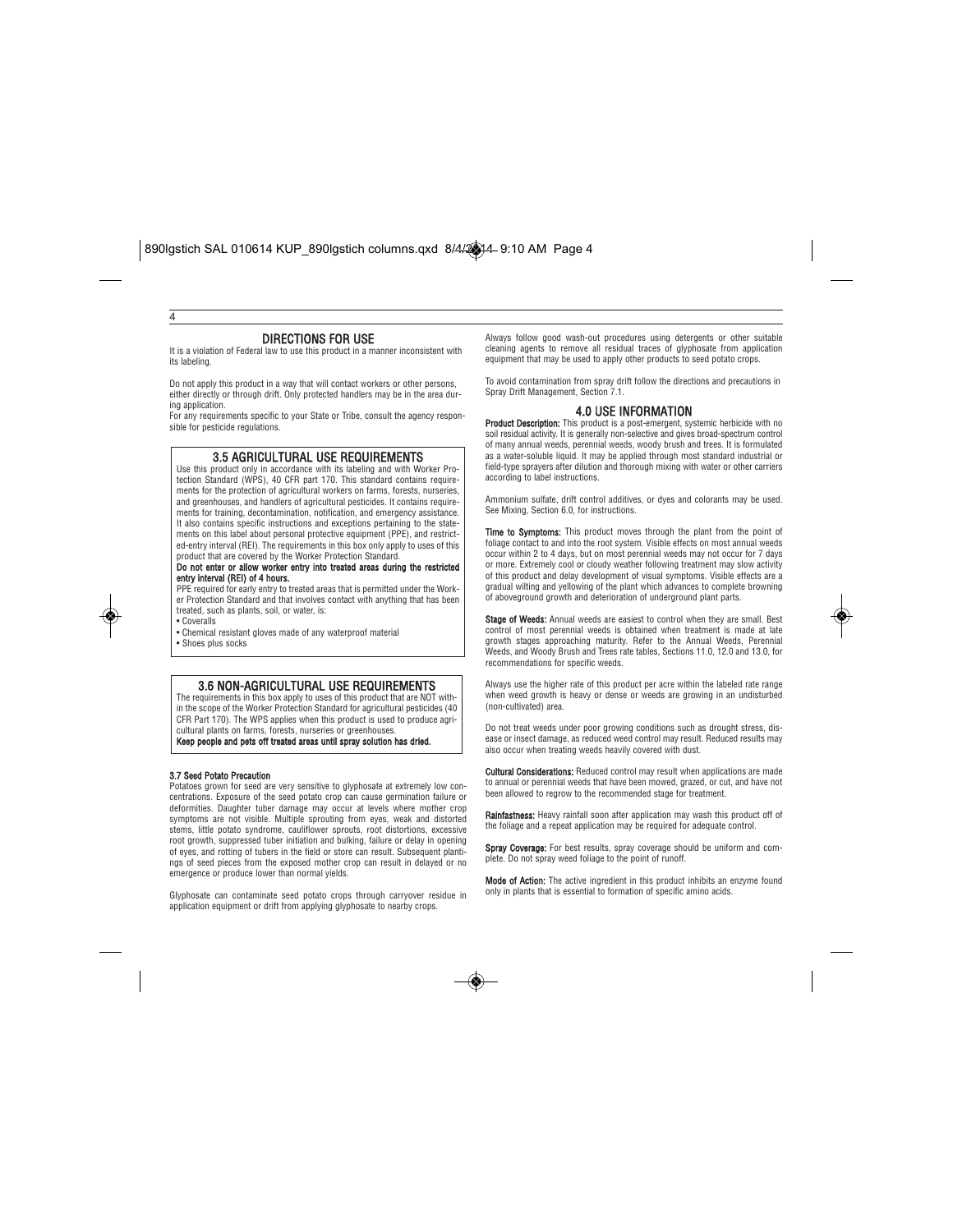No Soil Activity: Weeds must be emerged at the time of application to be controlled by this product. Weeds germinating from seed after application will not be controlled. Unemerged plants arising from unattached underground rhizomes or root stocks of perennials will not be affected by the herbicide and will continue to grow.

**Biological Degradation:** Degradation of this product is primarily a biological process carried out by soil microbes.

Tank Mixing: This product does not provide residual weed control. For subsequent residual weed control follow a label-approved herbicide program. Read and carefully observe the cautionary statements and all other information appearing on the labels of all herbicides used. Use according to the most restrictive label directions for each product in the mixture.

Buyer and all users are responsible for all loss or damage in connection with the use or handling of mixtures of this product with herbicides or other materials that are not expressly recommended in this label. Mixing this product with herbicides or other materials not recommended on this label may result in reduced performance.

Annual Maximum Use Rate: Except as otherwise specified in a food crop section of this label, the combined total of all treatments must not exceed 8.0 quarts of this product per acre per year. For non-food/non-crop uses, the combined total of all treatments must not exceed 10.6 quarts of this product per acre per year. The maximum use rates stated throughout this product's labeling apply to this prod-uct combined with the use of all other herbicides containing glyphosate or sulfosate as the active ingredient, whether applied as mixtures or separately. Calculate the application rates and ensure that the total use of this and other glyphosate or sulfosate containing products does not exceed stated maximum use rate.

**Note:** Use of this product in any manner not consistent with this label may result<br>in injury to persons, animals or crops, or other unintended consequences. Keep container closed to prevent spills and contamination.

#### 5.0 WEED RESISTANCE MANAGEMENT

Glyphosate, the active ingredient in this product is a Group 9 herbicide. Target site resistance to Group 9 herbicides is rare. Any weed population may contain plants naturally resistant to Group 9 herbicides. Weed species resistant to Group 9 herbicides may be effectively managed utilizing another herbicide from a different Group or using other cultural practices or mechanical practices.

#### 5.1 Weed Management Directions

- To minimize the occurrence of glyphosate resistant biotypes, observe the following weed management recommendations:
- Scout your fields before and after herbicide applications.
- Start with a clean field, use either a burndown herbicide application or tillage.
- Control weeds early when they are relatively small. • Add other herbicides (e.g. a selective and/or a residual herbicide) and cultural
- practices (e.g. tillage or crop rotation) where appropriate. • One method of adding other herbicides into a continuous Roundup Ready
- system is to rotate to other Roundup Ready crops. • Utilize the labeled rate for the most difficult to control weed in your field. Avoid
- tank mixtures with other herbicides that reduce this product's efficacy (through

antagonism), or tank mixture recommendations that encourage application rates of this product below the label recommendations.

5

- Control weed escapes and prevent weeds from setting seeds. • Clean equipment before moving from field to field to minimize the spread of weed seed or plant parts.
- Use new commercial seed that is as free of weed seed as possible.
- Report any incidence of repeated non performance of this product on a
- particular weed to your Loveland Products, Inc. representative, local retailer, or county extension agent.

**5.2 Management Directions for Glyphosate Resistance Biotypes**<br>**Note:** Appropriate testing is critical in order to determine if a weed is resistant to glyphosate. Contact your Loveland Products, Inc. representative to determine if resistance has been confirmed to any particular weed biotype in your area, or visit on the internet <u>www.weedresistancemangement.com</u> or <u>www.weedscience.org</u>.<br>For more information see the Annual Weeds and Perennial Weeds tables, Sections 11.0 and 12.0.

Control directions for biotypes confirmed as resistant to glyphosate are made available on separately published supplemental labeling or fact sheets for this product and can be obtained from your local retailer or Loveland Products, Inc. representative.

Since the occurrence of new glyphosate-resistant weeds cannot be determined until after product use and scientific confirmation, Loveland Products, Inc. is not responsible for any losses that may result from the failure of this product to control glyphosate resistant weed biotypes.

The following good agronomic practices are recommended to reduce the spread of confirmed glyphosate-resistant biotypes:

- If a naturally occurring resistant biotype is present in your field, this product should be tank-mixed or applied sequentially with an appropriately labeled herbicide with a different mode of action to achieve control.
- Cultural and mechanical control practices (e.g., crop rotation or tillage) may also be used as appropriate.
- One method for adding other herbicides into a continuous Roundup Ready system is to rotate to other Roundup Ready crops.
- Scout treated fields after herbicide applications and control escaping weeds including resistant biotypes before they set seed.
- Thoroughly clean equipment before leaving fields known to contain resistant biotypes.

#### 6.0 MIXING

Clean sprayer parts immediately after using this product by thoroughly flushing with water.

#### NOTE: REDUCED RESULTS MAY OCCUR IF WATER CONTAINING SOIL IS USED, SUCH AS VISIBLY MUDDY WATER OR WATER FROM PONDS AND DITCHES THAT IS NOT CLEAR.

#### 6.1 Mixing with Water

This product mixes readily with water. Mix spray solutions of this product as follows: Fill the mixing or spray tank with the required amount of water. Add the labeled amount of this product near the end of the filling process and mix well.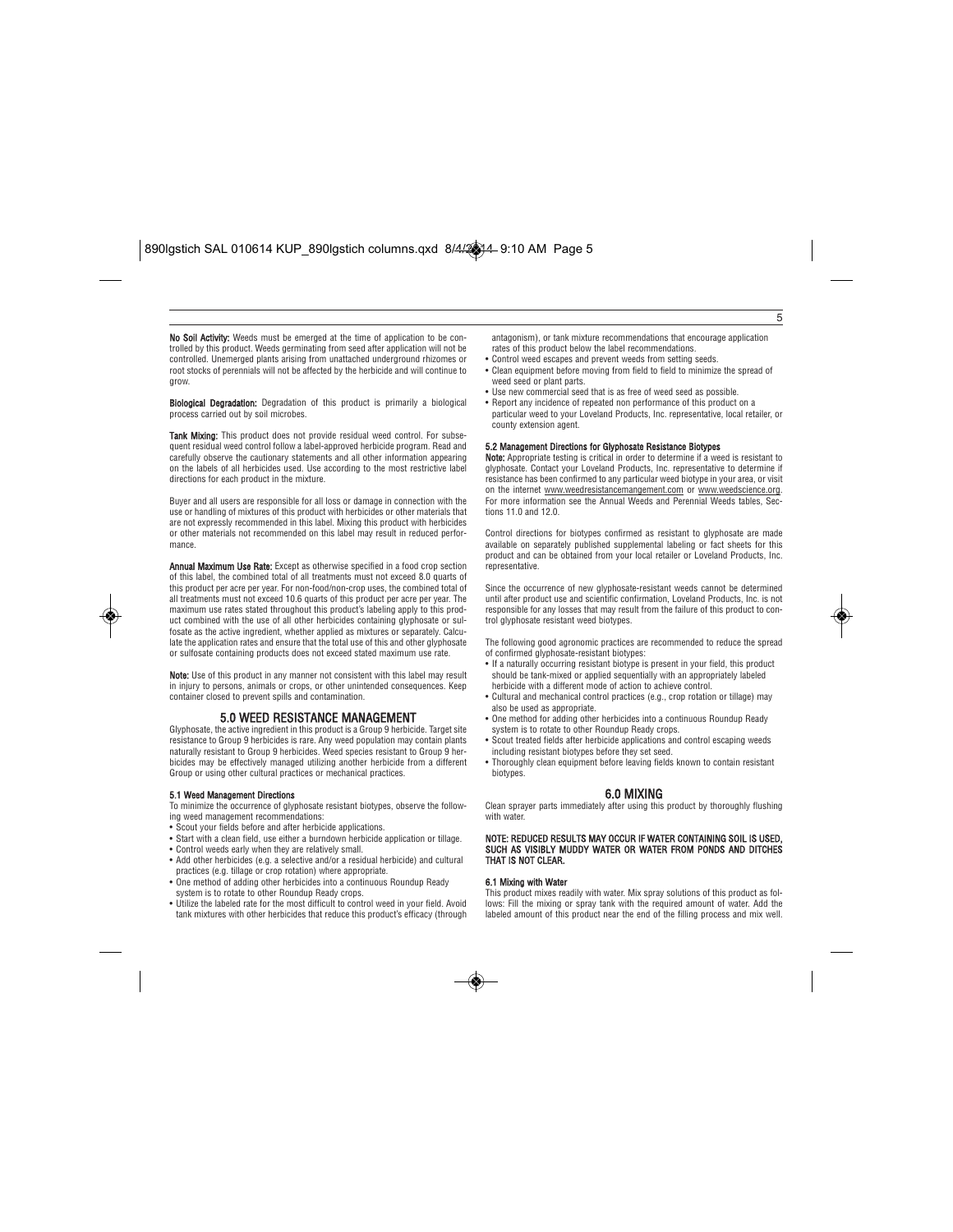### 6

Use caution to avoid siphoning back into the carrier source. Use approved antiback-siphoning devices where required by state or local regulations. During mixing and application, foaming of the spray solution may occur. To prevent or min-imize foam, avoid the use of mechanical agitators, terminate by-pass and return lines at the bottom of the tank and, if needed, use an approved anti-foam or defoaming agent.

- **6.2 Tank Mixing Procedure**<br>Mix labeled tank mixtures of this product with water as follows:
- 1. Place a 20- to 35-mesh screen or wetting basket over filling port.
- 2. Through the screen, fill the spray tank 1/2 full with water and start agitation. 3. If ammonium sulfate is used, add it slowly through the screen into the tank. Continue agitation. Ensure that dry ammonium sulfate is completely dissolved in the spray tank before adding other products.
- 4. If a wettable powder is used, make a slurry with the water carrier and add it SLOWLY through the screen into the tank. Continue agitation.
- 5. If a flowable formulation is used, premix 1 part flowable with 1 part water. Add diluted mixture SLOWLY through the screen into the tank. Continue agitation.
- 6. If an emulsifiable concentrate formulation is used, premix 1 part emulsifiable concentrate with 2 parts water. Add diluted mixture slowly through the screen into the tank. Continue agitation.
- 7. Continue filling the spray tank with water and add the required amount of this product near the end of the filling process.
- 8. Add individual formulations to the spray tank as follows: wettable powder, flowable, emulsifiable concentrate, drift control additive and water soluble liquid.

Maintain good agitation at all times until the contents of the tank are sprayed. If the spray mixture is allowed to settle, thorough agitation is required to resuspend the mixture before spraying is resumed.

Keep by-pass line on or near the bottom of the tank to minimize foaming. Screen size in nozzle or line strainers should be no finer than 50 mesh.

Always predetermine the compatibility of labeled tank mixtures of this product with water carrier by mixing small proportional quantities in advance.

Refer to Tank Mixing, Section 4.0, for additional precautions.

#### 6.3 Mixing for Hand-Held Sprayers

Prepare the desired volume of spray solution by mixing the amount of this product in water as shown in the following table:

#### Spray Solution

| Amount KleenUp® Pro                 |                   |                   |                   |                   |                   |                    |
|-------------------------------------|-------------------|-------------------|-------------------|-------------------|-------------------|--------------------|
| <b>Desired Volume</b>               | 0.5%              | 1.0%              | 1.5%              | 2.0%              | 5.0%              | 10.0%              |
| $1.0$ gal                           | 0.6 oz            | 1.3 oz            | 2.0 oz            | 2.6 oz            | 6.5 oz            | 13.0 oz            |
| $25.0$ gal                          | 1.0 <sub>pt</sub> | 1.0 <sub>at</sub> | 1.5 <sub>at</sub> | 2.0 <sub>gt</sub> | 5.0 <sub>at</sub> | 10.0 <sub>at</sub> |
| $100$ gal                           | 2.0 at            | $1.0$ gal         | $1.5$ gal         | $2.0$ gal         | $5.0$ gal         | $10.0$ gal         |
| $2.0$ tablespoons = 1.0 fluid ounce |                   |                   |                   |                   |                   |                    |

For use in knapsack sprayers, it is suggested that the labeled amount of this product be mixed with water in a larger container. Fill sprayer with the mixed solution.

#### 6.4 Surfactants

Additional surfactants labeled for use with herbicides may be used. Do not reduce application rates of this herbicide when adding surfactants. Read and carefully observe cautionary statements and other information appearing on the additives label.

Enhanced product performance may be obtained with use of Loveland Products, Inc. Leci-Tech® adjuvants. Consult with your local Loveland Products, Inc. representative for advice on specific product selection.

#### 6.5 Ammonium Sulfate

The addition of 1.0 to 2.0% dry ammonium sulfate by weight or 8.5 to 17.0 pounds per 100 gallons of water may increase the performance of this product particularly when tank mixed with certain residual herbicides on annual and perennial weeds. The equivalent rate of ammonium sulfate in a liquid formulation may also be used.

Ensure that ammonium sulfate is completely dissolved in the spray tank before adding herbicides. Thoroughly rinse the spray system with clean water after use to reduce corrosion.

Note: When using ammonium sulfate, apply this product at rates specified in this label. Lower rates will result in reduced performance.

#### 6.6 Colorants or Dyes

Agriculturally approved colorants or marking dyes may be added to this product. Colorants or dyes used in spray solutions of this product may reduce performance, especially at lower rates or dilutions. Use colorants or dyes according to the manufacturer's recommendations.

#### 6.7 Drift Control Additives

Drift control additives may be used with all equipment types, except wiper applicators, sponge bars and CDA equipment. When a drift control additive is used, read and carefully observe the cautionary statements and all other information appearing on the additive label.

Enhanced product performance may be obtained with use of Loveland Products, Inc. Leci-Tech adjuvants. Consult with your local Loveland Products, Inc. representative for advice on specific product selection.

Note: The use of drift control additives can affect spray coverage which may result in reduced performance.

#### 7.0 APPLICATION EQUIPMENT AND TECHNIQUES Do not apply this product through any type of irrigation system.

This product may be applied with the following application equipment:

- Aerial Fixed wing and helicopter.
- Ground Broadcast Spray Boom or boomless systems, pull-type sprayer, floaters, pick-up sprayers, spray coupes and other ground broadcast equipment.
- Hand-held or High-volume Spray Equipment Knapsack and backpack sprayers, pump-up pressure sprayers, handguns, handwands, mistblowers\*, lances and other hand-held and motorized spray equipment used to direct the spray onto weed foliage.
- Selective Equipment Shielded and hooded sprayers, wiper applicators and sponge bars.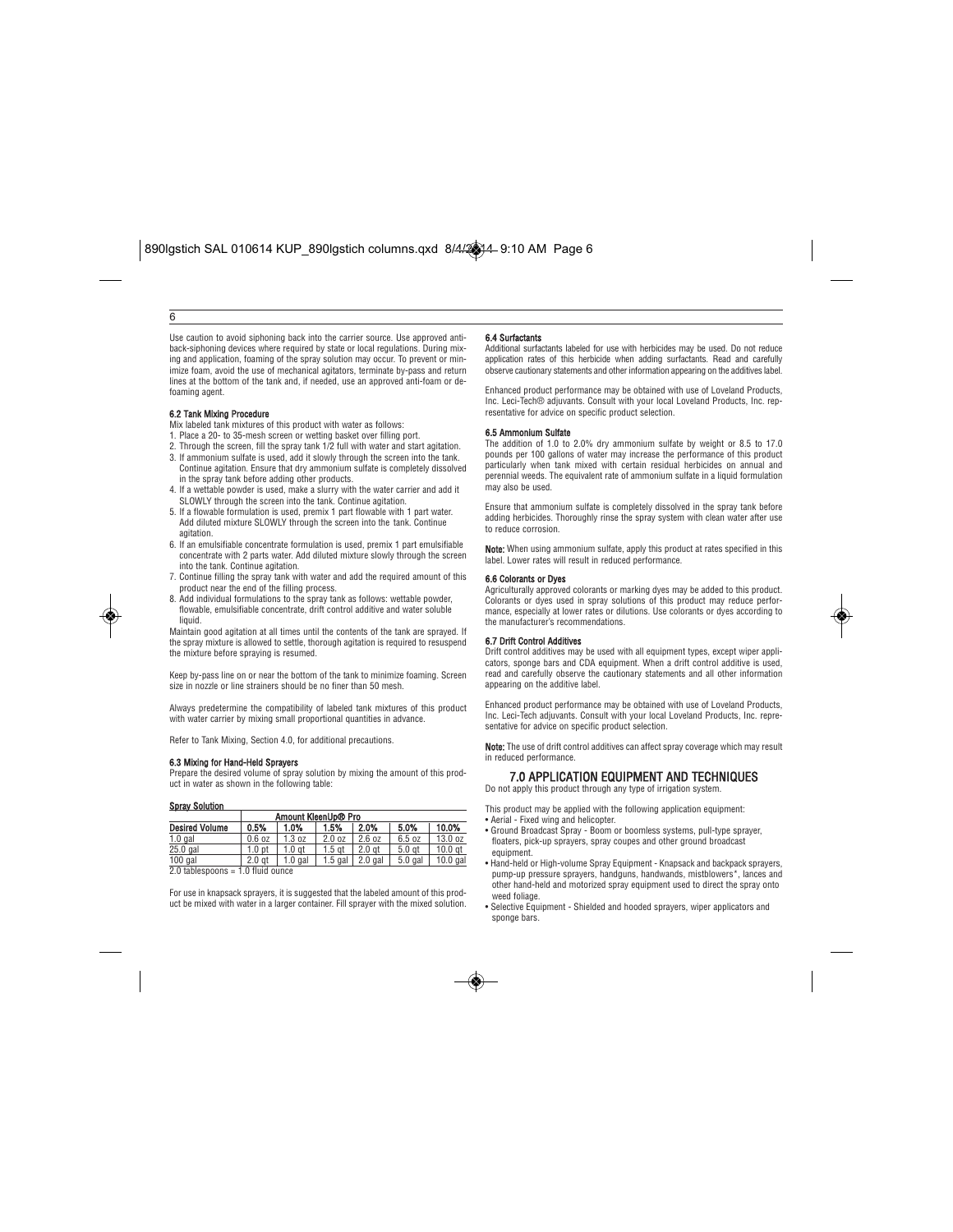• Injection Systems - Aerial or ground injection sprayers.

• Controlled Droplet Applicator (CDA) - Hand-held or boom-mounted applicators which produce a spray consisting of a narrow range of droplet sizes. \*This product is not registered in California or Arizona for use in mistblowers. APPLY THESE SPRAY SOLUTIONS IN PROPERLY MAINTAINED AND CALIBRAT-ED EQUIPMENT CAPABLE OF DELIVERING DESIRED VOLUMES.

#### 7.1 Drift Precaution

Do not allow the herbicide solution to mist, drip, drift, or splash onto desirable vegetation. Extreme care must be exercised to avoid contact of spray with foliage, green stems or fruit of desirable crops, plants, trees or other desirable vegetation since minute quantities of this product can cause severe damage or destruction to the crop, plants or other areas on which treatment was NOT intended. Examples of, but not limited to, crop types that may be sensitive to glyphosate exposure include rice, small grain cereals, peanuts, potatoes, vegetables, fruits and ornamentals.

Applicators should be aware of any potentially sensitive crops near application zone before making application. To prevent injury to adjacent desirable vegetation, appropriate buffer zones must be maintained.

1. Do not apply within 100 feet of any desirable vegetation or crops.

- 2. If wind up to 5 miles per hour is blowing toward desirable vegetation or crops, do not apply within 500 feet upwind of the desirable vegetation or crops.
- 3. Winds blowing from 5 to 10 miles per hour toward desirable vegetation or crops will likely require buffer zones in excess of 500 feet.

If unsure of appropriate buffer zone, contact your local Extension Agent for advice.

**7.2 Aerial Equipment**<br>DO NOT APPLY THIS PRODUCT USING AERIAL SPRAY EQUIPMENT EXCEPT UNDER CONDITIONS AS SPECIFIED WITHIN THIS LABEL. FOR AERIAL APPLI-CATION IN CALIFORNIA AND ARKANSAS, REFER TO INSTRUCTIONS SPECIFIC TO THOSE STATES.

This product plus dicamba tank mixtures may not be applied by air in California.

Use the specified rates of this herbicide in 3.0 to 15.0 gallons of water per acre unless otherwise specified on this label. Unless otherwise specified, do not exceed 1.0 quart per acre. Aerial applications of this product may be made in annual cropping conventional tillage systems, fallow and reduced tillage systems and preharvest applications. Refer to the individual use area sections of this label for labeled volumes and application rates.

Ensure uniform application - To avoid streaked, uneven or overlapped application, use appropriate marking devices.

#### Aerial Spray Drift Manage

AVOIDING SPRAY DRIFT AT THE APPLICATION SITE IS THE RESPONSIBILITY OF THE APPLICATOR. The interaction of many equipment- and-weather related factors determine the potential for spray drift. The applicator is responsible for considering all these factors when making decisions.

The following drift management requirements must be followed to avoid off-target movement from aerial applications to agricultural field crops. These requirements do not apply to forestry applications, public health uses or to applications using dry formulations.

7

C P R

G

- 1. The distance of the outer most nozzles on the boom must not exceed 3/4 the length of the wingspan or rotor.
- 2. Nozzles must always point backward parallel with the air stream and never be pointed downwards more than 45 degrees.

Where states have more stringent regulations, they must be observed.

#### Information on Droplet Size

The most effective way to reduce drift potential is to apply large droplets. The best drift management strategy is to apply the largest droplets that provide sufficient coverage and control. Applying larger droplets reduces drift potential, but will not prevent drift if applications are made improperly, or under unfavorable environ-mental conditions (See Wind, Temperature and Humidity, and Temperature Inversions sections of this label).

#### Controlling Droplet Size

- Volume Use high flow rate nozzles to apply the highest practical spray volume. Nozzles with higher rated flows produce larger droplets.
- **Pressure** Do not exceed the nozzle manufacturers recommended pressures. For many nozzle types lower pressure produces larger droplets. When higher flow rates are needed, use higher flow rate nozzles instead of increasing pressure.
- Number of Nozzles Use the minimum number of nozzles that provide uniform coverage.
- Nozzle Orientation Orienting nozzles so that the spray is released parallel to the airstream produces larger droplets than other orientations and is the recommended practice. Significant deflection from horizontal will reduce droplet size and increase drift potential.
- Nozzle Type Use a nozzle type that is designed for the intended application. With most nozzle types, narrower spray angles produce larger droplets. Consider using low-drift nozzles. Solid stream nozzles oriented straight back produce the largest droplets and the lowest drift.
- **Boom Length** For some use patterns, reducing the effective boom length to less than 3/4 of the wingspan or rotor length may further reduce drift without reducing swath width.
- **Application Height** Applications must not be made at a height greater than 10 feet above the top of the target plants unless a greater height is required for aircraft safety. Making applications at the lowest height that is safe reduces exposure of droplets to evaporation and wind.

#### Swath Adjustment

When applications are made with a crosswind, the swath will be displaced downwind. Therefore, on the up and downwind edges of the field, the applicator must compensate for this displacement by adjusting the path of the aircraft upwind. Swath adjustment distance must increase with increasing drift potential (higher wind, smaller drops, etc.).

#### Wind

Drift potential is lowest between wind speeds of 2 to 10 mph. However, many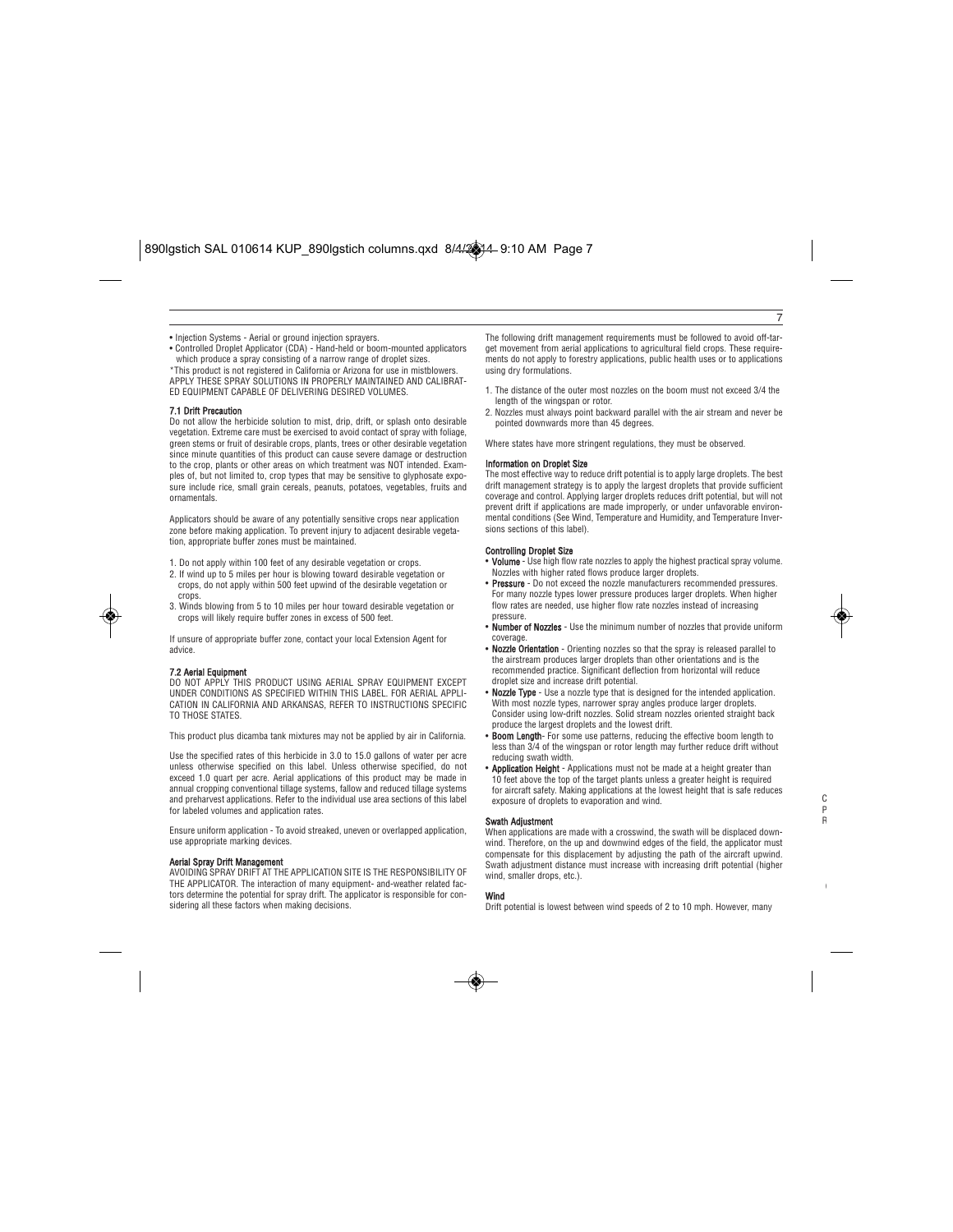#### 8

factors, including droplet size and equipment type determine drift potential at any given speed. Application must be avoided below 2 mph due to variable wind direction and high inversion potential. Note: Local terrain can influence wind patterns. Every applicator must be familiar with local wind patterns and how they affect spray drift.

**Temperature and Humidity**<br>When making applications in low relative humidity, set up equipment to produce larger droplets to compensate for evaporation. Droplet evaporation is most severe when conditions are both hot and dry.

#### Temperature Inversions

Applications must not occur during a temperature inversion because drift potential is high. Temperature inversions restrict vertical air mixing, which causes small suspended droplets to remain in a concentrated cloud. This cloud can move in unpredictable directions due to the light variable winds common during inversions. Temperature inversions are characterized by increasing temperatures with altitude and are common on nights with limited cloud cover and light to no wind. They begin to form as the sun sets and often continue into the morning. Their presence can be indicated by ground fog; however, if fog is not present, inversions can also be identified by the movement of smoke from a ground source or an aircraft smoke generator. Smoke that layers and moves laterally in a concentrated cloud (under low wind conditions) indicates an inversion, while smoke that moves upward and rapidly dissipates indicates good vertical air mixing.

### Sensitive Areas

The pesticide must only be applied when the potential for drift to adjacent sensitive areas (e.g., residential areas, bodies of water, known habitat for threatened or endangered species, non-target crops) is minimal (e.g., when wind is blowing away from the sensitive areas).

Avoid direct application to any body of water

Aircraft Maintenance - Thoroughly wash aircraft, especially landing gear, after each day of spraying to remove residues of this product accumulated during spraying or from spills. PROLONGED EXPOSURE OF THIS PRODUCT TO UNCOATED STEEL SURFACES MAY RESULT IN CORROSION AND POSSIBLE FAILURE OF THE PART. LANDING GEAR ARE MOST SUSCEPTIBLE. The maintenance of an organic coating (paint), which meets aerospace specification MIL-C-38413 may prevent corrosion.

#### FOR AERIAL APPLICATION IN CALIFORNIA ONLY

Aerial applications of this product are allowed in the following situation 1. In fallow and reduced tillage systems prior to the emergence or transplanting of labeled crops.

2. In alfalfa and pasture renovation applications.

3. Over-the-top applications in Roundup Ready corn and cotton.

4. Pre-harvest in alfalfa, corn, cotton, wheat, Roundup Ready corn and Roundup Ready cotton.

Do not plant subsequent crops other than those listed in the label booklet for 30 days following application.

When tank mixing this product with 2,4-D for aerial applications, only 2,4-D amine formulations may be used. This tank mixture may be used for fallow and reduced tillage systems and alfalfa and pasture renovation applications only.

DO NOT EXCEED A MAXIMUM RATE OF 2.0 QUARTS PER ACRE OF THIS PROD-UCT WHEN MAKING APPLICATIONS BY AIR IN FALLOW AND REDUCED TILLAGE SYSTEMS AND ALFALFA AND PASTURE RENOVATION APPLICATIONS.

DO NOT EXCEED A MAXIMUM RATE OF 1.0 QUART PER ACRE OF THIS PROD-UCT WHEN MAKING APPLICATIONS BY AIR IN ALFALFA, CORN, COTTON, WHEAT, ROUNDUP READY CORN AND ROUNDUP READY COTTON PRIOR TO HARVEST. THIS RESTRICTION ALSO APPLIES TO OVER-THE-TOP APPLICA-TIONS IN ROUNDUP READY CORN AND COTTON.

#### Aerial Equipment

Use the labeled rates of this product in 3.0 to 15.0 gallons of water per acre.

Use the following guidelines when aerial applications are made near crops or desirable perennial vegetation after bud break and before total leaf drop, and/or near other desirable vegetation or annual crops.

- 1. Do not apply within 100 feet of all desirable vegetation or crop(s).
- 2. If wind up to 5 miles per hour is blowing toward desirable vegetation or crop(s), do not apply within 500 feet of the desirable vegetation or crop(s). 3. Winds blowing from 5 to 10 miles per hour toward desirable vegetation or
- crop(s) may require buffer zones in excess of 500 feet. 4. Do not apply when winds are in excess of 10 miles per hour or when inversion
- conditions exist.

#### FOR AERIAL APPLICATION IN FRESNO COUNTY CALIFORNIA (From February 15 through March 31 Only) Applicable Area

The area contained inside the following boundaries within Fresno County, California North: Fresno County line East: State Highway 99<br>South: Fresno County line West: Fresno County line South: Fresno County line

Use Information: Always read and follow the label directions and precautionary statements for all products used in aerial application.

Observe the following directions to minimize off-site movement during aerial application of this product. Minimization of off-site movement is the responsibility of the grower, Pest Control Advisor and aerial applicator.

Written Recommendations: A written recommendation MUST be submitted by or on behalf of the applicator to the Fresno County Agricultural Commissioner 24 hours prior to the application. This written recommendation MUST state the proximity of surrounding crops and that conditions of each manufacturer's product label and this label have been satisfied.

Aerial Applicator Training and Equipment: Aerial application of this product is limited to pilots who have successfully completed a Fresno County Agricultural Com-missioner and California Department of Pesticide Regulation approved training program for aerial application of herbicides. All aircraft must be inspected,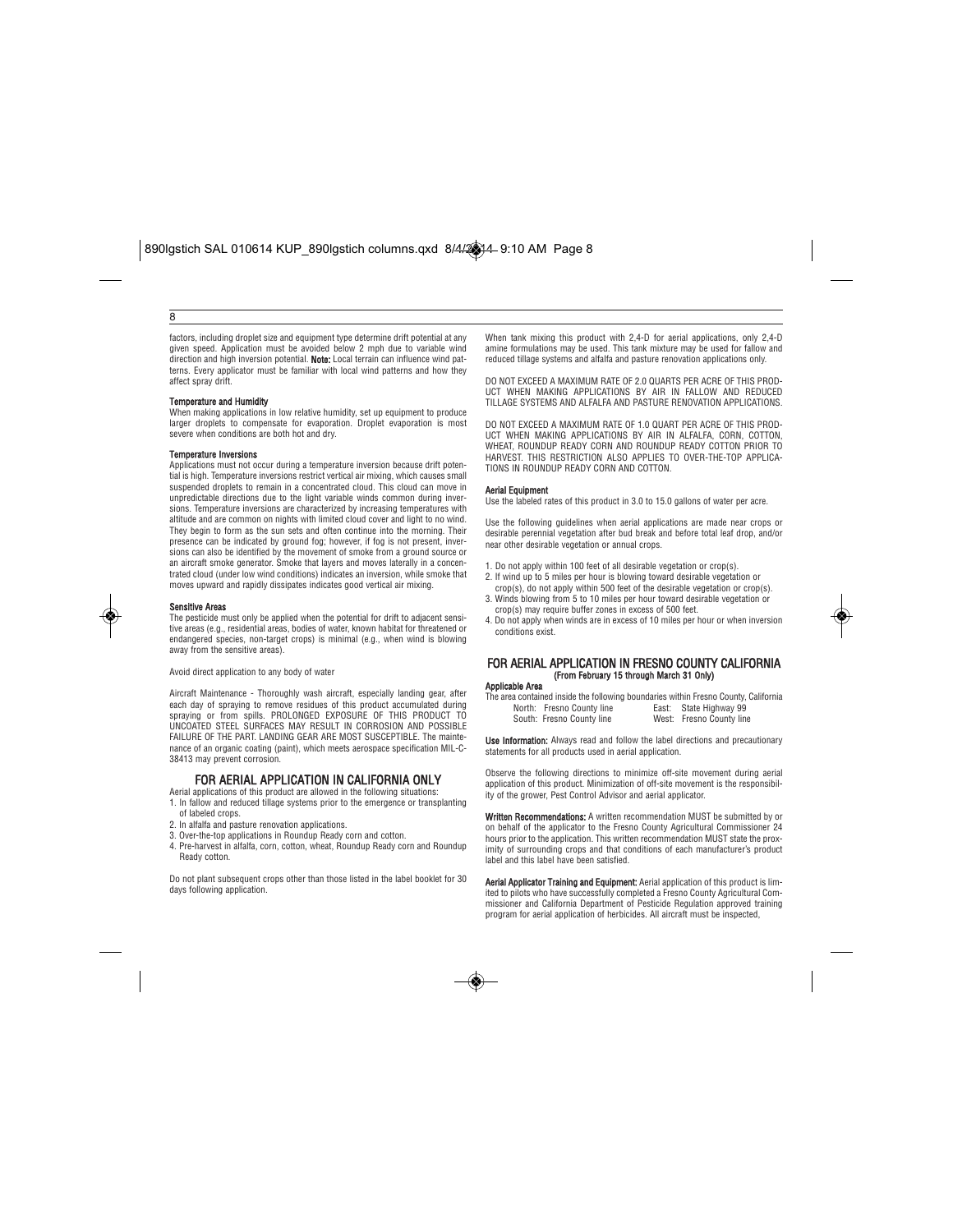critiqued in flight and certified at a Fresno County Agricultural Commissioner approved fly-in. Test and calibrate spray equipment at intervals sufficient to insure that proper rates of herbicides and adjuvants are being applied during commercial use. Applicator must document such calibrations and testing. Demonstration of performance at Fresno County Agricultural Commissioner approved fly-ins constitutes such documentation, or other written records showing calculations and measurements of flight and spray parameters acceptable to the Fresno County Agricultural Commissioner.

Applications at Night: Do not apply this product by air earlier than 30 minutes prior to sunrise and/or later than 30 minutes after sunset without prior permission from the Fresno County Agricultural Commissioner.

**Note:** For aerial application from April 1 through February 14, refer to the "For<br>Aerial Application in California Only" section of this label.

## FOR AERIAL APPLICATION IN ARKANSAS ONLY

AVOID DRIFT. DO NOT APPLY INTO STILL AIR WHERE THERE IS A TEMPERA-TURE INVERSION LAYER LOW ENOUGH FOR FINE SPRAY PARTICLES TO BECOME SUSPENDED AND MOVE OUTSIDE THE TARGET AREA WHEN THE INVERSION LAYER MOVES. DO NOT APPLY WHEN WINDS ARE GUSTY OR UNDER ANY OTHER CONDITION THAT FAVORS DRIFT. DRIFT IS LIKELY TO CAUSE DAMAGE TO ANY VEGETATION CONTACTED. TO PREVENT INJURY TO ADJACENT DESIRABLE VEGETATION, APPROPRIATE BUFFER ZONES MUST BE MAINTAINED.

Use the specified rate of this product in 3.0 to 15.0 gallons of water per acre. Use sufficient carrier volume and appropriate equipment set-up to form droplets large enough to avoid drift potential. Coarse droplets in the 300 to 500 (VMD) micron range are recommended.

Applications should typically be made with the nozzle release point at 8 to 15 feet above the top of the target plants unless a greater height is required for aircraft safety. The distance of the outermost nozzles on the boom must not exceed 75% of the length of the wingspan or rotor. In many cases, reducing this distance to 65% of the length of the wingspan or rotor will improve drift control without affecting the swath width.

Nozzles must always discharge backward parallel with the air stream and never discharge downwards more than 45 degrees on fixed wing aircraft or forward of the prevailing airflow on rotary winged aircraft. Avoid the use of nozzles with wide-angle discharge

Do not apply this product when wind speeds are in excess of 10 miles per hour.

Do not apply when there is a low-level inversion where fine spray particles could be suspended in still air and move outside the target area when the inversion layer moves. These conditions may occur when wind speeds are less than 2 mph.

Use the following guidelines when applications are made near crops or other desirable vegetation:

- 1. Do not apply within 100 feet of any desirable vegetation or crops. 2. If wind up to 5 miles per hour is blowing toward desirable vegetation or crops,
- do not apply within 500 feet upwind of the desirable vegetation or crops. 3. Winds blowing from 5 to 10 miles per hour toward desirable vegetation or
- crops will likely require buffer zones in excess of 500 feet.

#### 7.3 Ground Broadcast Equipment

Use the specified rates of this product in 3.0 to 40.0 gallons of water per acre as a broadcast spray unless otherwise specified. As density of weeds increases spray volume should be increased within the labeled range to ensure complete coverage. Carefully select proper nozzles to avoid spraying a fine mist. For best results with ground application equipment, use flat fan nozzles. Check for even distribution of spray droplets.

9

#### 7.4 Hand-held or High-volume Equipment

Apply to foliage of vegetation to be controlled. For applications made on a spray-to-wet basis, spray coverage must be uniform and complete. Do not spray to the point of runoff. Use coarse sprays only. For labeled rates and timing refer to Annual Weeds - Hand-held or High-volume Equipment, Section 11.3.

#### 7.5 Selective Equipment

This product may be applied through shielded applicators, hooded sprayers, wiper applicators or sponge bars after dilution and thorough mixing with water to listed weeds growing in any non-crop site specified on this label.

In cropping systems, hooded sprayers, shielded sprayers, and wipers may be used in row middles (in between rows of crop plants) where any dripping or leaking will not contact crop foliage. Such equipment must be capable of preventing all crop contact with herbicide solutions and operated without leakage of spray mists or dripping onto crop. Wipers over the top of crops may be used only when specifically labeled in this product's labeling. AVOID CONTACT OF HERBICIDE WITH DESIRABLE VEGETATION

Contact of the herbicide solution with desirable vegetation may result in damage or destruction. Applicators used above desirable vegetation must be adjusted so that the lowest spray stream or wiper contact point is at least 2 inches above the desirable vegetation. Droplets, mist, foam or splatter of the herbicide solution settling on desirable vegetation may result in discoloration, stunting or destruction.

Applications made above the crops should be made when the weeds are a minimum of 6 inches above the desirable vegetation. Better results may be obtained when more of the weed is exposed to the herbicide solution. Weeds not contact-ed by the herbicide solution will not be affected. This may occur in dense clumps, severe infestations or when the height of the weeds varies so that not all weeds are contacted. In these instances, repeat treatment may be necessary.

#### Shielded and Hooded Applicators

When applied under the conditions described in the following paragraphs for shielded and hooded applications, this product at labeled rates will control those weeds listed in the Annual Weeds and Perennial Weeds tables, Sections 11.0 and 12.0. A hooded sprayer is a type of shielded applicator where the spray pattern is fully enclosed including top, sides, front and back, thereby shielding the crop from the spray solution. Keep shields on these sprayers adjusted to protect desirable vegetation. When applying to crops grown on raised beds, ensure that the hood is designed to completely enclose the spray solution. If necessary, extend the front and rear flaps of the hoods to reach the ground in deep furrows. EXTREME CARE MUST BE EXERCISED TO AVOID CONTACT OF HERBICIDE WITH DESIRABLE VEGETATION.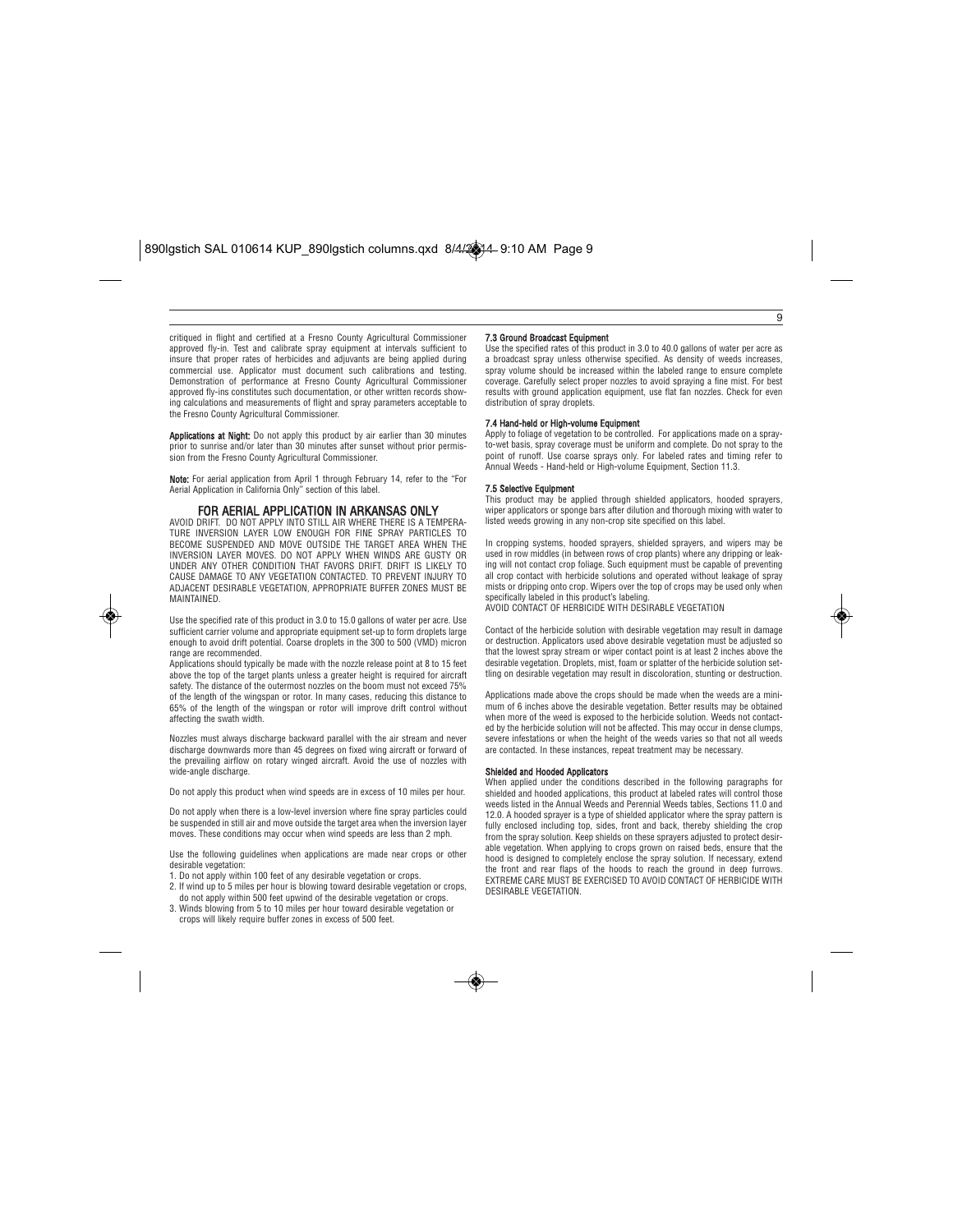#### 10

This equipment must be set up and operated in a manner that avoids bouncing or raising the hoods off the ground in any way. If the hoods are raised, spray particles may escape and come into contact with the crop, causing damage or destruction of the crop. Avoid operation on rough or sloping ground where the spray hoods might be raised off the ground.

Use hoods designed to minimize excessive dripping or run off down the insides of the hoods. A single, low pressure/low drift flat-fan nozzle with an 80 to 95° spray angle positioned at the top center of the hood is recommended. Minimum spray volume must be 20.0 to 30.0 gallons per acre.

These procedures will reduce the potential for crop injury:

- The spray hoods must be operated on the ground or skimmed across the ground.
- Leave at least an 8 inch untreated strip over the drill row. For example, if the crop row width is 38 inches the maximum width of the spray hood should be 30 inches.
- Maximum tractor speed: 5 miles per hour to avoid bouncing of the spray hoods. • Maximum wind speed: 10 miles per hour.
- Use low-drift nozzles that provide uniform coverage within the treated area.

Crop injury may occur when the foliage of treated weeds comes into direct contact with leaves of the crop. Do not apply this product when the leaves of the crop are growing in direct contact with weeds to be treated. Droplets, mist, foam or splatter of the herbicide solution may contact the crop and cause discoloration, stunting or destruction.

EXTREME CARE MUST BE EXERCISED TO AVOID CONTACT OF HERBICIDE WITH DESIRABLE VEGETATION.

#### Wiper Applicators

When applied under the conditions described in the following paragraphs, this product CONTROLS many weeds, including Bristly starbur, Common rye, Shattercane, Sicklepod, Spanish needles, Texas panicum, and Volunteer corn; and SUPPRESSES many weeds including Bermuda grass, Canada thistle, Dogfennel, Florida beggarweed, Giant ragweed, Guineagrass, Hemp dogbane, Johnsongrass, Milkweed, Musk thistle, Redroot pigweed, Silverleaf nightshade, Smutgrass, Sunflower, Vaseygrass, and Velvetleaf.

Wiper applicators are devices that physically wipe appropriate amounts of this product directly onto the weed.

Equipment must be designed, maintained and operated to prevent the herbicide solution from contacting desirable vegetation. Operate this equipment at ground speeds no greater than 5 mph. Performance may be improved by reducing speed in areas of heavy weed infestations to ensure adequate wiper saturation. Better results may be obtained if 2 applications are made in opposite directions.

Avoid leakage or dripping onto desirable vegetation. Adjust height of applicator to ensure adequate contact with weeds. Keep wiping surfaces clean. Be aware that on sloping ground the herbicide solution may migrate, causing dripping on the lower end and drying of the wicks on the upper end of a wiper applicator.

Do not use wiper equipment when weeds are wet.

Mix only the amount of solution to be used during a 1-day period, as reduced activity may result from use of leftover solutions. Clean wiper parts immediately after using this product by thoroughly flushing with water. Do not add surfactant to the herbicide solution.

For Rope or Sponge Wick Applicators - Mix 1.0 gallon of this product in 2.0 gal-lons of water to prepare a 33% solution. Apply this solution to weeds listed above in this section.

For Panel Applicators - Solutions ranging from 33 to 100% of this product in water may be used in panel wiper applicators.

#### 7.6 Injection Systems

◈

This product may be used in aerial or ground injection spray systems. It may be used as a liquid concentrate or diluted prior to injecting into the spray stream. Do not mix this product with the concentrate of other products when using injection systems.

**7.7 Controlled Droplet Application (CDA) Equipment**<br>The rate of this product applied per acre by vehicle-mounted CDA equipment must not be less than the amount labeled in this label when applied by conventional broadcast equipment. For vehicle-mounted CDA equipment, apply 3.0 to 20.0 gallons of water per acre.

For the control of annual weeds with hand-held CDA units, apply a 20% solution of this product at a flow rate of 2.0 fluid ounces per minute and a walking speed of 1.5 mph (1.0 quart per acre). For the control of perennial weeds, apply a 20 to 40% solution of this product at a flow rate of 2.0 fluid ounces per minute and a walking speed of 0.75 mph (2.0 to 4.0 quarts per acre).

Controlled droplet application equipment produces a spray pattern which is not easily visible. Extreme care must be exercised to avoid spray or drift contacting the foliage or any other green tissue of desirable vegetation, as damage or destruction may result.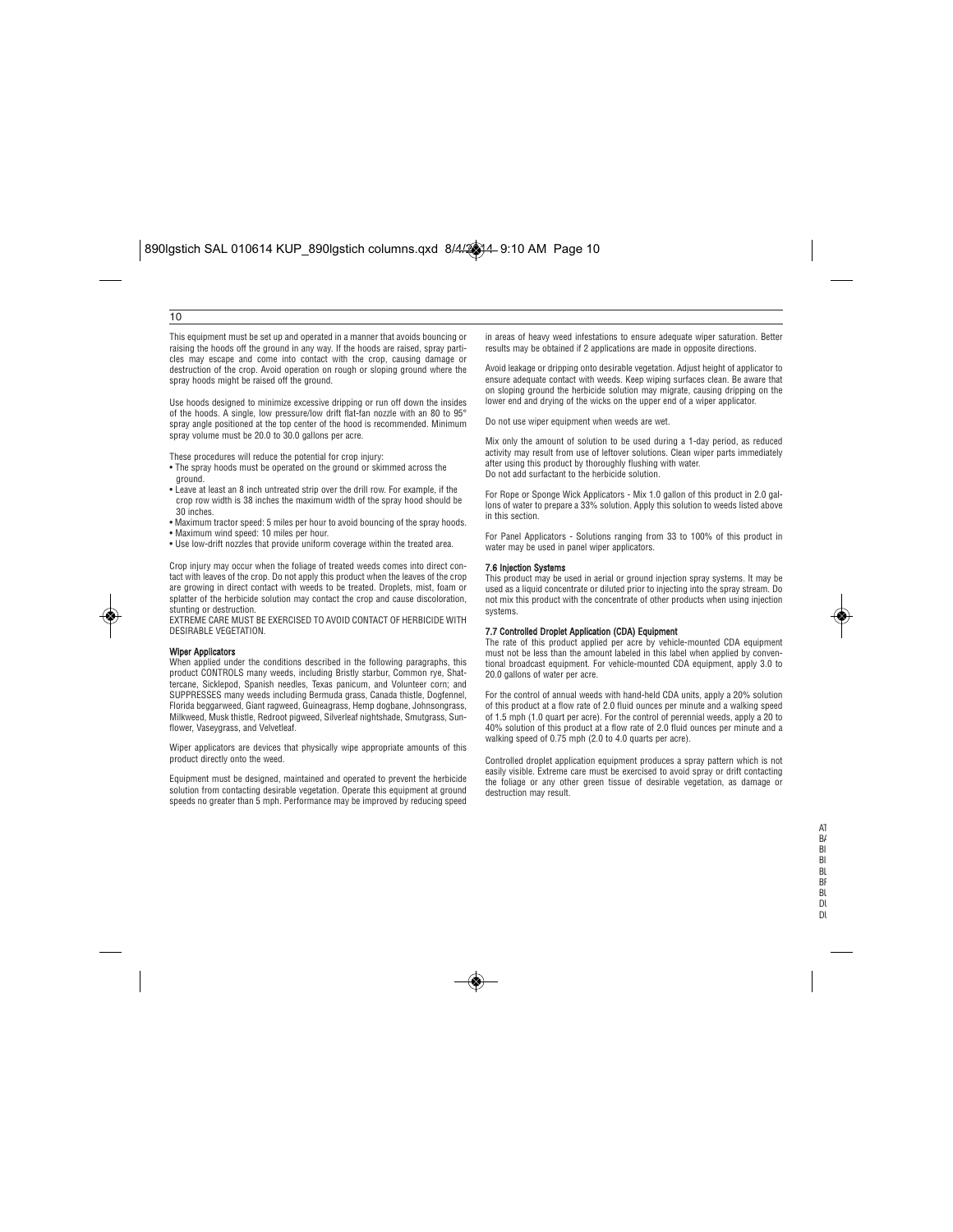$\boxed{\text{890I}\text{g}\text{stich SAL 010614 KUP\_890I}\text{g}\text{stich columns.} \text{qxd } \frac{8}{4\sqrt{2}}\text{A} - 9:10 \text{ AM} \text{ Page 11}}$ 

 $\bigcirc$ 

| 8.1 ALFALFA, CLOVER AND OTHER FORAGE LEGUMES                                      | LABELED CROPS: Alfalfa, Clover, Kenaf, Kudzu, Lespedeza, Leucaena, Lupin, Sainfoin, Trefoil, Velvet bean, Vetch (all types)                                                                                                                                                                                                                                                                                                                                                                                                                                                                                                                                                                                                                                                                                                                                              |                                                                                                                                                                                                                                                                                                                                  |
|-----------------------------------------------------------------------------------|--------------------------------------------------------------------------------------------------------------------------------------------------------------------------------------------------------------------------------------------------------------------------------------------------------------------------------------------------------------------------------------------------------------------------------------------------------------------------------------------------------------------------------------------------------------------------------------------------------------------------------------------------------------------------------------------------------------------------------------------------------------------------------------------------------------------------------------------------------------------------|----------------------------------------------------------------------------------------------------------------------------------------------------------------------------------------------------------------------------------------------------------------------------------------------------------------------------------|
| <b>TYPES OF APPLICATIONS</b>                                                      | <b>USE DIRECTIONS</b>                                                                                                                                                                                                                                                                                                                                                                                                                                                                                                                                                                                                                                                                                                                                                                                                                                                    | <b>RESTRICTIONS</b>                                                                                                                                                                                                                                                                                                              |
| Pre-plant<br>Pre-emergence<br>At-planting                                         | This product may be applied before, during or after<br>planting crops listed.<br>Make applications according to the rates listed in Annual<br>Weeds, Perennial Weeds, and Woody Brush and Trees<br>rate tables, Sections 11.0, 12.0 and 13.0.<br>Applications must be made prior to emergence of<br>the crop.                                                                                                                                                                                                                                                                                                                                                                                                                                                                                                                                                            | If a single application is made at rates of 2.0 gt/A or less,<br>no waiting period between treatment and feeding or grazing<br>is required.<br>If application rates greater than 2.0 qt/A are made, remove<br>domestic livestock before application and wait 8 wk after<br>application before grazing or harvesting.             |
| Spot treatment<br>Over-the-top<br>Wiper applications<br>(Alfalfa and Clover only) | This product may be applied as a spot treatment in alfalfa.<br>or clover. This product may be applied with wiper<br>applicators to control or suppress the weeds<br>listed in Wiper Applicators, Section 7.4.<br>Applications may be made in the same area at 30-day<br>intervals.                                                                                                                                                                                                                                                                                                                                                                                                                                                                                                                                                                                       | For spot treatment and wiper applications, apply in areas<br>where the movement of domestic livestock can be<br>controlled. No more than 1/10 of any acre can be treated at<br>one time. Remove domestic livestock before application<br>and wait 14 days after application before grazing<br>livestock or harvesting.           |
| Dormant (Alfalfa only)                                                            | This product will control or suppress many weeds<br>including Downy brome, Cheatgrass and Quackgrass, in<br>dormant alfalfa. Apply 8.0 to 12.0 oz/A of this product.<br>Apply in the spring to alfalfa that is dormant.<br>Applications should be made after spring temperatures<br>have warmed enough to encourage resumption of weed<br>growth, but prior to initiation of trifoliate leaf expansion<br>of the alfalfa. Applications made after expansion of the<br>first trifoliate leaf of the alfalfa will cause growth reduction<br>and reduced crop yield.<br>Slight discoloration of the alfalfa may occur, but the<br>alfalfa will regreen and regrow under moist soil conditions<br>as effects of this product wear off.<br>PRECAUTION: Application of this product can cause crop<br>injury. Any crop injury is the sole responsibility of the<br>applicator. | Do not use ammonium sulfate when spraying dormant<br>alfalfa with KleenUp Pro.<br>Do not use this product where a slight yield reduction in<br>the first cutting of alfalfa cannot be tolerated.<br>Do not make more than 1 application/yr.<br>Allow 36 hours after application before grazing livestock<br>or harvesting.       |
| Pre-harvest (Alfalfa only)                                                        | This product may be used in declining alfalfa stands or<br>any stand of alfalfa where crop destruction is acceptable.<br>This application will severely injure or destroy the stand<br>of alfalfa. This product will control annual and perennial<br>weeds including Quackgrass, when applied prior to the<br>harvest of alfalfa.<br>Use up to 1.0 gt of this product/A. Applications may be<br>made at any time of the year. For control of Quackgrass,<br>apply in the spring, late summer or fall when Quackgrass<br>is actively growing. Treatments for Quackgrass must be<br>followed by deep tillage for complete control.                                                                                                                                                                                                                                         | Make only 1 application to an existing stand of alfalfa/yr.<br>Do not apply more than 2.0 gt of this product/A as a<br>pre-harvest treatment.<br>Do not use for alfalfa grown for seed, as a reduction in<br>germination or vigor may occur.<br>The treated crop and weeds can be harvested and fed to<br>livestock after 36 hr. |
| Renovation                                                                        | This product may be applied as a broadcast spray to<br>existing stands of alfalfa, clover, and other labeled forage<br>legumes. Labeled crops may be planted into the treated<br>area.<br>Make applications according to the rates listed in Annual<br>Weeds, Perennial Weeds, and Woody Brush and Trees<br>rate tables. Sections 11.0, 12.0 and 13.0.                                                                                                                                                                                                                                                                                                                                                                                                                                                                                                                   | Remove domestic livestock before application.<br>If application rates of 2.0 qt/A or less are used, wait 36 hr<br>after application before grazing or harvesting.<br>If application rates greater than 2.0 gt/A are used, wait 8<br>wk after application before grazing or harvesting.                                           |

◈

 $\overline{\bullet}$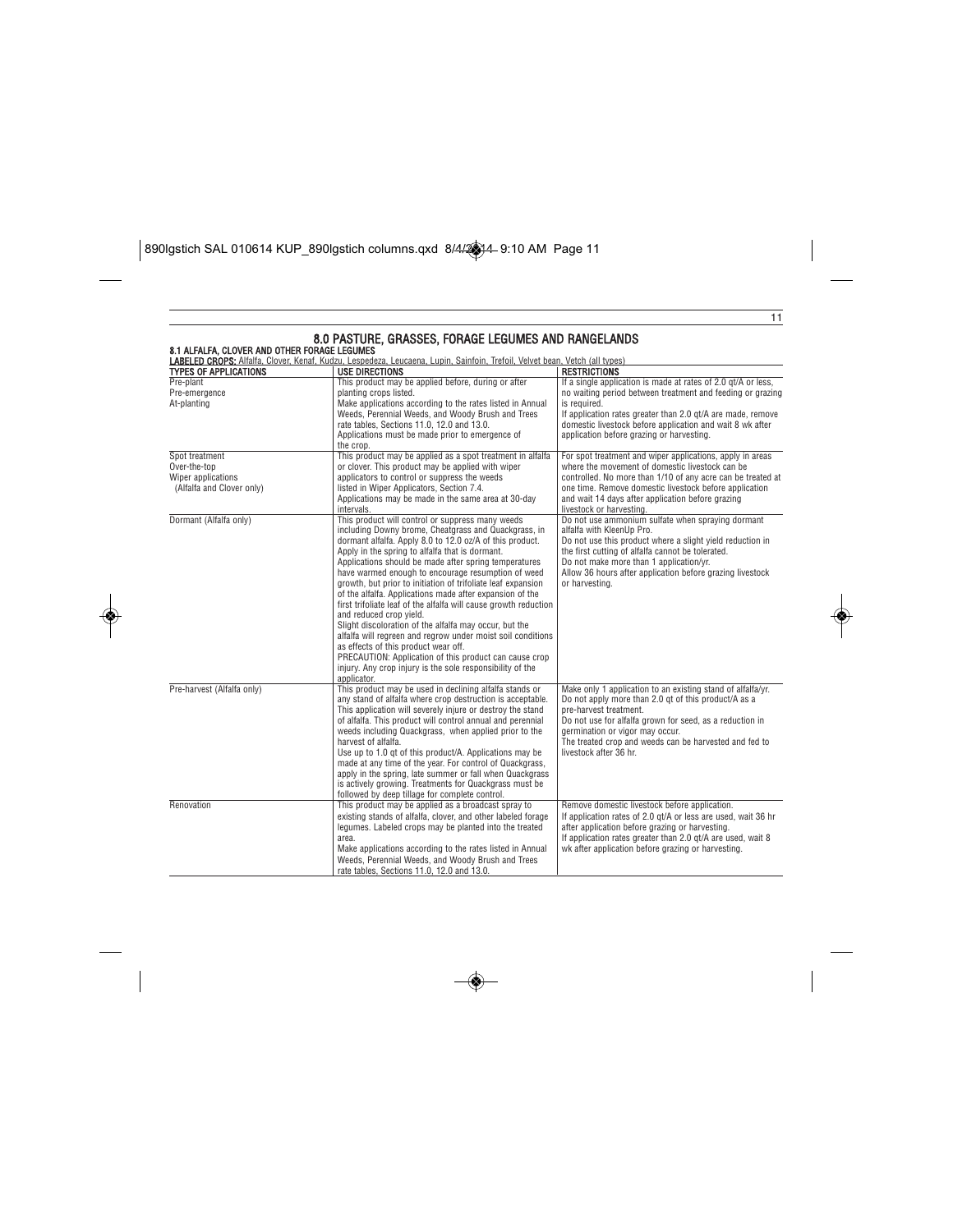$\boxed{\text{890I}\text{g}\text{stich SAL 010614 KUP\_890I}\text{g}\text{stich columns.} \text{qxd } \frac{8}{4\sqrt{2}}\text{A-9:10 AM Page 12}}$ 

◈

| 12                                                                                    |                                                                                                                                                                                                                                                                                                                                                                                                                                                                                                                                                                                                                                                                                                                                                                 |                                                                                                                                                                                                                                                                                                                                                                                                                                                                                                                                                        |
|---------------------------------------------------------------------------------------|-----------------------------------------------------------------------------------------------------------------------------------------------------------------------------------------------------------------------------------------------------------------------------------------------------------------------------------------------------------------------------------------------------------------------------------------------------------------------------------------------------------------------------------------------------------------------------------------------------------------------------------------------------------------------------------------------------------------------------------------------------------------|--------------------------------------------------------------------------------------------------------------------------------------------------------------------------------------------------------------------------------------------------------------------------------------------------------------------------------------------------------------------------------------------------------------------------------------------------------------------------------------------------------------------------------------------------------|
| 8.2 CONSERVATION RESERVE PROGRAM (CRP)                                                |                                                                                                                                                                                                                                                                                                                                                                                                                                                                                                                                                                                                                                                                                                                                                                 |                                                                                                                                                                                                                                                                                                                                                                                                                                                                                                                                                        |
| <b>LABELED CROPS:</b> Conservation Reserve Program (CRP) Acres                        |                                                                                                                                                                                                                                                                                                                                                                                                                                                                                                                                                                                                                                                                                                                                                                 |                                                                                                                                                                                                                                                                                                                                                                                                                                                                                                                                                        |
| <b>TYPES OF APPLICATIONS</b>                                                          | <b>USE DIRECTIONS</b>                                                                                                                                                                                                                                                                                                                                                                                                                                                                                                                                                                                                                                                                                                                                           | <b>RESTRICTIONS</b>                                                                                                                                                                                                                                                                                                                                                                                                                                                                                                                                    |
| Renovation (rotating out of CRP)<br>Site preparation                                  | This product may be used to prepare CRP land for crop<br>production. Refer to Federal, State or local use guides for<br>CRP renovation recommendations.<br>Make applications according to the rates listed in Annual<br>Weeds, Perennial Weeds, and Woody Brush and Trees rate<br>tables, Sections 11.0, 12.0 and 13.0.<br>For any crop not listed in the crops sections of this label,<br>applications must be made at least 30 days prior to<br>planting.<br>PRECAUTION: Some stunting of CRP perennial grasses<br>will occur if broadcast applications are made when plants<br>are not dormant.                                                                                                                                                              | Do not apply more than 3.0 gt/A/yr onto CRP grasses.                                                                                                                                                                                                                                                                                                                                                                                                                                                                                                   |
| Post-emergence<br>Weed control in dormant acres<br>Over-the-top<br>Wiper application  | This product may be used to suppress competitive<br>growth and seed production of undesirable vegetation<br>in CRP acres. Such applications may be made with<br>wiper application equipment or as a broadcast or spot<br>treatment to dormant CRP grasses. For selective<br>applications with broadcast spray equipment, apply 12.0<br>to 16.0 fl oz of this product/A in early spring before<br>desirable CRP grasses, such as crested and tall<br>wheatgrass, break dormancy and initiate green growth.<br>Late fall applications can be made after desirable perennial<br>grasses have reached dormancy.                                                                                                                                                     | Do not apply more than 3.0 qt/A year onto CRP grasses.                                                                                                                                                                                                                                                                                                                                                                                                                                                                                                 |
| 8.3 GRASS or TURFGRASS SEED PRODUCTION<br>Teosinte, Triticale, Wheat (all), Wild Rice | LABELED CROPS: Any grass (Gramineae family), except Barley, Buckwheat, Corn, Millet (Pearl and Proso), Oats, Quinoa, Rice, Rye, Sorghum, Sugarcane, Teff,                                                                                                                                                                                                                                                                                                                                                                                                                                                                                                                                                                                                       |                                                                                                                                                                                                                                                                                                                                                                                                                                                                                                                                                        |
| <b>TYPES OF APPLICATIONS</b>                                                          | <b>USE DIRECTIONS</b>                                                                                                                                                                                                                                                                                                                                                                                                                                                                                                                                                                                                                                                                                                                                           | <b>RESTRICTIONS</b>                                                                                                                                                                                                                                                                                                                                                                                                                                                                                                                                    |
| Pre-plant<br>Pre-emergence<br>Renovation<br>Site preparation                          | This product may be applied before, during, or after<br>planting or for renovation of turf or forage grass areas<br>grown for seed production.<br>Make applications according to the rates listed in Annual<br>Weeds, Perennial Weeds, and Woody Brush and Trees<br>rate tables, Sections 11.0, 12.0 and 13.0.<br>Applications must be made prior to the emergence of the<br>crop to avoid injury.<br>For maximum control of existing vegetation, delay<br>planting to determine if any regrowth from escaped<br>underground plant parts occurs. Where repeat treatments<br>are necessary, sufficient regrowth must be attained prior<br>to application. For warm-season grasses, such as<br>Bermudagrass, summer or fall applications provide best<br>control. | Do not disturb soil or underground plant parts before<br>treatment. Tillage or renovation techniques such as vertical<br>mowing, coring or slicing should be delayed for 7 days after<br>application to allow proper translocation into underground<br>plant parts.<br>If application rates total 3.0 qt/A or less, no waiting period<br>between treatment and feeding or livestock grazing is<br>required.<br>If the rate is greater than 3.0 gt/A, remove domestic<br>livestock and wait 8 wk following application before<br>grazing or harvesting. |
| <b>Shielded Sprayer</b>                                                               | Apply 1.0 to 3.0 gt of this product as a broadcast spray in<br>10.0 to 20.0 gal of total spray volume/A. Uniform planting<br>in straight rows aids in shielded sprayer applications. Best<br>results are obtained when the grass seed crop is small<br>enough to easily pass by or through the protective shields.<br>PRECAUTION: Contact of this product in any manner to<br>any vegetation to which treatment is not intended may<br>cause damage. Grower assumes all responsibility for crop<br>losses from misapplication.                                                                                                                                                                                                                                  | Cont'd.next page                                                                                                                                                                                                                                                                                                                                                                                                                                                                                                                                       |

 $\overline{\bullet}$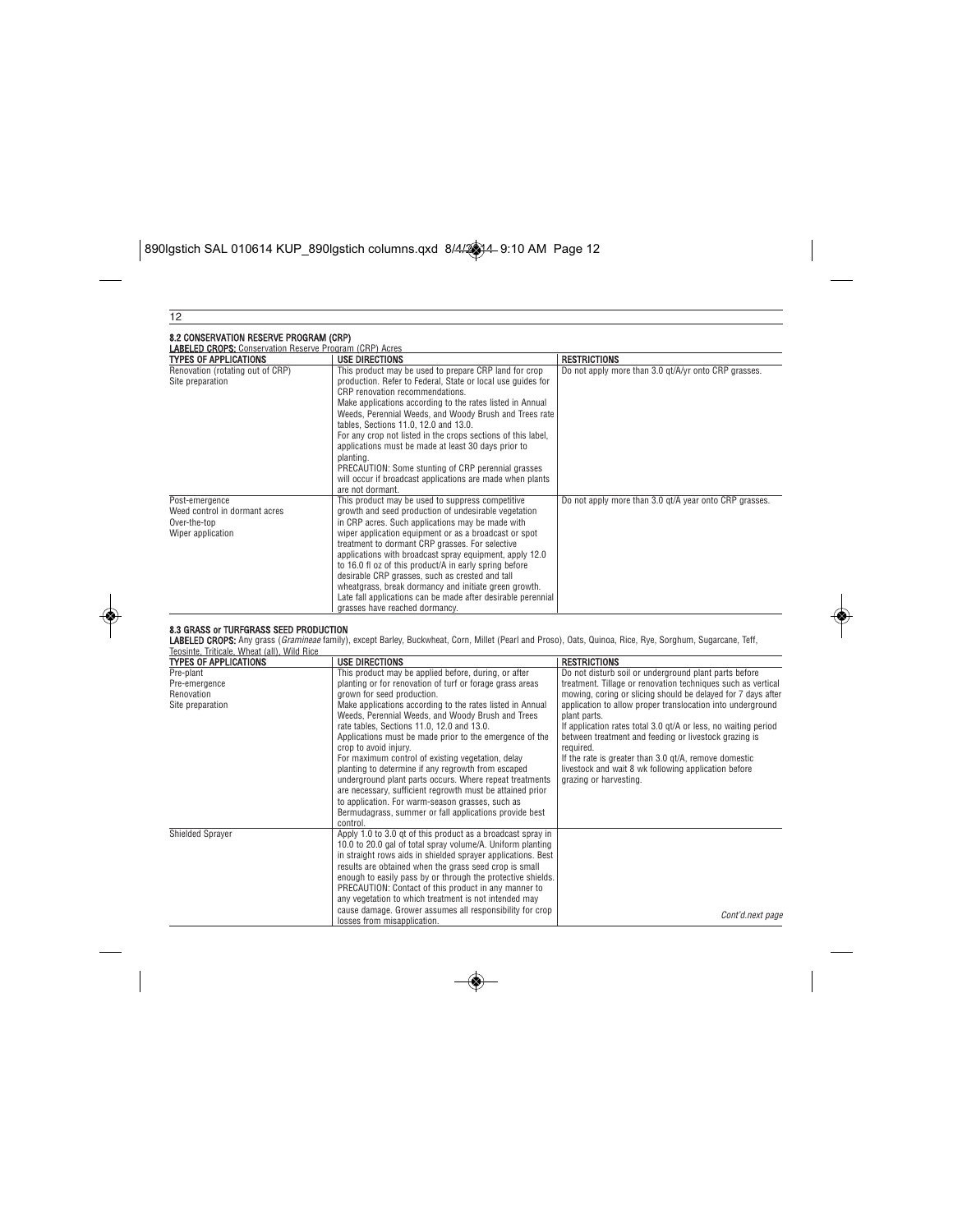| 8.3 Grass or Turfgrass Seed Production cont'd.:                           |                                                                                                                                                                                                                                                                                                                                                                                                                                                                                                                                                                                                                                                                                                      |                                                                                                                                                                                                                                                    |
|---------------------------------------------------------------------------|------------------------------------------------------------------------------------------------------------------------------------------------------------------------------------------------------------------------------------------------------------------------------------------------------------------------------------------------------------------------------------------------------------------------------------------------------------------------------------------------------------------------------------------------------------------------------------------------------------------------------------------------------------------------------------------------------|----------------------------------------------------------------------------------------------------------------------------------------------------------------------------------------------------------------------------------------------------|
| <b>TYPES OF APPLICATIONS</b><br>Over-the-top<br><b>Wiper Applications</b> | <b>USE DIRECTIONS</b><br>This product may be applied with wiper applicators to<br>control or suppress the weeds listed under Wiper<br>Applications in Section 7.4.<br>Weeds should be a minimum of 6 inches above the<br>desirable vegetation. Better results may be obtained when<br>more of the weed is exposed to the herbicide solution.<br>Weeds not contacted by the herbicide solution will not<br>be affected. This may occur in dense clumps, severe<br>infestations, or when weed height varies so that not all<br>weeds are contacted. In these instances, repeat treatments<br>may be necessary.<br>Better results may be obtained if 2 applications are made<br>in opposite directions. | <b>RESTRICTIONS</b><br>Contact of the herbicide solution with desirable vegetation<br>may result in damage or destruction.<br>Applicators must be adjusted so that the wiper contact<br>point is at least 2 inches above the desirable vegetation. |
| Spot treatments                                                           | Use a 1 to 1.5% solution.<br>Apply this product prior to heading of grasses.                                                                                                                                                                                                                                                                                                                                                                                                                                                                                                                                                                                                                         | The crop receiving the spray in the treated area will be<br>killed. Avoid drift or spray outside of the target area for the<br>same reason.                                                                                                        |
| Creating rows in Annual ryegrass                                          | Use 16.0 to 32.0 fl oz of this product/A. Use the higher<br>rate when the ryegrass is greater than 6 inches tall. Best<br>results are obtained when applications are made before<br>the ryegrass reaches 6 inches in height.<br>PRECAUTION: Set nozzle height to allow the establishment<br>of the desired row spacing while preventing spray droplets.<br>spray fines, or drift to contact the ryegrass plants not<br>treated. Use of low-pressure nozzles, or drop nozzles<br>designed to target the application over a narrow band are<br>recommended.<br>Grower assumes all responsibility for crop losses from<br>misapplication.                                                               |                                                                                                                                                                                                                                                    |

**8.4 PASTURES**<br>**LABELED CROPS:** Any grass (*Gramineae* family) including Bahiagrass, Bermudagrass, Bluegrass, Brome, Fescue, Guineagrass, Vikuygrass, Orchardgrass, Pangola<br>grass, Ryegrass, Timothy, Wheatgrass. Not for use

| inucale. Wheat (ail) and Who nce<br><b>TYPES OF APPLICATIONS</b>  | <b>USE DIRECTIONS</b>                                                                                                                                                                                                                                                                                                                                                       | <b>RESTRICTIONS</b>                                                                                                                                                                                                                                                                                                                       |
|-------------------------------------------------------------------|-----------------------------------------------------------------------------------------------------------------------------------------------------------------------------------------------------------------------------------------------------------------------------------------------------------------------------------------------------------------------------|-------------------------------------------------------------------------------------------------------------------------------------------------------------------------------------------------------------------------------------------------------------------------------------------------------------------------------------------|
| Spot treatment                                                    | This product may be applied as a spot treatment or with                                                                                                                                                                                                                                                                                                                     | For spot treatments or wiper application methods using                                                                                                                                                                                                                                                                                    |
| Over-the-top                                                      | wiper applicators in pastures.                                                                                                                                                                                                                                                                                                                                              | rates of 3.0 gt/A or less, the entire field or any portion of it                                                                                                                                                                                                                                                                          |
| <b>Wiper Applications</b>                                         | Applications may be made in the same area at 30-day<br>intervals.                                                                                                                                                                                                                                                                                                           | may be treated. When spot treatment or wiper applications<br>are made using rates above 3.0 gt/A, no more the 10% of<br>the total pasture may be treated at any one time.<br>To achieve maximum performance, remove domestic<br>livestock before application and wait 7 days after<br>application before grazing livestock or harvesting. |
| Pre-plant<br>Pre-emergence<br>Pasture Renovation<br>Stand Removal | This product may be applied prior to planting or<br>emergence of forage grasses. In addition this product<br>may be used to control perennial pasture species listed on<br>this label prior to re-planting.<br>Make applications according to the rates listed in Annual<br>Weeds, Perennial Weeds, and Woody Brush and Trees<br>rate tables, Sections 11.0, 12.0 and 13.0. | If application rates total 3.0 gt/A or less, no waiting period<br>between treatment and feeding or livestock grazing is<br>required. If the rate is greater than 3.0 gt/A, remove<br>domestic livestock and wait 8 wk following application<br>before grazing or harvesting.                                                              |

Cont'd. next page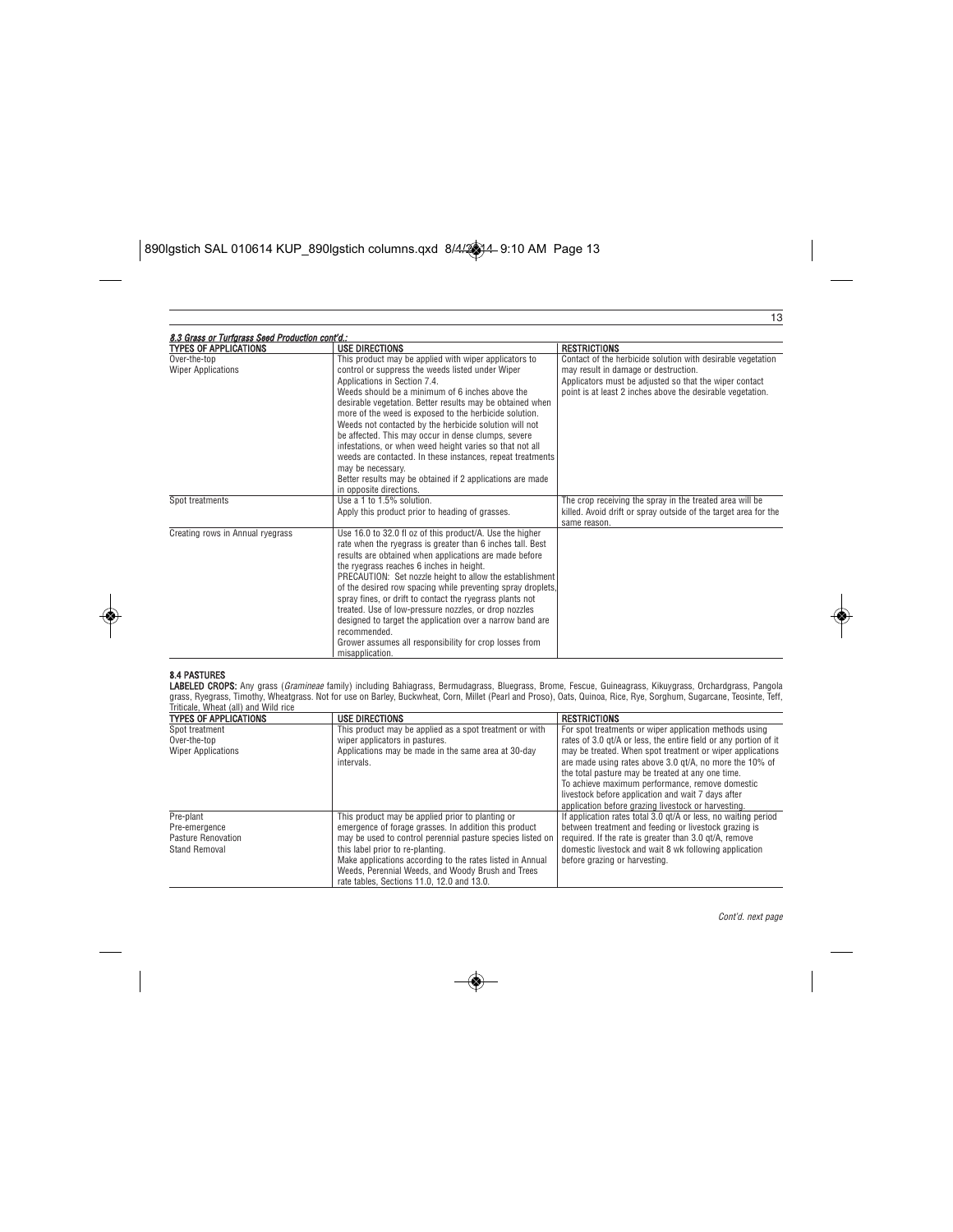| 14                                 |                                                                   |                                                            |  |  |
|------------------------------------|-------------------------------------------------------------------|------------------------------------------------------------|--|--|
| 8.4 Pastures cont'd.:              |                                                                   |                                                            |  |  |
| <b>TYPES OF APPLICATIONS</b>       | <b>USE DIRECTIONS</b>                                             | <b>RESTRICTIONS</b>                                        |  |  |
| Chemical mowing (Bermudagrass)     | This product may be applied at 16.0 fl oz/A to control the        | Labeled application rates totaling 3.0 gt/A or less do not |  |  |
| pastures prior to spring growth or | weeds listed below and most other winter annual grass             | require a waiting period between treatment and feeding or  |  |  |
| immediately after first cutting    | and broadleaf weeds in established coastal bermudagrass           | livestock grazing.                                         |  |  |
|                                    | pastures.                                                         | NOTE: ONLY 1 APPLICATION/YR MAY BE MADE TO ANY             |  |  |
|                                    | Annual bluegrass, Cheat, Crabgrass, Henbit, Johnsongrass          | ONE FIELD. A SPRING APPLICATION PRIOR TO GROWTH            |  |  |
|                                    | seedling, Little barley, Oats, Ryegrass, Sandbur field,           | AND AN APPLICATION FOLLOWING THE FIRST CUTTING             |  |  |
|                                    | Wheat. Wild mustard                                               | MAY NOT BE MADE ON THE FIELD DURING THE SAME               |  |  |
|                                    | <b>Applications prior to spring growth:</b> Apply this product in | YEAR.                                                      |  |  |
|                                    | the late winter or early spring but before new coastal            |                                                            |  |  |
|                                    | bermudagrass growth begins in the spring. Applications to         |                                                            |  |  |
|                                    | new growth can damage the bermudagrass.                           |                                                            |  |  |
|                                    | Applications following the first cutting: Apply this              |                                                            |  |  |
|                                    | product after the first bermudagrass cutting when the             |                                                            |  |  |
|                                    | bermudagrass has not yet begun to regrow.                         |                                                            |  |  |
|                                    | Applications made after regrowth has begun can damage             |                                                            |  |  |
|                                    | the bermudagrass.                                                 |                                                            |  |  |

**Colorado, Idaho, Iowa, Kansas, Montana, Nebraska, North Dakota, Oregon, South Dakota, Utah, Washington, and Wyoming Only Bromus Species:** This product may<br>be used to treat Cheatgrass (*Bromus secalinus*), Downy brome in t seedhead emergence of the most mature plants. Delaying the application until this growth stage will maximize the emergence of other weedy grass flushes. Applica-<br>tions should be made to the same site each year until seed b

Medusahead: To treat medusahead, apply 16.0 fluid ounces of this product per acre as soon as plants are actively growing, and prior to the 4-leaf stage. Applications may be made in the fall or spring.

**Application Equipment and Techniques:** Applications may be made using ground or aerial equipment. Aerial applications for these uses may be made using fixed wing<br>or helicopter equipment. For aerial applications, apply in of water per acre.

When applied as directed there are no grazing restrictions.

# 8.5 RANGELANDS<br>LABELED CROPS: Rang

| <b>LABELED CROPS:</b> Rangeland (Perennial cool- and warm-season grass rangelands) |                                                                                                                                                                                                                                                                                                                                                                                                                                                                                                                                                                                                                                                                                                                                                                                                                                                                                                                                                                                |                                                                                                                                                                                                                                                                                              |
|------------------------------------------------------------------------------------|--------------------------------------------------------------------------------------------------------------------------------------------------------------------------------------------------------------------------------------------------------------------------------------------------------------------------------------------------------------------------------------------------------------------------------------------------------------------------------------------------------------------------------------------------------------------------------------------------------------------------------------------------------------------------------------------------------------------------------------------------------------------------------------------------------------------------------------------------------------------------------------------------------------------------------------------------------------------------------|----------------------------------------------------------------------------------------------------------------------------------------------------------------------------------------------------------------------------------------------------------------------------------------------|
| TYPES OF APPLICATIONS                                                              | <b>USE DIRECTIONS</b>                                                                                                                                                                                                                                                                                                                                                                                                                                                                                                                                                                                                                                                                                                                                                                                                                                                                                                                                                          | <b>RESTRICTIONS</b>                                                                                                                                                                                                                                                                          |
| Post-emergence                                                                     | This product will control or suppress many annual weeds<br>growing in perennial cool- and warm-season grass<br>rangelands. Preventing viable seed production is key to<br>the successful control and invasion of annual grassy weeds<br>in rangelands. Follow-up applications in sequential<br>years should eliminate most of the viable seeds.<br>Grazing of treated areas should be delayed to encourage<br>growth of desirable perennials. Allowing desirable<br>perennials to flower and reseed in the treated area will<br>encourage successful transition.<br>Apply 12.0 to 16.0 fl oz/A to control or suppress many<br>annual weeds growing in perennial cool and warm-season<br>grass rangelands including Cereal rve. Cheatgrass.<br>Downy brome and Jointed goatgrass. Apply when most<br>mature brome plants are in early flower and before the<br>plants, including seedheads, turn color. Allowing for<br>secondary weed flushes to occur in the spring following | Do not use ammonium sulfate when spraving rangeland<br>grasses with this product.<br>Do not apply more than 3.0 qt/A/yr.<br>Slight discoloration of the desirable grasses may occur, but<br>they will regreen and regrow under moist soil conditions as<br>effects of this product wear off. |

Cont'd.next page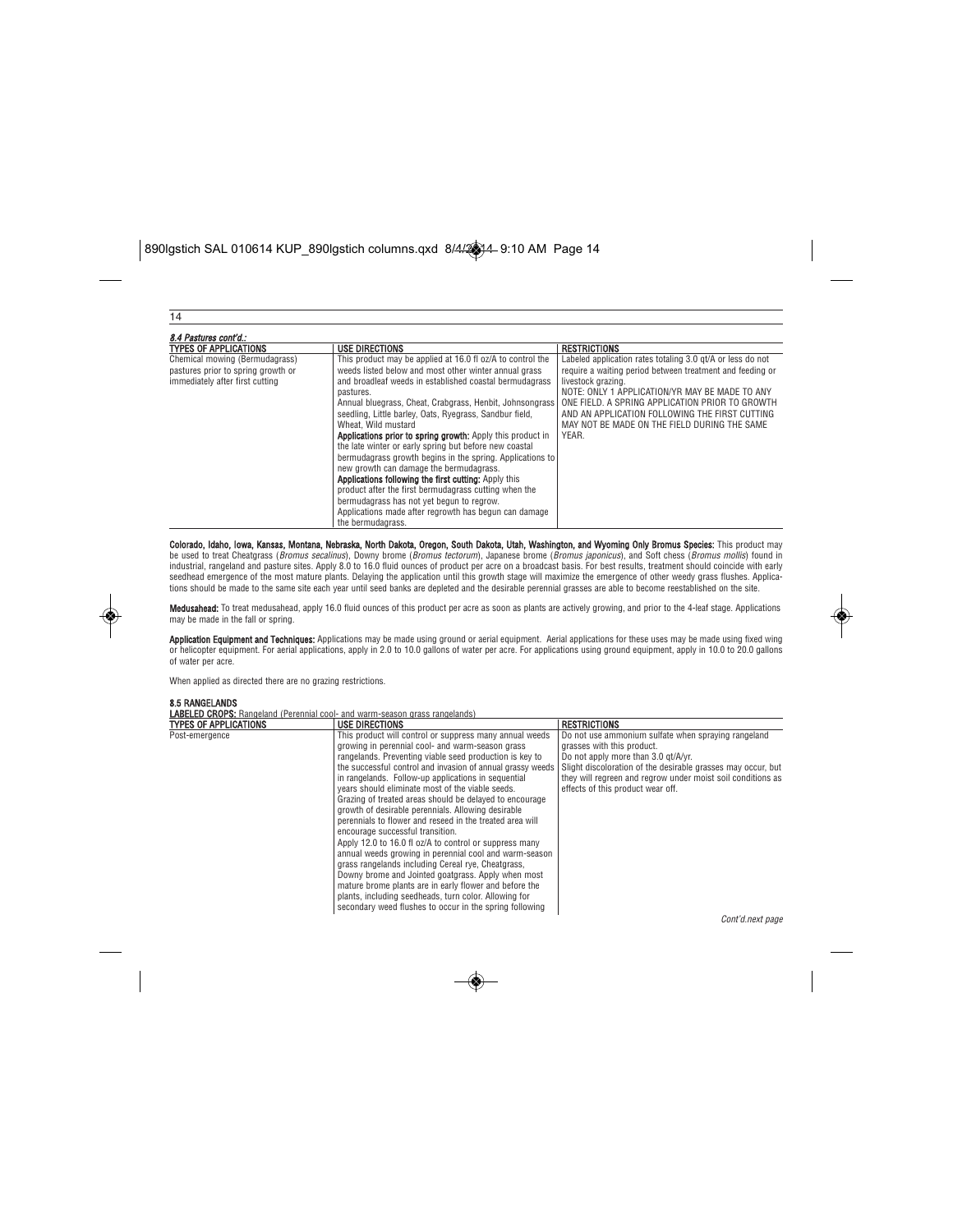# $\boxed{\text{890I}\text{g}\text{stich SAL 010614 KUP\_890I}\text{g}\text{stich columns.qxd } \frac{8}{4\sqrt{3}}\text{4-9:10 AM Page 15}}$

◈

|                                                                                                                                                                                                                                                                                                                                                                                                                                                                                                                                                                                                                                                                                                                                                                                                                                                                                                                                                                                 | <b>RESTRICTIONS</b>                                                                                                                                                                                                                                                                                                                                                                                                                                                                                                                     |
|---------------------------------------------------------------------------------------------------------------------------------------------------------------------------------------------------------------------------------------------------------------------------------------------------------------------------------------------------------------------------------------------------------------------------------------------------------------------------------------------------------------------------------------------------------------------------------------------------------------------------------------------------------------------------------------------------------------------------------------------------------------------------------------------------------------------------------------------------------------------------------------------------------------------------------------------------------------------------------|-----------------------------------------------------------------------------------------------------------------------------------------------------------------------------------------------------------------------------------------------------------------------------------------------------------------------------------------------------------------------------------------------------------------------------------------------------------------------------------------------------------------------------------------|
| encourages perennial grass conversion on weedy sites.<br>Fall applications are possible, and recommended, where<br>spring moisture is usually limited and fall germination<br>allows for good weed growth. For Medusahead, apply<br>16.0 fl oz/A at the 3-leaf stage. Delaying applications<br>beyond this stage will result in reduced or unacceptable<br>control. Fire may be useful in eliminating the thatch layer<br>produced by slow decaying culms prior to application.<br>Allow new growth to occur before spraying after a burn.                                                                                                                                                                                                                                                                                                                                                                                                                                      | Do not use ammonium sulfate when spraying rangeland<br>grasses with this product.<br>Do not apply more than 3.0 qt/A/yr.<br>Slight discoloration of the desirable grasses may occur, but<br>they will regreen and regrow under moist soil conditions as<br>effects of this product wear off.                                                                                                                                                                                                                                            |
|                                                                                                                                                                                                                                                                                                                                                                                                                                                                                                                                                                                                                                                                                                                                                                                                                                                                                                                                                                                 |                                                                                                                                                                                                                                                                                                                                                                                                                                                                                                                                         |
|                                                                                                                                                                                                                                                                                                                                                                                                                                                                                                                                                                                                                                                                                                                                                                                                                                                                                                                                                                                 |                                                                                                                                                                                                                                                                                                                                                                                                                                                                                                                                         |
|                                                                                                                                                                                                                                                                                                                                                                                                                                                                                                                                                                                                                                                                                                                                                                                                                                                                                                                                                                                 | <b>RESTRICTIONS</b>                                                                                                                                                                                                                                                                                                                                                                                                                                                                                                                     |
| renovating turf grass areas or establishing turfgrass<br>grown for sod. Broadcast of hand-held equipment may be<br>used to control sod remnants or other unwanted vegetation<br>after sod is harvested.<br>For maximum control of existing vegetation, delay planting<br>or sodding to determine if any regrowth from escaped<br>underground plant parts occurs. Where repeat treatments<br>are necessary, sufficient regrowth must be attained prior<br>to application. For warm-season grasses such as<br>bermudagrass, summer or fall applications provide the<br>best control. Where existing vegetation is growing under<br>mowed turfgrass management, apply this product after<br>omitting at least one regular mowing to allow sufficient<br>growth or good interception of the spray.<br>Make applications according to the rates listed in Annual<br>tables, Sections 11.0, 12.0 and 13.0.<br>Desirable turfgrasses may be planted following the above<br>procedures. | If application rates total 3.0 gt/A or less, no waiting period<br>between treatment and feeding or livestock grazing is<br>required. If the rate is greater than 3.0 qt/A, remove<br>domestic livestock and wait 8 wk following application<br>before grazing or harvesting.<br>Do not disturb soil or underground plant before treatment.<br>Tillage or renovation techniques such as vertical mowing,<br>coring, or slicing should be delayed for 7 days after<br>application to allow translocation into underground plant<br>parts. |
|                                                                                                                                                                                                                                                                                                                                                                                                                                                                                                                                                                                                                                                                                                                                                                                                                                                                                                                                                                                 |                                                                                                                                                                                                                                                                                                                                                                                                                                                                                                                                         |
| This product controls most existing vegetation prior to<br>renovating turfgrass areas or establishing turfgrass<br>grown for seed or sod. For maximum control of existing<br>vegetation, delay planting or sodding to determine if any<br>regrowth from escaped underground plant parts occurs.<br>Where repeat treatments are necessary, sufficient regrowth<br>must be attained prior to application. For warm-season<br>grasses such as bermudagrass, summer or fall applications<br>provide the best control. Where existing vegetation is<br>growing under mowed turfgrass management, apply this<br>product after omitting at least one regular mowing to allow<br>sufficient growth for good interception of the spray.<br>Do not disturb soil or underground plant parts before<br>treatment. Tillage or renovation techniques such as<br>vertical mowing, coring or slicing should be delayed for 7                                                                    | Do not feed or graze turfgrass grown for seed or sod<br>production for 8 wk following application.                                                                                                                                                                                                                                                                                                                                                                                                                                      |
| days after application to allow translocation into<br>underground plant parts.                                                                                                                                                                                                                                                                                                                                                                                                                                                                                                                                                                                                                                                                                                                                                                                                                                                                                                  | Cont'd. next page                                                                                                                                                                                                                                                                                                                                                                                                                                                                                                                       |
|                                                                                                                                                                                                                                                                                                                                                                                                                                                                                                                                                                                                                                                                                                                                                                                                                                                                                                                                                                                 | <b>USE DIRECTIONS</b><br>rain events further depletes the seed reserve and<br>USE DIRECTIONS<br>This product controls most existing vegetation prior to<br>Weeds, Perennial Weeds, and Woody Brush and Trees rate<br>Hand-held equipment may be used for spot treatment<br>of unwanted vegetation growing in existing turfgrass.                                                                                                                                                                                                        |

D I.  $\epsilon$ K

◈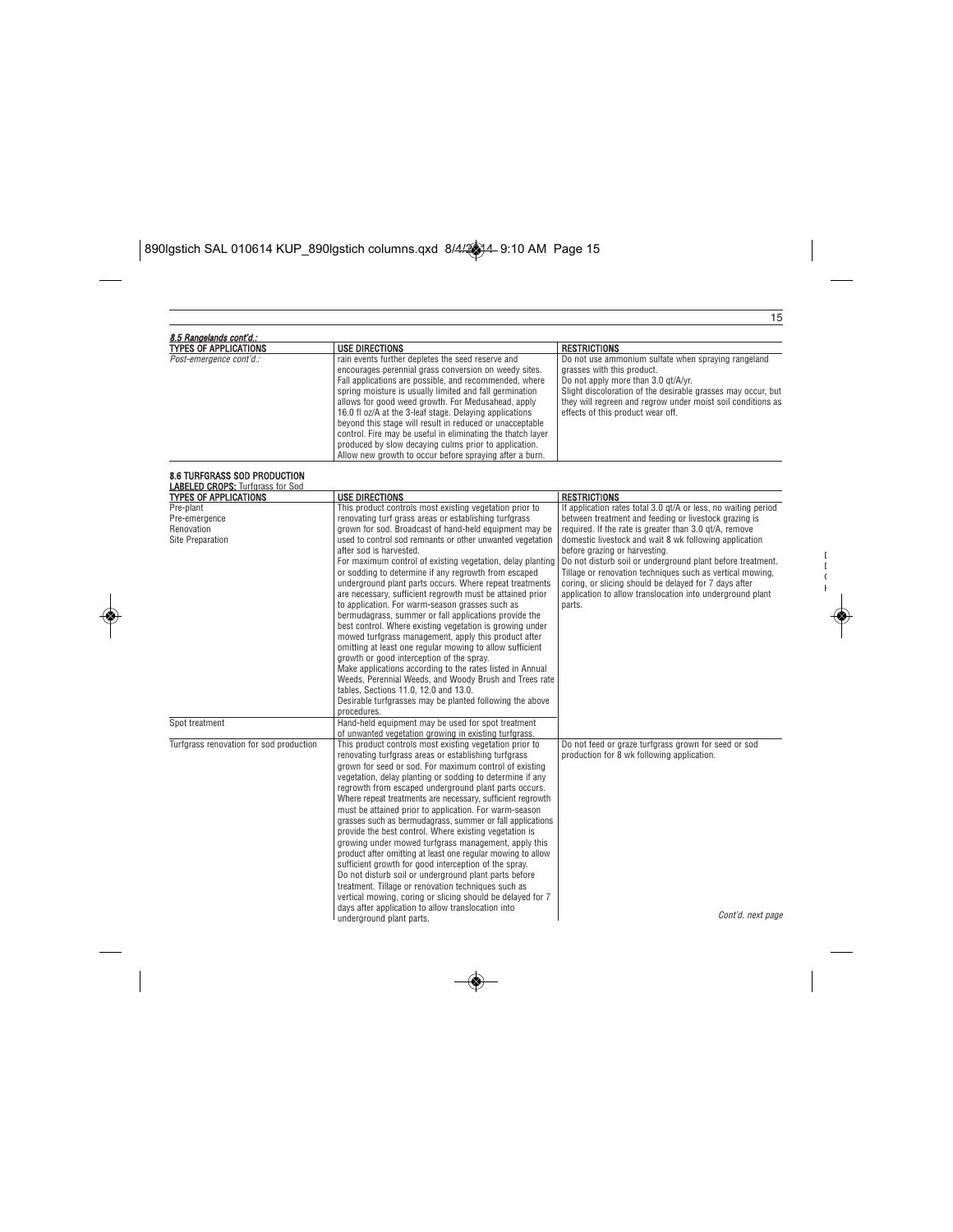| 16                                                  |                                                                                                                                                                                                                                                                                                                         |                                                                                                    |  |  |
|-----------------------------------------------------|-------------------------------------------------------------------------------------------------------------------------------------------------------------------------------------------------------------------------------------------------------------------------------------------------------------------------|----------------------------------------------------------------------------------------------------|--|--|
| 8.6 Turfarass Sod Production cont'd.:               |                                                                                                                                                                                                                                                                                                                         |                                                                                                    |  |  |
| <b>TYPES OF APPLICATIONS</b>                        | <b>USE DIRECTIONS</b>                                                                                                                                                                                                                                                                                                   | <b>RESTRICTIONS</b>                                                                                |  |  |
| Turfarass renovation for sod production<br>cont'd.: | Desirable turfgrass may be planted following the above<br>procedures.<br>Hand-held equipment may be used for spot treatment of<br>unwanted vegetation growing in existing turforass.<br>Broadcast or hand-held equipment may be used to control<br>sod remnants or other unwanted vegetation after sod is<br>harvested. | Do not feed or graze turfgrass grown for seed or sod<br>production for 8 wk following application. |  |  |

#### 8.7 RELEASE OF BERMUDAGRASS OR BAHIAGRASS

Dormant applications

This product may be used to control or partially control many winter annual weeds and tall fescue for effective release of dormant bermudagrass or bahiagrass. Treat only when turf is dormant and prior to spring greenup. This product may also be tank-mixed with Oust for residual control. Tank mixtures of this product with Oust may delay greenup.

For best results on winter annuals, treat when plants are in an early growth stage (below 6 inches in height) after most have germinated. For best results on tall fes-<br>cue, treat when fescue is at or beyond the 4- to 6-lea

Apply 8.0 to 64.0 fluid ounces of this product per acre alone or in a tank mixture with 0.25 to 1.0 ounce per acre of Oust. Apply the labeled rates in 10.0 to 40.0 gal-<br>Ions of water per acre. Use only in areas where bermu erated. To avoid delays in greenup and minimize injury, add no more than 1.0 ounce of Oust per acre on bermudagrass and no more than 0.5 ounce of Oust per acre on bahiagrass and avoid treatments when these grasses are in a semi-dormant condition.



#### Actively Growing Bermudagrass

This product may be used to control or partially control many annual and perennial weeds for effective release of actively growing bermudagrass. Apply 1.0 to 3.0 pints<br>of this product in 10.0 to 40.0 gallons of spray solut higher rate as weeds increase in size or as they approach flower or seedhead formation. These rates will also provide partial control of the following perennial species: Bahiagrass Bluestem, silver Fescue, tall Johnsongrass Trumpetcreeper **Vaseygrass** 

This product may be tank-mixed with Oust. If tank mixed, use no more than 1.0 to 2.0 pints of this product with 1.0 to 2.0 ounces of Oust per acre. Use the lower rates of each product to control annual weeds less than 6 inches in height (or runner length) that are listed in this label and the Oust label. Use the higher rates as annual weeds increase in size and approach the flower or seedhead stages. These rates will also provide partial control of the following perennial weeds: Bahiagrass Bluestem, silver Dallisgrass Dock, curly Fescue, tall Johnsongrass Trumpetcreeper Vaseygrass

Vervain, blue

Use only on well-established bermudagrass. Bermudagrass injury may result from the treatment, but regrowth will occur under moist conditions. Repeat applications of the tank mix in the same season are not recommended, since severe injury may occur.

Poorjoe

#### Actively Growing Bahiagrass

Dogfennel

Broomsedge

For suppression of vegetative growth and seedhead inhibition of bahiagrass for approximately 45 days, apply 6.0 fluid ounces of this product in 10.0 to 40.0 gallons of water per acre. Apply 1 to 2 weeks after full green-up or after mowing to a uniform height of 3 to 4 inches. This application must be made prior to seedhead emergence.

For suppression up to 120 days, apply 4.0 fluid ounces of this product per acre, followed by an application of 2.0 to 4.0 fluid ounces per acre about 45 days later. Make no more than 2 applications per year.

A tank mixture of this product plus Oust may be used. Apply 6.0 fluid ounces of this product plus 0.25 ounce of Oust per acre 1 to 2 weeks following an initial spring mowing. Make only 1 application per year.

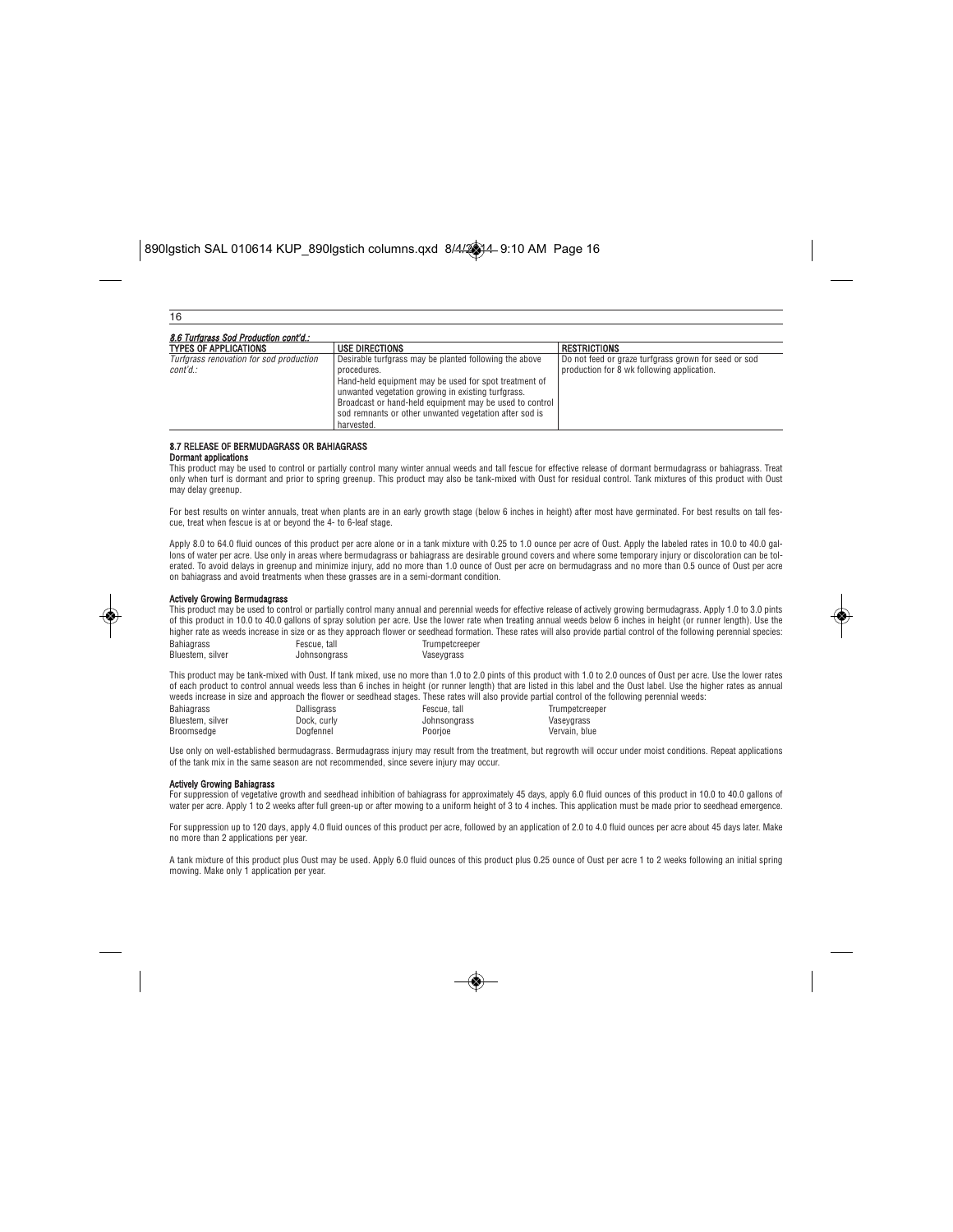$\boxed{\text{890I}\text{g}\text{stich SAL 010614 KUP\_890I}\text{g}\text{stich columns.} \text{qxd } \frac{8}{4\sqrt{2}}\text{4-9:10 AM Page 17}}$ 

 $\bigcirc$ 

| <b>TYPES OF APPLICATIONS</b><br>Any suitable application equipment<br>described in Section 7.0. | <b>USE DIRECTIONS</b>                                                                                                                                                                                                                                                                                                                                                                                                                 |                                                                                                                                                                                                                                                                                                                                                                                                                                                                                                                                                                                                                                                                                                                                                                                                                                                                                                                                                                                                                                                                                                                                                                            | <b>RESTRICTIONS</b>                                                         |  |
|-------------------------------------------------------------------------------------------------|---------------------------------------------------------------------------------------------------------------------------------------------------------------------------------------------------------------------------------------------------------------------------------------------------------------------------------------------------------------------------------------------------------------------------------------|----------------------------------------------------------------------------------------------------------------------------------------------------------------------------------------------------------------------------------------------------------------------------------------------------------------------------------------------------------------------------------------------------------------------------------------------------------------------------------------------------------------------------------------------------------------------------------------------------------------------------------------------------------------------------------------------------------------------------------------------------------------------------------------------------------------------------------------------------------------------------------------------------------------------------------------------------------------------------------------------------------------------------------------------------------------------------------------------------------------------------------------------------------------------------|-----------------------------------------------------------------------------|--|
|                                                                                                 | any part of the farmstead.<br>tables, Sections 11.0, 12.0 and 13.0.<br>2.0 to 5.0 at/A in these tank mixes.<br>Section 7.3, for allowable application rates.<br>Arsenal®<br>Barricade <sup>®</sup> 65WG<br>Diuron<br>Endurance®<br>Escort®<br>Karmex DF<br>Krovar DF<br>Oust<br>Pendulum <sup>®</sup> 3.3 EC<br>Pendulum WDG<br>Oust/A.<br><b>Bahiagrass</b><br>Bermudagrass<br>Broomsedge<br>Dallisgrass<br>Dock, curly<br>Dogfennel | This product may be used to control annual weeds,<br>perennials weeds and woody brush which are found in<br>Make applications according to the rates listed in Annual<br>Weeds, Perennial Weeds, and Woody Brush and Trees rate<br>Tank Mixtures: This product may be tank mixed with the<br>following products (or generic equivalents). Refer to these<br>product labels for approved farmstead sites and application<br>rates. For annual weeds, use 1.0 gt/A of this product when<br>weeds are less than 6 inches tall and 1.5 gt/A when weeds<br>are greater than 6 inches tall. For perennial weeds, apply<br>For tank mixtures with these products through backpack<br>sprayers, handquns or other high-volume spray-to-wet<br>applications, see the Hand-held or High Volume Equipment,<br>Plateau <sup>®</sup><br>Princep DF<br>Princep Liquid<br>Ronstar <sup>®</sup> 50 WP<br><b>Sahara®</b><br>Simazine<br>Surflan<br>Vanquish®<br>$2.4-D$<br>For control or partial control of the following perennial<br>weeds, apply 1.0 to 2.0 gt KleenUp Pro $+ 2.0$ to 4.0 oz of<br>Fescue, tall<br>Johnsongrass<br>Poorioe<br>Quackgrass<br>Vaseygrass<br>Vervain, blue | This product plus dicamba tank mixtures may not be<br>applied by air in CA. |  |

◈

| __________________________   |                                                           |                                                             |
|------------------------------|-----------------------------------------------------------|-------------------------------------------------------------|
| <b>TYPES OF APPLICATIONS</b> | <b>USE DIRECTIONS</b>                                     | <b>RESTRICTIONS</b>                                         |
| Spot spray                   | This product may be used to control weeds in and          | Air circulation fans must be turned off during application. |
| Directed spray               | around greenhouses and shadehouses.                       | Desirable vegetation should not be present during           |
|                              | Make applications according to the rates listed in Annual | l application.                                              |
|                              | Weeds, Perennial Weeds, and Woody Brush and Trees rate    |                                                             |
|                              | tables. Sections 11.0, 12.0 and 13.0.                     |                                                             |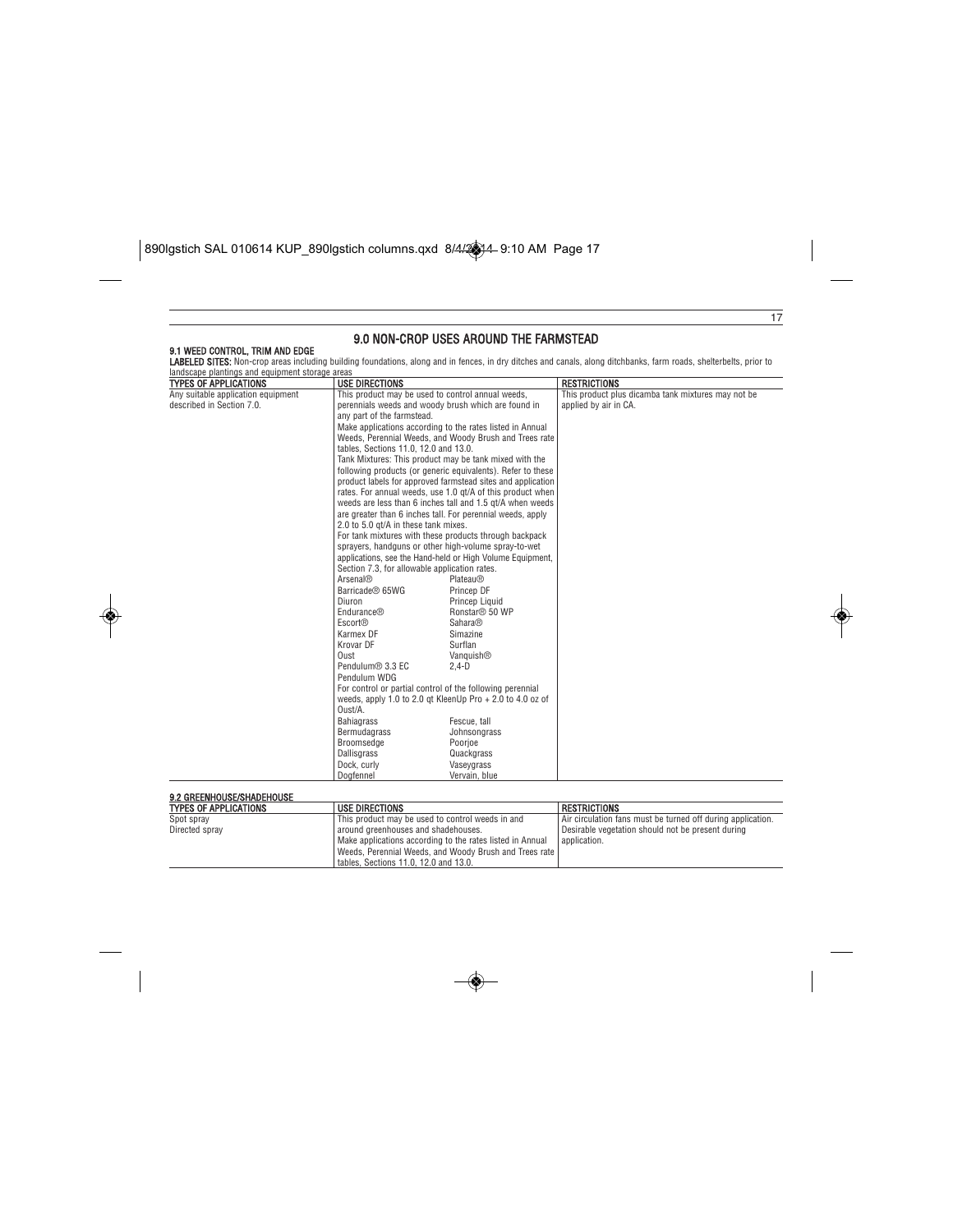# $\boxed{\text{890I}\text{g}\text{stich SAL 010614 KUP\_890I}\text{g}\text{stich columns.qxd } 8/4/24-9:10\text{ AM Page 18}}$

 $\bigcirc$ 

| 18                                                                                                   |                                                                                                                                                                                                                                                                                                                                                                                                                                                                                                                                                                                                                                                                                                                                                                                                                                                                                                                                                                  |                                                                                                                                                                                                                                                                                                     |  |
|------------------------------------------------------------------------------------------------------|------------------------------------------------------------------------------------------------------------------------------------------------------------------------------------------------------------------------------------------------------------------------------------------------------------------------------------------------------------------------------------------------------------------------------------------------------------------------------------------------------------------------------------------------------------------------------------------------------------------------------------------------------------------------------------------------------------------------------------------------------------------------------------------------------------------------------------------------------------------------------------------------------------------------------------------------------------------|-----------------------------------------------------------------------------------------------------------------------------------------------------------------------------------------------------------------------------------------------------------------------------------------------------|--|
| 9.3 CHEMICAL MOWING                                                                                  |                                                                                                                                                                                                                                                                                                                                                                                                                                                                                                                                                                                                                                                                                                                                                                                                                                                                                                                                                                  |                                                                                                                                                                                                                                                                                                     |  |
| <b>LABELED USES:</b> Farm Ditches and Other Parts of Farmsteads                                      |                                                                                                                                                                                                                                                                                                                                                                                                                                                                                                                                                                                                                                                                                                                                                                                                                                                                                                                                                                  |                                                                                                                                                                                                                                                                                                     |  |
| <b>TYPES OF APPLICATIONS</b>                                                                         | <b>USE DIRECTIONS</b>                                                                                                                                                                                                                                                                                                                                                                                                                                                                                                                                                                                                                                                                                                                                                                                                                                                                                                                                            | <b>RESTRICTIONS</b>                                                                                                                                                                                                                                                                                 |  |
| Any suitable application equipment<br>described in Section 7.0.                                      | This product will suppress perennial grasses listed in<br>this section to serve as a substitute for mowing.<br>Use 8.0 fl oz of KleenUp Pro/A when treating tall fescue,<br>fine fescue, orchardgrass or quackgrass covers.<br>Use 6.0 fl oz of KleenUp Pro/A when treating Kentucky<br>bluegrass. Use 16.0 fl oz of KleenUp Pro when treating<br>bermudagrass. Use 64.0 fl oz of KleenUp Pro when<br>treating Torpedograss or Paragrass. Apply treatments in<br>10.0 to 20.0 gal of spray solution/A.                                                                                                                                                                                                                                                                                                                                                                                                                                                           | Use only in areas where some temporary injury or<br>discoloration of perennial grasses can be tolerated.                                                                                                                                                                                            |  |
| <b>9.4 CUT STUMPS</b><br><b>LABELED USES:</b> Cut Stumps (on any non-crop site listed on this label) |                                                                                                                                                                                                                                                                                                                                                                                                                                                                                                                                                                                                                                                                                                                                                                                                                                                                                                                                                                  |                                                                                                                                                                                                                                                                                                     |  |
| <b>TYPES OF APPLICATIONS</b>                                                                         | <b>USE DIRECTIONS</b>                                                                                                                                                                                                                                                                                                                                                                                                                                                                                                                                                                                                                                                                                                                                                                                                                                                                                                                                            | <b>RESTRICTIONS</b>                                                                                                                                                                                                                                                                                 |  |
| Suitable Hand-held Equipment                                                                         | This product will control regrowth of cut stumps and<br>resprouts of many types of woody brush and tree species.<br>some of which are listed below. Apply this product using<br>suitable equipment to ensure coverage of the entire<br>cambium. Cut trees or resprouts close to the soil surface.<br>Apply a 50 to 100% solution of this product to the<br>freshly-cut surface immediately after cutting. Delays in<br>application may result in reduced performance. For best<br>results, applications should be made during periods of<br>active growth and full leaf expansion.<br>Alder<br>Reed, giant<br>Eucalyptus<br>Salt cedar<br>Madrone<br>Sweetgum<br>Oak<br>Tan oak<br>Willow<br>Pepper, Brazilian<br>Pine, Austrian                                                                                                                                                                                                                                 | Some sprouts, stems, or trees may share the same root<br>system. Adjacent trees having a similar age, height and<br>spacing may signal shared roots. Whether grafted or<br>shared, injury is likely to occur to non-treated stems/trees<br>when one or more trees sharing common roots are treated. |  |
| 9.5 HABITAT MANAGEMENT                                                                               |                                                                                                                                                                                                                                                                                                                                                                                                                                                                                                                                                                                                                                                                                                                                                                                                                                                                                                                                                                  |                                                                                                                                                                                                                                                                                                     |  |
| <b>LABELED USES:</b> Habitat Restoration and Maintenance, Wildlife Food Plots                        |                                                                                                                                                                                                                                                                                                                                                                                                                                                                                                                                                                                                                                                                                                                                                                                                                                                                                                                                                                  |                                                                                                                                                                                                                                                                                                     |  |
| <b>TYPES OF APPLICATIONS</b>                                                                         | <b>USE DIRECTIONS</b>                                                                                                                                                                                                                                                                                                                                                                                                                                                                                                                                                                                                                                                                                                                                                                                                                                                                                                                                            | <b>RESTRICTIONS</b>                                                                                                                                                                                                                                                                                 |  |
| Any suitable application equipment<br>described in Section 7.0.                                      | This product may be used to control exotic and other<br>undesirable vegetation in habitat management and natural<br>areas including rangeland and wildlife refuges. Applications<br>can be made to allow recovery of native plant species,<br>prior to planting desirable native species, and for similar<br>broad-spectrum vegetation control requirements in habitat<br>management areas.<br>Make applications according to the rates listed in Annual<br>Weeds, Perennial Weeds, and Woody Brush and Trees<br>rate tables, Sections 11.0, 12.0 and 13.0.<br>Spot treatments can be made to selectively remove<br>unwanted plants for habitat maintenance and enhancement.<br>This product may be used as a site preparation treatment<br>to control annual and perennial weeds prior to planting<br>wildlife food plots. Any wildlife food species may be<br>planted after applying this product, or native species may<br>be allowed to repopulate the area. | If tillage is needed to prepare a seedbed, wait 7 days after<br>application before tillage to allow translocation into<br>underground plant parts.                                                                                                                                                  |  |

◈

 $\overline{\bullet}$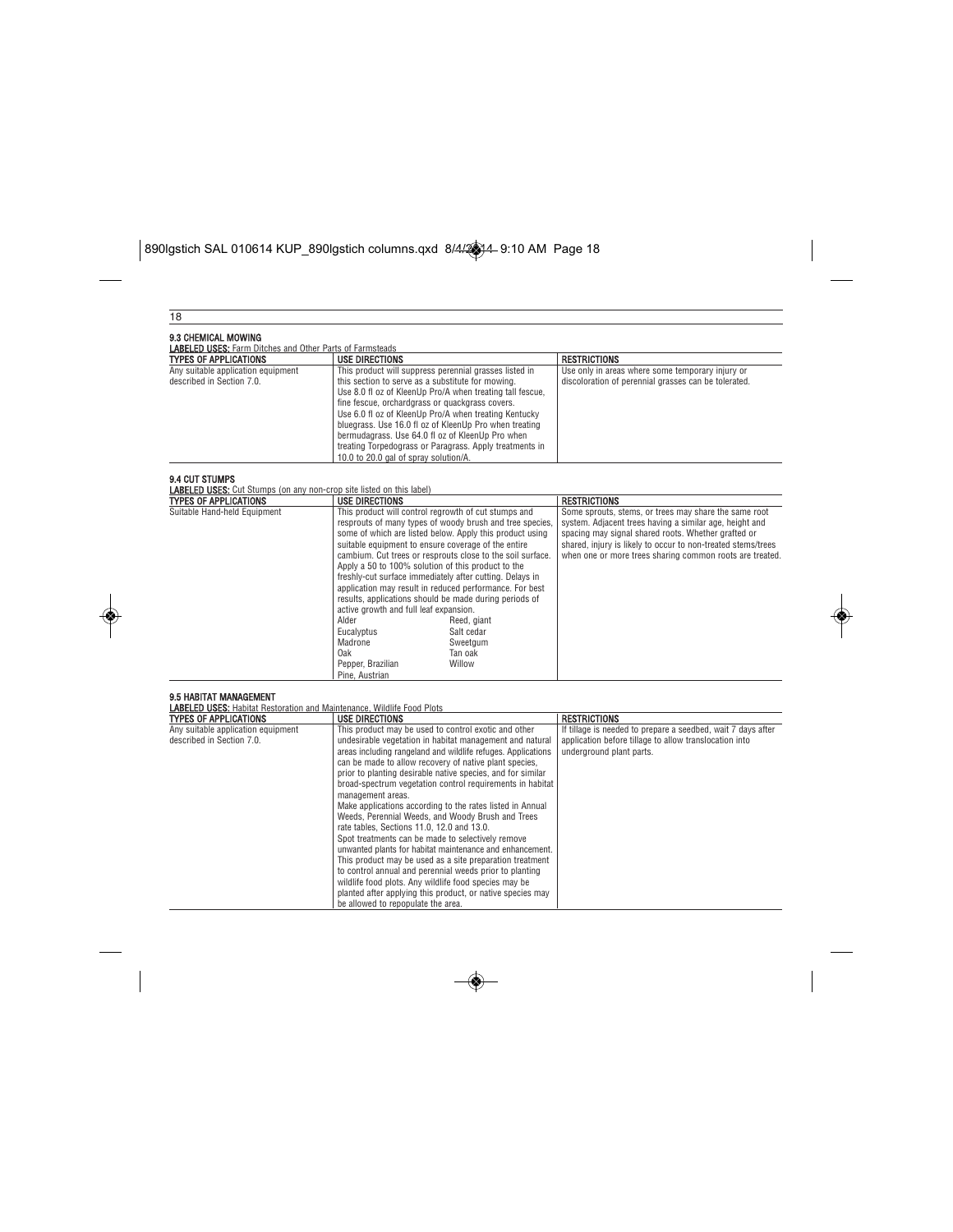$\boxed{\text{890I}\text{g}\text{stich SAL 010614 KUP\_890I}\text{g}\text{stich columns.} \text{qxd } \frac{8}{4\sqrt{3}}\text{4-9:10 AM Page 19}}$ 

◈

|                                                                       | 10.0 FORESTRY, INDUSTRIAL, TURF AND ORNAMENTAL                 |                                                            |
|-----------------------------------------------------------------------|----------------------------------------------------------------|------------------------------------------------------------|
| <b>10.1 FORESTRY SITE PREPARATION</b><br><b>TYPES OF APPLICATIONS</b> | <b>USE DIRECTIONS</b>                                          | <b>RESTRICTIONS</b>                                        |
| Boom sprayers                                                         | This product is recommended for the control or partial         | Do not apply this product as an over-the-top broadcast     |
| Shielded boom sprayers                                                | control of woody brush, trees and herbaceous weeds in          | spray for forestry, conifer or hardwood release unless     |
| High-volume Off-Center Nozzles                                        | forestry. This product is also recommended for use in          | otherwise specified on this label, or in separate          |
| Hand-held Equipment and                                               | preparing or establishing wildlife openings with these sites   | supplemental labeling published by Loveland Products, Inc. |
| similar equipment                                                     | and maintaining logging roads.                                 | for this product.                                          |
|                                                                       | Make applications according to the rates listed in Annual      |                                                            |
|                                                                       | Weeds, Perennial Weeds, and Woody Brush and Trees rate         |                                                            |
|                                                                       | tables, Sections 11.0, 12.0 and 13.0.                          |                                                            |
|                                                                       | This product is recommended for use in site preparation        |                                                            |
|                                                                       | prior to planting any tree species, including Christmas        |                                                            |
|                                                                       | trees, eucalyptus, hybrid tree cultivars and silvicultural     |                                                            |
|                                                                       | nursery sites.                                                 |                                                            |
|                                                                       | Use higher rates of this product within the labeled range      |                                                            |
|                                                                       | for control or partial control of woody brush, trees and       |                                                            |
|                                                                       | hard-to-control perennial herbaceous weeds. For best           |                                                            |
|                                                                       | results, apply to actively growing woody brush and trees       |                                                            |
|                                                                       | after full leaf expansion and before fall color and leaf drop. |                                                            |
|                                                                       | Increase rates within the labeled range for control of         |                                                            |
|                                                                       | perennial herbaceous weeds any time after emergence and        |                                                            |
|                                                                       | before seedheads, flowers or berries appear.                   |                                                            |
|                                                                       | Use the lower rates of this product within the labeled         |                                                            |
|                                                                       | range for control of annual herbaceous weeds and actively      |                                                            |
|                                                                       | growing perennial herbaceous weeds after seedheads,            |                                                            |
|                                                                       | flowers or berries appear. Apply to the foliage of actively    |                                                            |
|                                                                       | growing annual herbaceous weeds any time after                 |                                                            |
|                                                                       | emergence.                                                     |                                                            |
|                                                                       | Tank Mixtures: Tank mixtures of this product may be            |                                                            |
|                                                                       | used to increase the spectrum of vegetation controlled.        |                                                            |
|                                                                       | When tank mixing, read and carefully observe the label         |                                                            |
|                                                                       | claims, cautionary statements and all information on the       |                                                            |
|                                                                       | labels of all products used. Use according to the restrictive  |                                                            |
|                                                                       | precautionary statements for each product in the mixture.      |                                                            |
|                                                                       | Note: For forestry site preparation, make sure the tank-mix    |                                                            |
|                                                                       | product is approved for use prior to planting the desired      |                                                            |
|                                                                       | species. Observe planting interval restrictions.               |                                                            |
|                                                                       | Any labeled rate of this product may be used in a tank-mix     |                                                            |
|                                                                       | with the following products (or generic equivalents) for       |                                                            |
|                                                                       | forestry site preparation.                                     |                                                            |
|                                                                       | Arsenal Applicators Concentrate                                |                                                            |
|                                                                       | <b>Chopper®</b>                                                |                                                            |
|                                                                       | Escort or Escort XP                                            |                                                            |
|                                                                       | Garlon <sup>®</sup> 3A                                         |                                                            |
|                                                                       | Garlon 4A                                                      |                                                            |
|                                                                       | Landmark <sup>®</sup> XP                                       |                                                            |
|                                                                       | Oust or Oust XP                                                |                                                            |
|                                                                       | Westar®                                                        |                                                            |
|                                                                       | For control of herbaceous weeds, use the lower labeled         |                                                            |
|                                                                       | tank mixture rates. For control of dense stands or tough-      |                                                            |
|                                                                       | to-control woody brush and trees, use the higher labeled       |                                                            |
|                                                                       | rates.                                                         |                                                            |

 $\color{red}\blacklozenge$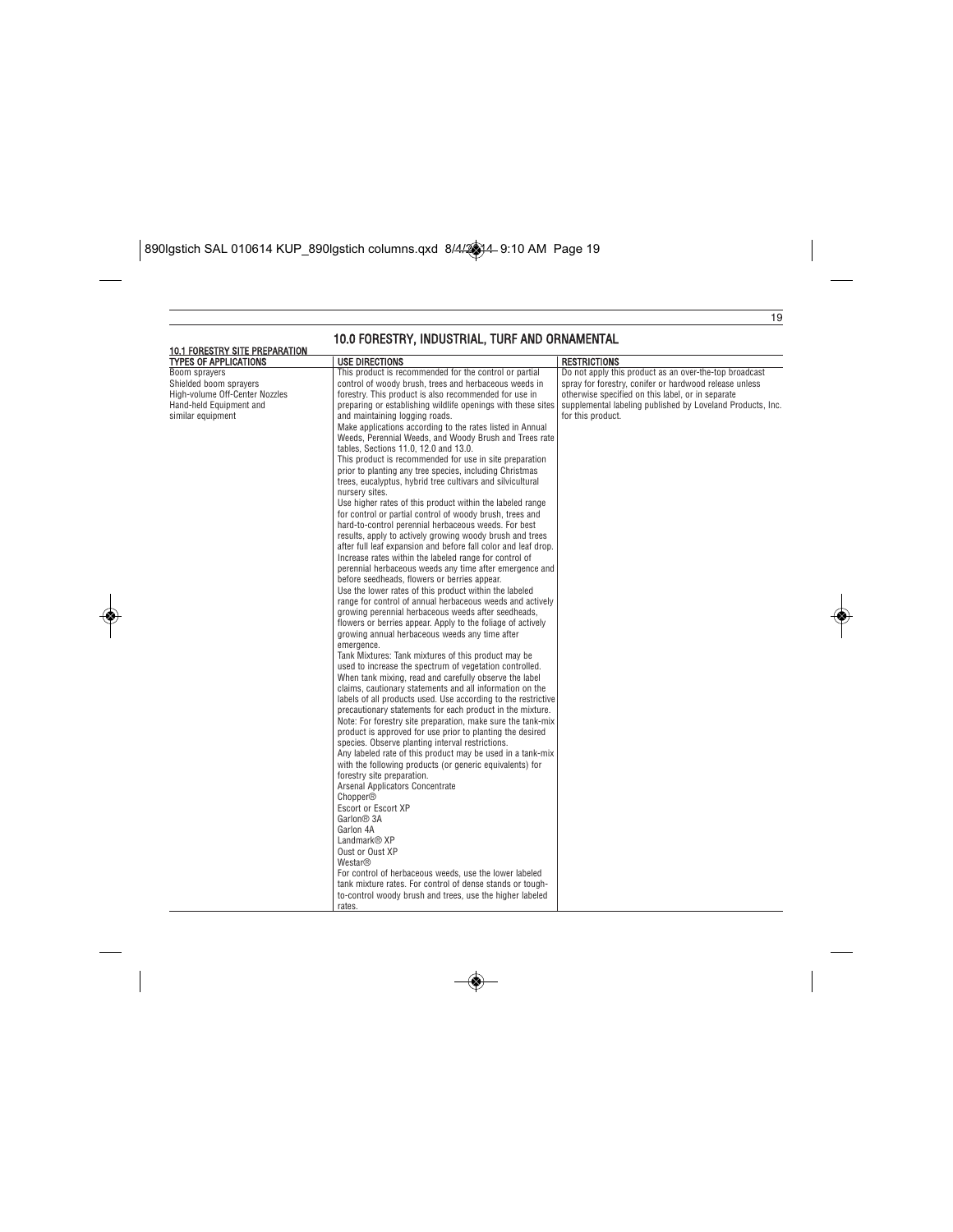$\bigcirc$ 

|                                                          |                                                                                                                 | LABELED USES: Non-crop areas including airports, apartment complexes, Christmas tree farms, commercial sites, Conservation Reserve Program (CRP) areas, ditch | banks, dry ditches, dry canals, fencerows, golf courses, greenhouses, industrial sites, landscape areas, lumber yards, manufacturing sites, municipal sites, natural          |
|----------------------------------------------------------|-----------------------------------------------------------------------------------------------------------------|---------------------------------------------------------------------------------------------------------------------------------------------------------------|-------------------------------------------------------------------------------------------------------------------------------------------------------------------------------|
|                                                          |                                                                                                                 |                                                                                                                                                               | areas, office complexes, ornamentals parks, parking areas, pastures, petroleum tank farms, and pumping installations, plant nurseries, public areas, railroads, range-        |
|                                                          |                                                                                                                 |                                                                                                                                                               | land, recreational areas, residential areas, rights-of-way, roadsides, schools, sod or turf, seed farms, sports complexes, storage areas, substations, turfgrass, areas util- |
| ity sites, warehouse areas and wildlife management areas |                                                                                                                 |                                                                                                                                                               |                                                                                                                                                                               |
| <b>TYPES OF APPLICATIONS</b>                             | <b>USE DIRECTIONS</b>                                                                                           |                                                                                                                                                               | <b>RESTRICTIONS</b>                                                                                                                                                           |
| This product may be applied with any                     | This product may be used to trim and edge around                                                                |                                                                                                                                                               | *This product plus dicamba tank mixtures may not be                                                                                                                           |
| suitable application equipment                           | objects in non-crop sites, for spot treatment of unwanted                                                       |                                                                                                                                                               | applied by air in CA.                                                                                                                                                         |
| described in Section 7.0.                                | vegetation and to eliminate unwanted weeds growing in                                                           |                                                                                                                                                               |                                                                                                                                                                               |
|                                                          | established shrub beds or ornamental plantings. This                                                            |                                                                                                                                                               |                                                                                                                                                                               |
|                                                          | product may be used prior to planting an area to                                                                |                                                                                                                                                               |                                                                                                                                                                               |
|                                                          | ornamentals, flowers, turfgrass (sod or seed), or prior to                                                      |                                                                                                                                                               |                                                                                                                                                                               |
|                                                          | laying asphalt or beginning construction projects.<br>Make applications according to the rates listed in Annual |                                                                                                                                                               |                                                                                                                                                                               |
|                                                          |                                                                                                                 | Weeds, Perennial Weeds, and Woody Brush and Trees rate                                                                                                        |                                                                                                                                                                               |
|                                                          |                                                                                                                 |                                                                                                                                                               |                                                                                                                                                                               |
|                                                          | tables, Sections 11.0, 12.0 and 13.0.<br>Repeated applications of this product may be used, as                  |                                                                                                                                                               |                                                                                                                                                                               |
|                                                          | weeds emerge, to maintain bare ground.                                                                          |                                                                                                                                                               |                                                                                                                                                                               |
|                                                          | Tank Mixtures: This product may be tank mixed with the                                                          |                                                                                                                                                               |                                                                                                                                                                               |
|                                                          | following products (or generic equivalents) provided that                                                       |                                                                                                                                                               |                                                                                                                                                                               |
|                                                          | the specific product is registered for use on the target site.                                                  |                                                                                                                                                               |                                                                                                                                                                               |
|                                                          | Refer to these product labels for approved sites and                                                            |                                                                                                                                                               |                                                                                                                                                                               |
|                                                          | application rates. Read and carefully observe the cautionary                                                    |                                                                                                                                                               |                                                                                                                                                                               |
|                                                          | statements and all other information appearing on the                                                           |                                                                                                                                                               |                                                                                                                                                                               |
|                                                          | labels of all herbicides used. Use according to the most                                                        |                                                                                                                                                               |                                                                                                                                                                               |
|                                                          | restrictive precautionary statements for each product in                                                        |                                                                                                                                                               |                                                                                                                                                                               |
|                                                          | the mixture. User is responsible for ensuring that the                                                          |                                                                                                                                                               |                                                                                                                                                                               |
|                                                          | mixture product's label allows the specific applications.                                                       |                                                                                                                                                               |                                                                                                                                                                               |
|                                                          | Arsenal                                                                                                         | Outrider <sup>®</sup>                                                                                                                                         |                                                                                                                                                                               |
|                                                          | Atrazine                                                                                                        | pendimethalin                                                                                                                                                 |                                                                                                                                                                               |
|                                                          | Barricade 65WG<br>Certainty <sup>®</sup>                                                                        | Plateau<br>Crossbow <sup>®</sup> L                                                                                                                            |                                                                                                                                                                               |
|                                                          | dicamba*                                                                                                        | Landmark II MP                                                                                                                                                |                                                                                                                                                                               |
|                                                          | diuron                                                                                                          | Landmark II                                                                                                                                                   |                                                                                                                                                                               |
|                                                          | Endurance                                                                                                       | Poast®                                                                                                                                                        |                                                                                                                                                                               |
|                                                          | Escort                                                                                                          | Ronstar 50 WP                                                                                                                                                 |                                                                                                                                                                               |
|                                                          | <b>Escort XP</b>                                                                                                | simazine                                                                                                                                                      |                                                                                                                                                                               |
|                                                          | Gallery <sup>®</sup> 75DF                                                                                       | Surflan AS                                                                                                                                                    |                                                                                                                                                                               |
|                                                          | Garlon 3A                                                                                                       | Surflan WDG                                                                                                                                                   |                                                                                                                                                                               |
|                                                          | Garlon 4                                                                                                        | Transline®                                                                                                                                                    |                                                                                                                                                                               |
|                                                          | Goal 2XL                                                                                                        | Velpar <sup>®</sup> DF                                                                                                                                        |                                                                                                                                                                               |
|                                                          | Krovar I DF                                                                                                     | Velpar L                                                                                                                                                      |                                                                                                                                                                               |
|                                                          | Oust                                                                                                            | $2,4-D$                                                                                                                                                       |                                                                                                                                                                               |
|                                                          | Oust XP                                                                                                         |                                                                                                                                                               |                                                                                                                                                                               |
|                                                          | When applied as a tank mixture for bare ground, this                                                            |                                                                                                                                                               |                                                                                                                                                                               |
|                                                          | product provides control of the emerged annual weeds                                                            |                                                                                                                                                               |                                                                                                                                                                               |
|                                                          |                                                                                                                 | and control or partial control of emerged perennial weeds,                                                                                                    |                                                                                                                                                                               |
|                                                          | woody brush and trees. For control or partial control of                                                        |                                                                                                                                                               |                                                                                                                                                                               |
|                                                          | the following perennial weeds, apply 1.0 to 2.0 gt of<br>KleenUp Pro + 2.0 to 4.0 oz of Oust or Oust XP/A.      |                                                                                                                                                               |                                                                                                                                                                               |

 $\quad \bullet$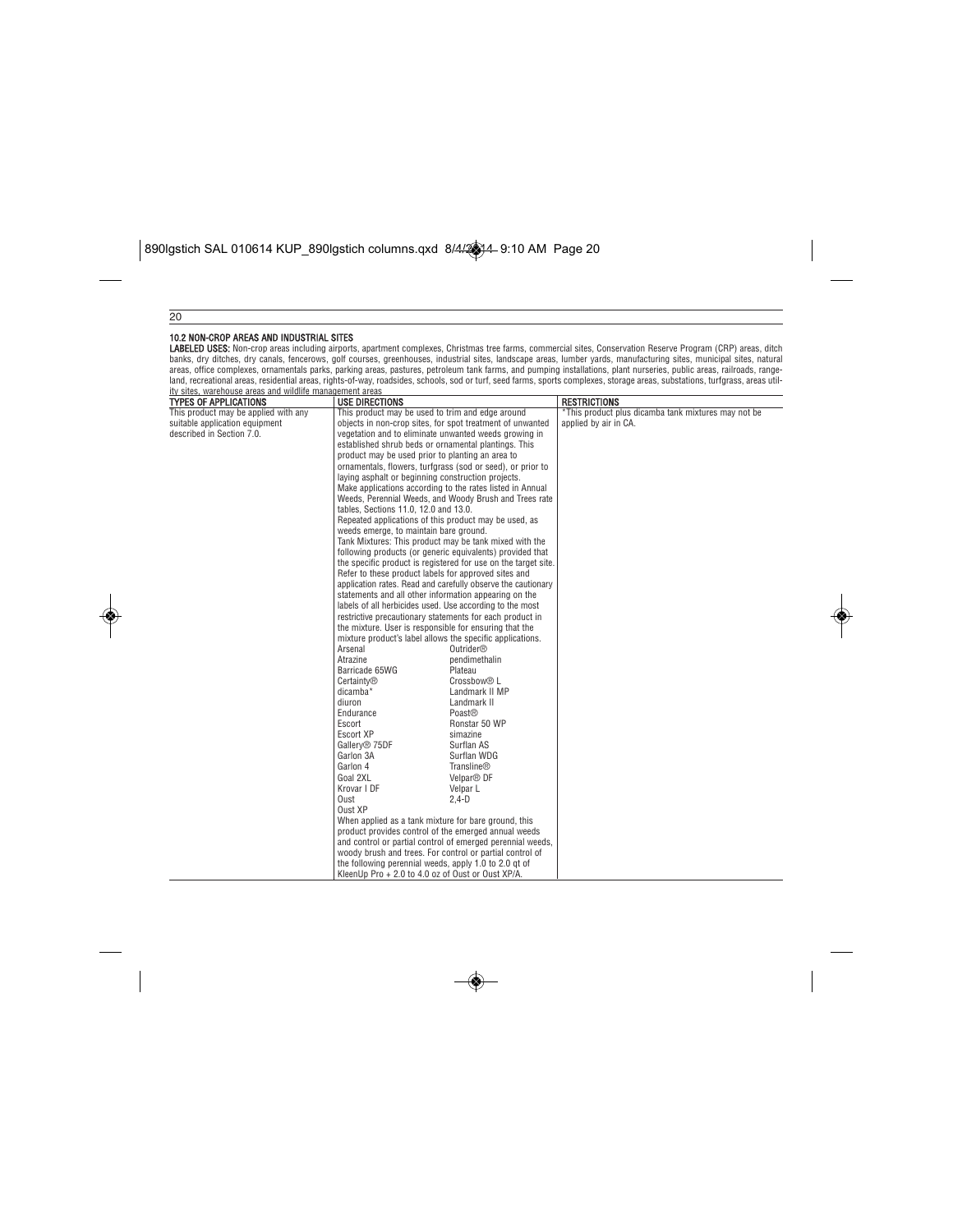$\boxed{\text{890I}\text{g}\text{stich SAL 010614 KUP\_890I}\text{g}\text{stich columns.} \text{qxd } \frac{8}{4\sqrt{2}}\text{A} - 9:10 \text{ AM} \text{ Page 21}}$ 

 $\bigcirc$ 

| <b>LABELED SITES:</b> Woody brush and Trees in non-crop areas               |                                                                                                                                                                                                                                                                                                                                                                                                                                                                                                                                                                                                                                                                                                                                                                                                                                                                                                       |                                                                                                                                                                                                                                                                              |  |
|-----------------------------------------------------------------------------|-------------------------------------------------------------------------------------------------------------------------------------------------------------------------------------------------------------------------------------------------------------------------------------------------------------------------------------------------------------------------------------------------------------------------------------------------------------------------------------------------------------------------------------------------------------------------------------------------------------------------------------------------------------------------------------------------------------------------------------------------------------------------------------------------------------------------------------------------------------------------------------------------------|------------------------------------------------------------------------------------------------------------------------------------------------------------------------------------------------------------------------------------------------------------------------------|--|
| <b>TYPES OF APPLICATIONS</b>                                                | <b>USE DIRECTIONS</b>                                                                                                                                                                                                                                                                                                                                                                                                                                                                                                                                                                                                                                                                                                                                                                                                                                                                                 | <b>RESTRICTIONS</b>                                                                                                                                                                                                                                                          |  |
| Injection or Frill applications                                             | Apply this product using suitable equipment which must<br>penetrate into the living tissue. Apply the equivalent of<br>1.0 mL of this product per each 2 to 3 inches of trunk<br>diameter at breast height (DBH). This is best achieved by<br>applying a 50 to 100% concentration of KleenUp Pro<br>either to a continuous frill around the tree or as cuts<br>evenly spaced around the tree below all branches. As tree<br>diameter increases in size, better results are achieved by<br>applying diluted material to a continuous frill or more<br>closely spaced cuttings.<br>For best results, application should be made during<br>periods of active growth and after full leaf expansion.<br>This product will control many species, some of which are<br>listed below:<br>Control<br>Partial Control<br>Oak<br>Black gum<br>Poplar<br>Dogwood<br>Sweetgum<br>Hickory<br>Svcamore<br>Maple, red | Avoid application techniques that allow runoff to occur<br>from frilled or cut areas in species that exude sap freely.<br>In species such as this make the frill or cuts at an oblique<br>angle to produce a cupping effect and use a 100%<br>concentration of this product. |  |
| 10.4 HOLLOW STEM INJECTION<br><b>TYPES OF APPLICATIONS</b>                  | <b>LABELED SITES:</b> Hollow-stem plants growing in any non-crop site specified on this label.<br><b>USE DIRECTIONS</b>                                                                                                                                                                                                                                                                                                                                                                                                                                                                                                                                                                                                                                                                                                                                                                               | <b>RESTRICTIONS</b>                                                                                                                                                                                                                                                          |  |
| Hand-held injection devices that deliver<br>labeled amounts of this product | For control of the following hollow stem plants, use the<br>application rates below:<br>• Japanese Knotweed (Polygonum cuspidatum)<br>Inject 5.0 mL/stem KleenUp Pro between 2nd and 3rd<br>internode.<br>• Bohemian Knotweed (Polygonum bohemicum)<br>Inject 5.0 mL/stem KleenUp Pro between 2nd and 3rd<br>internode.<br>• Giant Hogweed (Hercleum mantegazzianum)<br>Inject 1 leaf cane/plant 12 inches above the root crown<br>with 5.0 mL of a 5% v/v solution of KleenUp Pro.<br>• Poison Hemlock (Conium maculatum)<br>Inject 1 leaf cane/plant 10 to 12 inches above the root<br>crown with 5.0 mL of a 5% v/v solution of KleenUp Pro.<br>· Field horsetail (Equisetum arvense)<br>Inject 1 segment above the root crown with 0.5 mL/stem<br>of KleenUp Pro. Use a small syringe that calibrates to this<br>rate.<br>• Canada Thistle (Circisum arvense)                                     | The combined total for all treatments must not exceed<br>7.0 gt of KleenUp Pro/A. At 5.0 mL/stem, 7.0 gt should<br>treat approximately 1300 stems/A.                                                                                                                         |  |

◈

 $\overline{\bullet}$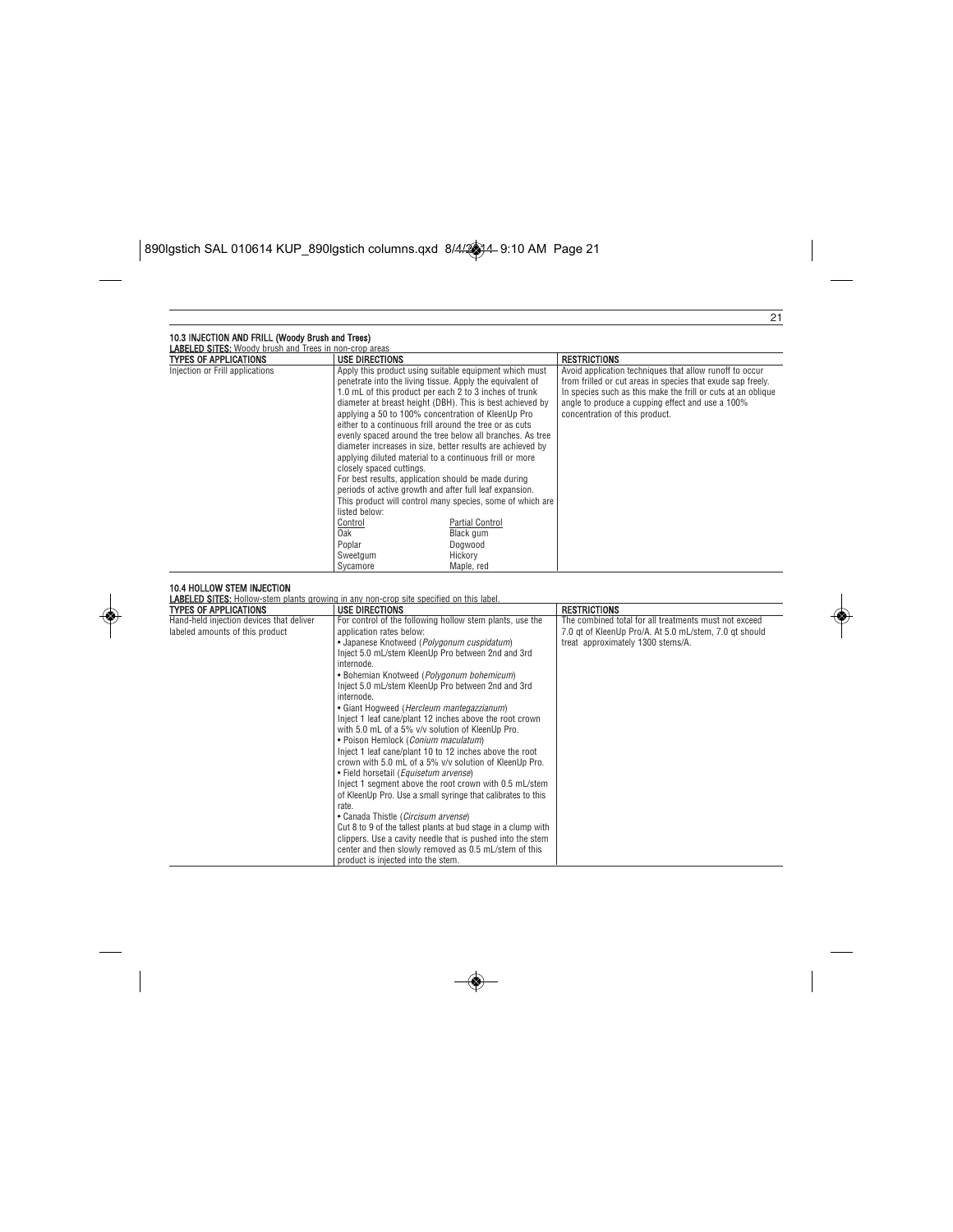$\begin{array}{|l|l|}\hline \text{890I}\text{gstich SAL 010614 KUP\_890I}\text{gstich columns.qxd }&\text{8/4/24-9:10 AM Page 22}\hline \end{array}$ 

◈

|                                                                                | <b>LABELED SITES:</b> Plant Nurseries, Christmas Tree farms and other non-food tree production sites                                                                                                                                                                                                                                                                                                                                                                                                                                                                                                                                                                                                                                                                                                                                                  |                                                                                                                                                                                                                                                                           |
|--------------------------------------------------------------------------------|-------------------------------------------------------------------------------------------------------------------------------------------------------------------------------------------------------------------------------------------------------------------------------------------------------------------------------------------------------------------------------------------------------------------------------------------------------------------------------------------------------------------------------------------------------------------------------------------------------------------------------------------------------------------------------------------------------------------------------------------------------------------------------------------------------------------------------------------------------|---------------------------------------------------------------------------------------------------------------------------------------------------------------------------------------------------------------------------------------------------------------------------|
| <b>TYPES OF APPLICATIONS</b>                                                   | <b>USE DIRECTIONS</b>                                                                                                                                                                                                                                                                                                                                                                                                                                                                                                                                                                                                                                                                                                                                                                                                                                 | <b>RESTRICTIONS</b>                                                                                                                                                                                                                                                       |
| Post-directed<br>Trim-and-edge                                                 | This product may be used as a post-directed spray around<br>established woody ornamental species (including arborvitae<br>azalea, boxwood, crabapple, eucalyptus, euonymus, fir,<br>Douglas fir, jojoba, hollies, lilac, magnolia, maple, oak,<br>poplar, privet, pine, spruce and yew, growing in plant<br>nurseries, on Christmas tree farms or on other non-food<br>tree production sites), or to trim and edge around trees,<br>buildings, sidewalks, roads, potted plants and other<br>objects in a production setting.<br>Apply at a concentration labeled by Annual Weeds,<br>Perennial Weeds, and Woody Brush and Trees rate tables,<br>Sections 11.0, 12.0 and 13.0, appropriate to the species<br>of weed to be controlled.<br>Desirable plants may be protected from the spray<br>solution by using shields or coverings made of cardboard | UNLESS OTHERWISE DIRECTED, THIS PRODUCT IS NOT<br>ALLOWED FOR USE AS AN OVER-THE-TOP BROADCAST<br>SPRAY IN ORNAMENTALS AND CHRISTMAS TREES.<br>Care must be taken to avoid contact of spray, drift or mist<br>with foliage or green bark of desirable ornamental species. |
|                                                                                | or other impermeable material.                                                                                                                                                                                                                                                                                                                                                                                                                                                                                                                                                                                                                                                                                                                                                                                                                        |                                                                                                                                                                                                                                                                           |
| Site preparation                                                               | This product may be used prior to planting any tree,<br>shrub or vine, including Christmas tree species, in a<br>nursery or production setting.                                                                                                                                                                                                                                                                                                                                                                                                                                                                                                                                                                                                                                                                                                       |                                                                                                                                                                                                                                                                           |
| Wiper application                                                              | This product may be used through wick or other suitable<br>wiper applicators to control or partially control undesirable<br>vegetation around established trees, shrubs or vines. See<br>Selective Equipment, Section 7.4, for further information<br>about the proper use of wiper applicators.                                                                                                                                                                                                                                                                                                                                                                                                                                                                                                                                                      |                                                                                                                                                                                                                                                                           |
| 10.6 PARKS, RECREATIONAL AND RESIDENTIAL AREAS<br><b>TYPES OF APPLICATIONS</b> | LABELED SITES: Around Trees, Fences, Paths, Driveways, around Buildings, Patios, Sidewalks, Flower Beds, around Shrubs, and other Ornamental Plants<br><b>USE DIRECTIONS</b>                                                                                                                                                                                                                                                                                                                                                                                                                                                                                                                                                                                                                                                                          | <b>RESTRICTIONS</b>                                                                                                                                                                                                                                                       |
| Trim-and-edge                                                                  | This product may be used to eliminate unwanted weeds                                                                                                                                                                                                                                                                                                                                                                                                                                                                                                                                                                                                                                                                                                                                                                                                  | Spray only when air is calm.                                                                                                                                                                                                                                              |
| Spot treatment                                                                 | growing in areas listed above.<br>Use suitable hand-held equipment for directed spraying<br>according to instructions in Mixing for Hand-held Sprayers,<br>Section 6.3. If necessary, use cardboard or plastic to<br>shield desirable plants.<br>Do not use for spot weed control in lawns since desirable<br>lawn grass will also be killed.                                                                                                                                                                                                                                                                                                                                                                                                                                                                                                         | Care must be taken to avoid contact of spray, drift or mist<br>with foliage or green bark of desirable ornamental species.                                                                                                                                                |
| Site preparation<br>Lawn renovation                                            | This product may be used prior to planting an area to<br>ornamentals, flowers, turfgrass (sod or seed), lawn<br>renovation or prior to laying asphalt or beginning<br>construction projects.<br>Make applications according to the rates listed in Annual<br>Weeds, Perennial Weeds, and Woody Brush and Trees<br>rate tables. Sections 11.0, 12.0 and 13.0.<br>Apply using suitable broadcast or directed spray equipment.<br>For lawn renovation, thorough coverage is necessary to<br>kill all weeds and old lawn.<br>For best results, apply when daytime temperatures are at<br>least 60 ° F. Do not mow for 7 days before or after                                                                                                                                                                                                              | Spray only when air is calm.<br>Care must be taken to avoid contact of spray, drift or mist<br>with foliage or green bark of desirable ornamental species.                                                                                                                |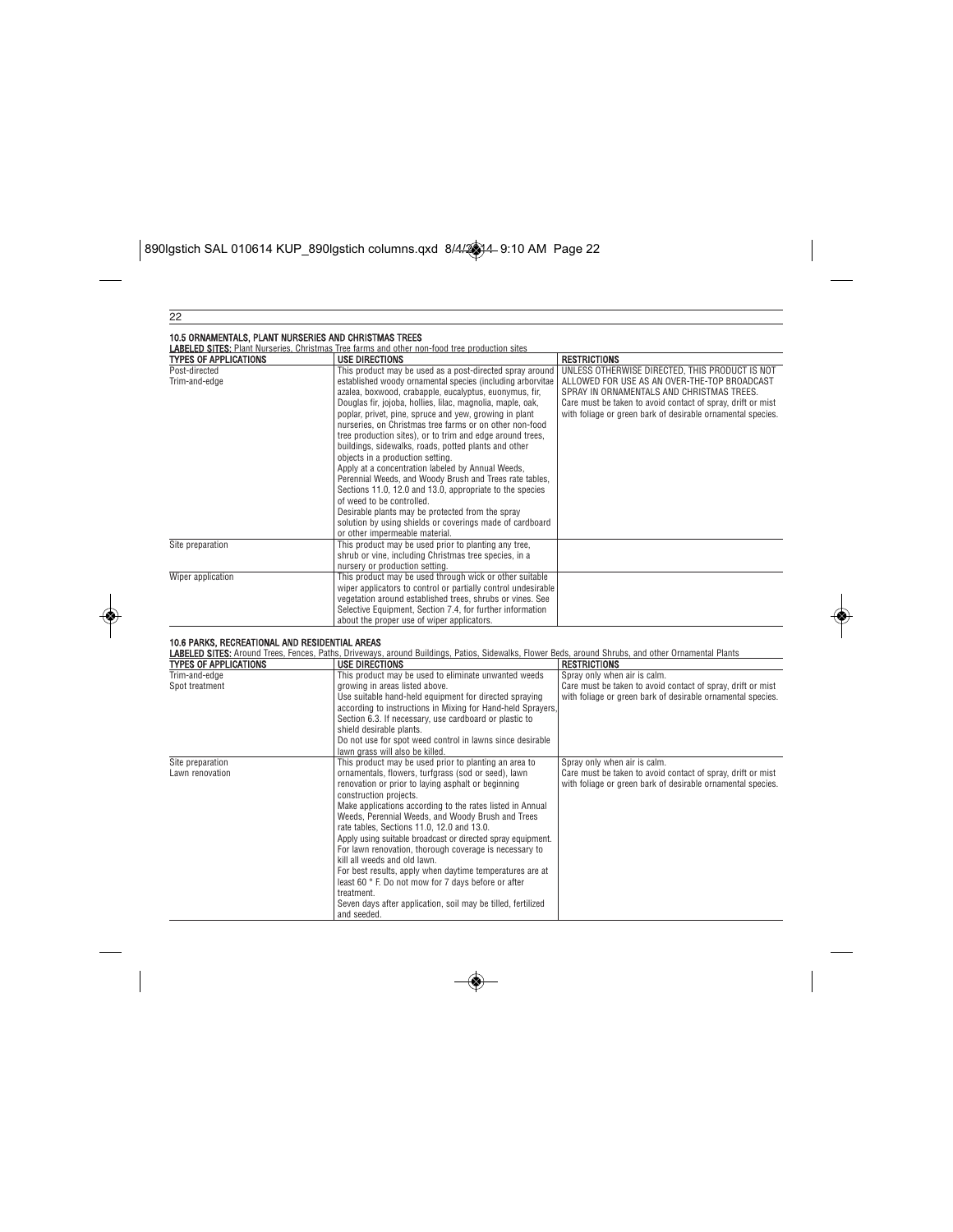# $\boxed{\text{890I}\text{g}\text{stich SAL 010614 KUP\_890I}\text{g}\text{stich columns.qxd } \frac{8}{4\sqrt{3}}\text{4-9:10 AM Page 23}}$

 $\bigcirc$ 

| <b>TYPES OF APPLICATIONS</b>                                                                                                                                             | <b>USE DIRECTIONS</b>                                                                                                                                                                                                                                                                                                                                                                                                                                                                                                                                                                                                                                                                                                                                                                                                                                                                                                                                                                                                                                                                                                                                                                                                                                                                                                                                                                                                                                                                                                                                                                                                                                                                                                                                                                                                                                                                                                                                                                                                                                                                                                                                                   | <b>RESTRICTIONS</b>                                                                                                                                         |
|--------------------------------------------------------------------------------------------------------------------------------------------------------------------------|-------------------------------------------------------------------------------------------------------------------------------------------------------------------------------------------------------------------------------------------------------------------------------------------------------------------------------------------------------------------------------------------------------------------------------------------------------------------------------------------------------------------------------------------------------------------------------------------------------------------------------------------------------------------------------------------------------------------------------------------------------------------------------------------------------------------------------------------------------------------------------------------------------------------------------------------------------------------------------------------------------------------------------------------------------------------------------------------------------------------------------------------------------------------------------------------------------------------------------------------------------------------------------------------------------------------------------------------------------------------------------------------------------------------------------------------------------------------------------------------------------------------------------------------------------------------------------------------------------------------------------------------------------------------------------------------------------------------------------------------------------------------------------------------------------------------------------------------------------------------------------------------------------------------------------------------------------------------------------------------------------------------------------------------------------------------------------------------------------------------------------------------------------------------------|-------------------------------------------------------------------------------------------------------------------------------------------------------------|
| <b>LABELED SITES:</b> Railroad Rights-of-Way, Railroad Ballast areas<br>Boom sprayers<br>Shielded boom sprayers<br>High-volume off-center nozzles<br>Hand-held equipment | All of the instructions in Noncrop Areas and Industrial<br>Sites, Section 10.2, apply to railroads.<br>Make applications according to the rates listed in Annual<br>Weeds, Perennial Weeds, and Woody Brush and Trees<br>rate tables, Sections 11.0, 12.0 and 13.0.<br>This product may be used to maintain bare ground on<br>railroad ballast and shoulders. Repeat applications of this<br>product may be used as weeds emerge to maintain bare<br>ground. This product may be used to control tall-growing<br>weeds to improve line of sight at railroad crossings and<br>reduce the need for mowing along rights-of-way. For<br>crossing applications, up to 80.0 gal of spray solution/A<br>may be used.<br>Tank Mixtures: This product may be tank mixed with the<br>following products (or generic equivalent) for ballast,<br>shoulder, spot, bare ground and crossing treatments<br>provided that the specific product is registered for use on<br>such sites. Refer to these product labels for approved<br>non-crop sites and application rates. Read and carefully<br>observe the cautionary statements and all other<br>information appearing on the labels of all herbicides used.<br>Use according to the most restrictive precautionary<br>statements for each product in the mixture.<br>Arsenal<br>Krovar I DF<br>Dicamba<br>Oust<br>Diuron<br>Sahara<br>Escort<br><b>Spike®</b><br>Garlon 3A<br>Velpar<br>Garlon 4<br>$2.4-D$<br>Hyvar <sup>®</sup> X<br>Brush control: This product may be used to control woody<br>brush and trees on railroad rights-of-way.<br>Apply 4.0 to 10.0 gt of KleenUp Pro/A as a broadcast<br>spray, using boom-type or boomless nozzles. Up to 80.0<br>gal of spray solution/A may be used. Apply a 0.5 to 2%<br>solution of this product when using high-volume spray-<br>to-wet applications. Apply a 5 to 10% solution of this<br>product when using low volume directed sprays for spot<br>treatment. This product may be mixed with the following<br>products (or generic equivalent) for enhanced control of<br>woody brush and trees:<br>Arsenal<br>Tordon® 22K<br>Escort<br>Tordon K<br>Garlon 3A<br>Transline | Observe application precautions in Application and<br>Techniques, Section 7.0. Avoid application to non-target<br>plants due to drift, overspray or runoff. |

◈

 $\overline{\bullet}$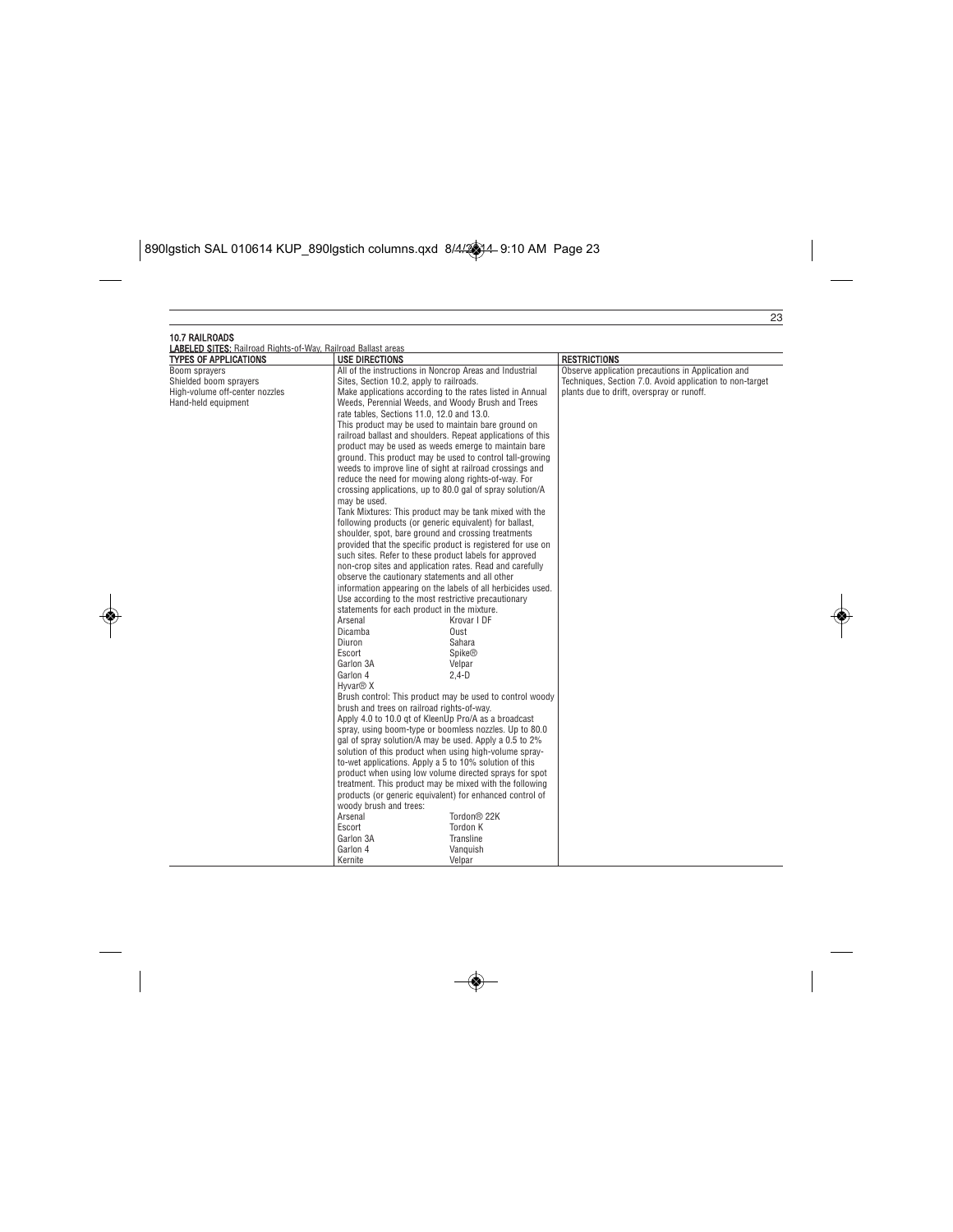# $\boxed{\text{890I}\text{g}\text{stich SAL 010614 KUP\_890I}\text{g}\text{stich columns.}\text{qxd } \frac{8}{4}\mathbf{124}\cdot\mathbf{9:10\text{ AM} \text{ Page 24}}$

| 24                                                                                                                        |                                                                                                                                                                                                                                                                                                                                                                                                                                                                                                                                                                                                                                                                                                                                                                                                                                                                                                                 |                                                                                                                                                                          |
|---------------------------------------------------------------------------------------------------------------------------|-----------------------------------------------------------------------------------------------------------------------------------------------------------------------------------------------------------------------------------------------------------------------------------------------------------------------------------------------------------------------------------------------------------------------------------------------------------------------------------------------------------------------------------------------------------------------------------------------------------------------------------------------------------------------------------------------------------------------------------------------------------------------------------------------------------------------------------------------------------------------------------------------------------------|--------------------------------------------------------------------------------------------------------------------------------------------------------------------------|
| <b>10.8 ROADSIDES</b>                                                                                                     | <b>LABELED SITES:</b> Roadside Rights-of-Way areas (including Shoulders, Guardrails and Signposts)                                                                                                                                                                                                                                                                                                                                                                                                                                                                                                                                                                                                                                                                                                                                                                                                              |                                                                                                                                                                          |
| TYPES OF APPLICATIONS                                                                                                     | <b>USE DIRECTIONS</b>                                                                                                                                                                                                                                                                                                                                                                                                                                                                                                                                                                                                                                                                                                                                                                                                                                                                                           | <b>RESTRICTIONS</b>                                                                                                                                                      |
| Boom sprayers<br>Shielded boom sprayers<br>High-volume off-center nozzles<br>Hand-held equipment and<br>similar equipment | All the instructions in Noncrop Areas and Industrial Sites,<br>Section 10.2, apply to roadsides.<br>Make applications according to the rates listed in Annual<br>Weeds, Perennial Weeds, and Woody Brush and Trees<br>rate tables, Sections 11.0, 12.0 and 13.0.<br>This product may be used on road shoulders, under<br>quardrails and around signposts and other objects along<br>roadsides that may be obstacles to mowing.<br>Tank Mixtures: This product may be tank-mixed with the<br>following products (or generic equivalent) for shoulder,<br>quardrail, spot and bare ground treatments:<br>Rifle®<br>Princep DF<br>Princep Liquid<br>Diuron<br>Ronstar 50 WP<br>Endurance<br>Escort<br>Sahara<br>Krovar I DF<br>Simazine<br>Oust<br>Surflan<br>Pendulum 3.3 EC<br>Vanquish<br>Pendulum WDG<br>$2.4-D$<br>See Noncrop Areas and Industrial Sites, Section 10.2, for<br>instructions for tank mixing. | Observe application precautions in Application Equipment<br>and Techniques, Section 7.0.<br>Avoid application to non-target plants due to drift,<br>overspray or runoff. |
| Spot treatment                                                                                                            | This product must be used as a spot treatment to control<br>unwanted vegetation growing along roadsides.                                                                                                                                                                                                                                                                                                                                                                                                                                                                                                                                                                                                                                                                                                                                                                                                        |                                                                                                                                                                          |

◈

1**0.9 UTILITY SITES**<br>**LABELED SITES:** Electrical Power, Pipeline And Telephone rights-of-way, and in other sites associated with these rights-of-way, Including Substations, Roadsides,<br><u>Railroads or Similar Rights-of-way th</u>

| This product may be used in utility sites and substations<br>Boom sprayers<br>Shielded boom sprayers<br>to control unwanted vegetation and to eliminate unwanted<br>and Techniques, Section 7.0.<br>High-volume off-center nozzles<br>weeds growing in established shrub beds or ornamental<br>Avoid application to non-target plants due to drift,<br>plantings. This product may be used prior to planting a<br>Hand-held equipment and<br>overspray or runoff.<br>similar equipment<br>utility site to ornamentals, flowers, turfgrass (sod or seed),<br>or beginning construction projects.<br>Make applications according to the rates listed in Annual<br>Weeds, Perennial Weeds, and Woody Brush and Trees<br>rate tables. Sections 11.0, 12.0 and 13.0.<br>Repeated applications of this product may be used as<br>weeds emerge to maintain bare ground. This product can<br>also be used when preparing or establishing wildlife<br>openings within these sites, maintaining access roads and<br>for side trimming along utility rights-of-way.<br>For control of herbaceous weeds, use the lower labeled<br>tank mixture rates. For control of dense stands of<br>tough-to-control woody brush and trees, use the higher<br>labeled rates.<br>Tank Mixtures: Tank mixtures of this product may be used<br>to increase the spectrum of control for herbaceous weeds,<br>woody brush and trees. This product may be tank mixed<br>with the following products (or generic equivalent). Refer<br>to these products labels for approved non-crop sites and | <b>TYPES OF APPLICATIONS</b> | USE DIRECTIONS | <b>RESTRICTIONS</b>                                      |
|------------------------------------------------------------------------------------------------------------------------------------------------------------------------------------------------------------------------------------------------------------------------------------------------------------------------------------------------------------------------------------------------------------------------------------------------------------------------------------------------------------------------------------------------------------------------------------------------------------------------------------------------------------------------------------------------------------------------------------------------------------------------------------------------------------------------------------------------------------------------------------------------------------------------------------------------------------------------------------------------------------------------------------------------------------------------------------------------------------------------------------------------------------------------------------------------------------------------------------------------------------------------------------------------------------------------------------------------------------------------------------------------------------------------------------------------------------------------------------------------------------------------------------------------------------------|------------------------------|----------------|----------------------------------------------------------|
|                                                                                                                                                                                                                                                                                                                                                                                                                                                                                                                                                                                                                                                                                                                                                                                                                                                                                                                                                                                                                                                                                                                                                                                                                                                                                                                                                                                                                                                                                                                                                                  |                              |                | Observe application precautions in Application Equipment |
|                                                                                                                                                                                                                                                                                                                                                                                                                                                                                                                                                                                                                                                                                                                                                                                                                                                                                                                                                                                                                                                                                                                                                                                                                                                                                                                                                                                                                                                                                                                                                                  |                              |                |                                                          |
|                                                                                                                                                                                                                                                                                                                                                                                                                                                                                                                                                                                                                                                                                                                                                                                                                                                                                                                                                                                                                                                                                                                                                                                                                                                                                                                                                                                                                                                                                                                                                                  |                              |                |                                                          |
|                                                                                                                                                                                                                                                                                                                                                                                                                                                                                                                                                                                                                                                                                                                                                                                                                                                                                                                                                                                                                                                                                                                                                                                                                                                                                                                                                                                                                                                                                                                                                                  |                              |                |                                                          |
|                                                                                                                                                                                                                                                                                                                                                                                                                                                                                                                                                                                                                                                                                                                                                                                                                                                                                                                                                                                                                                                                                                                                                                                                                                                                                                                                                                                                                                                                                                                                                                  |                              |                |                                                          |
|                                                                                                                                                                                                                                                                                                                                                                                                                                                                                                                                                                                                                                                                                                                                                                                                                                                                                                                                                                                                                                                                                                                                                                                                                                                                                                                                                                                                                                                                                                                                                                  |                              |                |                                                          |
|                                                                                                                                                                                                                                                                                                                                                                                                                                                                                                                                                                                                                                                                                                                                                                                                                                                                                                                                                                                                                                                                                                                                                                                                                                                                                                                                                                                                                                                                                                                                                                  |                              |                |                                                          |
|                                                                                                                                                                                                                                                                                                                                                                                                                                                                                                                                                                                                                                                                                                                                                                                                                                                                                                                                                                                                                                                                                                                                                                                                                                                                                                                                                                                                                                                                                                                                                                  |                              |                |                                                          |
|                                                                                                                                                                                                                                                                                                                                                                                                                                                                                                                                                                                                                                                                                                                                                                                                                                                                                                                                                                                                                                                                                                                                                                                                                                                                                                                                                                                                                                                                                                                                                                  |                              |                |                                                          |
|                                                                                                                                                                                                                                                                                                                                                                                                                                                                                                                                                                                                                                                                                                                                                                                                                                                                                                                                                                                                                                                                                                                                                                                                                                                                                                                                                                                                                                                                                                                                                                  |                              |                |                                                          |
|                                                                                                                                                                                                                                                                                                                                                                                                                                                                                                                                                                                                                                                                                                                                                                                                                                                                                                                                                                                                                                                                                                                                                                                                                                                                                                                                                                                                                                                                                                                                                                  |                              |                |                                                          |
|                                                                                                                                                                                                                                                                                                                                                                                                                                                                                                                                                                                                                                                                                                                                                                                                                                                                                                                                                                                                                                                                                                                                                                                                                                                                                                                                                                                                                                                                                                                                                                  |                              |                |                                                          |
|                                                                                                                                                                                                                                                                                                                                                                                                                                                                                                                                                                                                                                                                                                                                                                                                                                                                                                                                                                                                                                                                                                                                                                                                                                                                                                                                                                                                                                                                                                                                                                  |                              |                |                                                          |
|                                                                                                                                                                                                                                                                                                                                                                                                                                                                                                                                                                                                                                                                                                                                                                                                                                                                                                                                                                                                                                                                                                                                                                                                                                                                                                                                                                                                                                                                                                                                                                  |                              |                |                                                          |
|                                                                                                                                                                                                                                                                                                                                                                                                                                                                                                                                                                                                                                                                                                                                                                                                                                                                                                                                                                                                                                                                                                                                                                                                                                                                                                                                                                                                                                                                                                                                                                  |                              |                |                                                          |
|                                                                                                                                                                                                                                                                                                                                                                                                                                                                                                                                                                                                                                                                                                                                                                                                                                                                                                                                                                                                                                                                                                                                                                                                                                                                                                                                                                                                                                                                                                                                                                  |                              |                |                                                          |
|                                                                                                                                                                                                                                                                                                                                                                                                                                                                                                                                                                                                                                                                                                                                                                                                                                                                                                                                                                                                                                                                                                                                                                                                                                                                                                                                                                                                                                                                                                                                                                  |                              |                |                                                          |
|                                                                                                                                                                                                                                                                                                                                                                                                                                                                                                                                                                                                                                                                                                                                                                                                                                                                                                                                                                                                                                                                                                                                                                                                                                                                                                                                                                                                                                                                                                                                                                  |                              |                |                                                          |
|                                                                                                                                                                                                                                                                                                                                                                                                                                                                                                                                                                                                                                                                                                                                                                                                                                                                                                                                                                                                                                                                                                                                                                                                                                                                                                                                                                                                                                                                                                                                                                  |                              |                |                                                          |
|                                                                                                                                                                                                                                                                                                                                                                                                                                                                                                                                                                                                                                                                                                                                                                                                                                                                                                                                                                                                                                                                                                                                                                                                                                                                                                                                                                                                                                                                                                                                                                  |                              |                |                                                          |
|                                                                                                                                                                                                                                                                                                                                                                                                                                                                                                                                                                                                                                                                                                                                                                                                                                                                                                                                                                                                                                                                                                                                                                                                                                                                                                                                                                                                                                                                                                                                                                  |                              |                |                                                          |
|                                                                                                                                                                                                                                                                                                                                                                                                                                                                                                                                                                                                                                                                                                                                                                                                                                                                                                                                                                                                                                                                                                                                                                                                                                                                                                                                                                                                                                                                                                                                                                  |                              |                |                                                          |
|                                                                                                                                                                                                                                                                                                                                                                                                                                                                                                                                                                                                                                                                                                                                                                                                                                                                                                                                                                                                                                                                                                                                                                                                                                                                                                                                                                                                                                                                                                                                                                  |                              |                | Cont'd. next page                                        |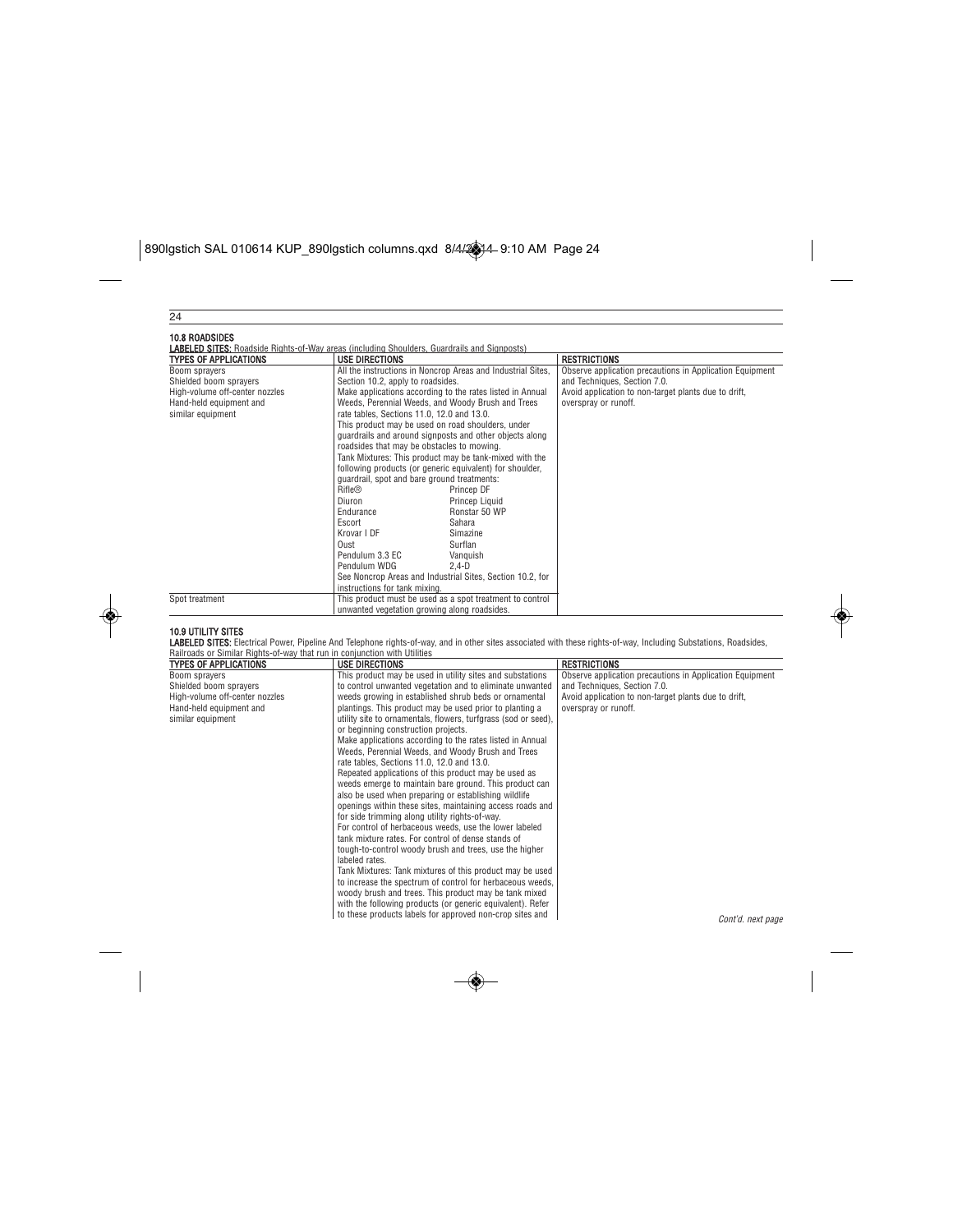| <b>TYPES OF APPLICATIONS</b>   | <b>USE DIRECTIONS</b>   |                                                                        | <b>RESTRICTIONS</b>                                      |
|--------------------------------|-------------------------|------------------------------------------------------------------------|----------------------------------------------------------|
| Boom sprayers                  |                         | application rates. Read and carefully observe the                      | Observe application precautions in Application Equipment |
| Shielded boom sprayers         |                         | cautionary statements and all other information appearing              | and Techniques, Section 7.0.                             |
| High-volume off-center nozzles |                         | on the labels of all herbicides used. Use according to the             | Avoid application to non-target plants due to drift,     |
| Hand-held equipment and        |                         | most restrictive precautionary statements for each product             | overspray or runoff.                                     |
| similar equipment cont'd.      |                         | in the mixture. User is responsible for ensuring that the              |                                                          |
|                                |                         | mixture product's label allows the specific application                |                                                          |
|                                |                         | when tank mixing with a single generic active ingredient               |                                                          |
|                                | listed below.           |                                                                        |                                                          |
|                                | Arsenal                 | Outrider                                                               |                                                          |
|                                | Atrazine <sup>1</sup>   | pendimethalin <sup>1</sup>                                             |                                                          |
|                                | Barricade 65WG          | Plateau                                                                |                                                          |
|                                | dicamba <sup>1</sup>    | Princep                                                                |                                                          |
|                                | diuron <sup>1</sup>     | Ronstar 50WP                                                           |                                                          |
|                                | Endurance               | Sahara                                                                 |                                                          |
|                                | Escort                  | simazine <sup>1</sup>                                                  |                                                          |
|                                | Escort XP               | Surflan AS                                                             |                                                          |
|                                | Garlon 3A <sup>2</sup>  | Surflan WDG                                                            |                                                          |
|                                | Garlon 43               | Transline                                                              |                                                          |
|                                | <b>Krenite®</b>         | Vanguish                                                               |                                                          |
|                                | Krovar I DF             | Velpar DF                                                              |                                                          |
|                                | Oust                    | Velpar L                                                               |                                                          |
|                                | Oust XP                 | $2.4 - D2$                                                             |                                                          |
|                                |                         | <sup>1</sup> Tank mixtures with product containing this generic active |                                                          |
|                                |                         | ingredient may be made provided the specific product is                |                                                          |
|                                | reaistered for the use. |                                                                        |                                                          |
|                                |                         | <sup>2</sup> Ensure that Garlon 3A is thoroughly mixed with water      |                                                          |
|                                |                         | according to label directions before adding this product.              |                                                          |
|                                |                         | Have spray mixture agitating at the time this product is               |                                                          |
|                                |                         | added to avoid spray incompatibility problems.                         |                                                          |
|                                |                         | <sup>3</sup> For side trimming treatments, it is recommended that      |                                                          |
|                                |                         | this product be used alone or in a tank mixture with                   |                                                          |
|                                | Garlon 4.               |                                                                        |                                                          |

 $\overline{25}$ 

**11.0 ANNUAL WEEDS RATE TABLES (Alphabetical by Species)**<br>WATER CARRIER VOLUMES OF 3.0 TO 10.0 GALLONS PER ACRE FOR GROUND APPLICATIONS AND 3.0 TO 5.0 GALLONS PER ACRE FOR AERIAL APPLICATIONS<br>ARE REQUIRED.

- 
- Apply to actively growing annual weeds. Annual weeds are generally easiest to control when they are small.<br>• Older, mature (hardened) annual weed species may require higher rates even if they meet the size requirements.<br>
- 
- 
-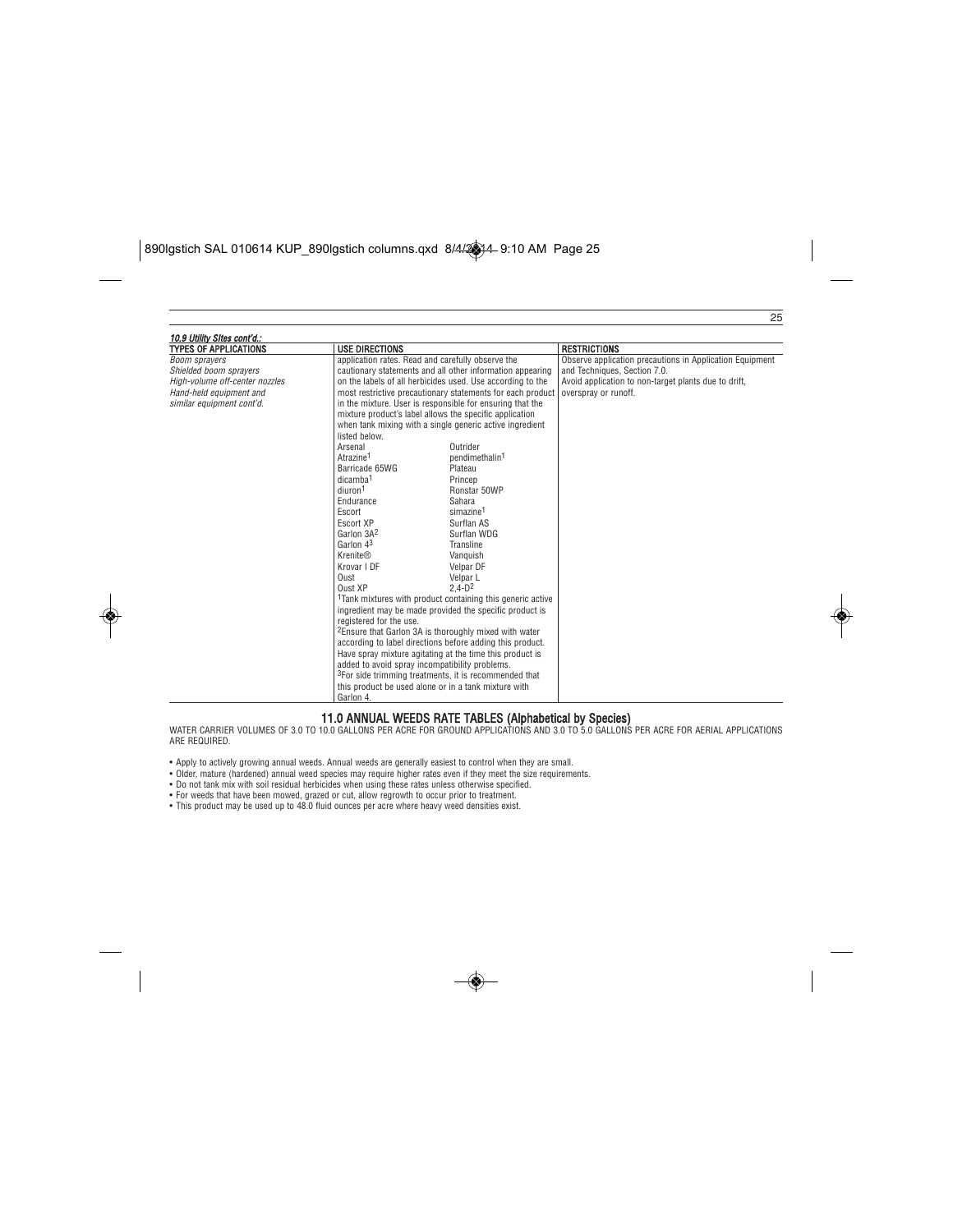| 26                              |                          |                                |                                 |                                   |                          |                   |
|---------------------------------|--------------------------|--------------------------------|---------------------------------|-----------------------------------|--------------------------|-------------------|
| <b>ANNUAL WEEDS RATE TABLE</b>  |                          |                                |                                 |                                   |                          |                   |
| APPLICATION RATE (FI Oz/Acre)   |                          |                                |                                 |                                   |                          |                   |
| <b>WEED SPECIES</b>             | 16                       | $\overline{24}$                | 32                              | 40                                | 48                       |                   |
|                                 |                          |                                |                                 | Maximum height/length (in inches) |                          |                   |
| Ammannia, purple                | $\overline{3"}$          | 6"                             | 12'                             |                                   | 18"                      |                   |
| Annoda, spurred                 | ä,                       | 2"                             | 3"                              | 5"                                | 8"                       |                   |
| Barlev                          | 18"                      | $18+$ "                        | ÷,                              | ä,                                | ä,                       |                   |
| Barnyardgrass                   | $\overline{\phantom{a}}$ | 3"                             | 6"                              | $\overline{7}$ "                  | $\overline{9"}$          |                   |
| Bassia, fivehook                | ä,                       | $\overline{\phantom{a}}$       | 6"                              | ä,                                | $\overline{\phantom{a}}$ |                   |
| Beggarweed, Florida             | ä,                       | 5"                             | 8"                              | ä,                                | ÷,                       |                   |
| <b>Bittercress</b>              | 12"                      | 20"                            | $\overline{\phantom{a}}$        | ÷,                                | ÷,                       |                   |
| Bluegrass, annual               | 10"                      | $\overline{\phantom{a}}$       | ÷,                              | ×.                                | ÷                        |                   |
| Bluegrass, bulbous              | 6"                       | $\overline{\phantom{a}}$       | ÷,                              | ÷,                                | ÷,                       |                   |
| Brome, downy <sup>1, 2</sup>    | 6"                       | 12"                            | $\overline{\phantom{a}}$        | $\overline{\phantom{a}}$          | $\overline{\phantom{a}}$ |                   |
| Brome, Japanese                 | 6"                       | 12"                            | 24"                             | ٠                                 | ä,                       |                   |
| Browntop panicum                | 6"                       | 8"                             | 12"                             | ä,                                | 24"                      |                   |
| Buckwheat, wild <sup>3</sup>    | ×.                       | $\overline{1}$                 | 2"                              | ÷,                                | $\overline{\phantom{a}}$ |                   |
| Burcucumber                     | ÷,                       | 6"                             | 12"                             | $\overline{\phantom{a}}$          | 18"                      |                   |
| Buttercup                       | 6"                       | 20"                            | ÷,                              | ÷,                                | i,                       |                   |
| Carolina geranium               | ×.                       | $\overline{\phantom{a}}$       | 4"                              | $\overline{\phantom{a}}$          | 9"                       |                   |
| Carpetweed                      | ×,                       | 6"                             | 12"                             | $\sim$                            | $\overline{\phantom{a}}$ |                   |
| Cheat <sup>2</sup>              | 6"                       | 20"                            | $\overline{\phantom{a}}$        | ÷,                                | ä,                       |                   |
| Chervil                         | 20"                      | $\omega$                       | ä,                              | ÷,                                | $\bar{z}$                |                   |
| Chickweed                       | ×.                       | 12"                            | 18"                             | ٠                                 | $\overline{\phantom{a}}$ |                   |
| Cocklebur                       | 12"                      | $\overline{18}$ "              | 24"                             | ÷,                                | 36"                      |                   |
| Copperleaf, hophornbeam         | ä,                       | 2"                             | $\frac{1}{4}$                   | $\sim$                            | 6"                       |                   |
| Copperleaf, Virginia            | ÷,                       | 2"                             | 4"                              | ÷,                                | 6"                       |                   |
| Coreopsis, plains               | ä,                       | 6"                             | 12"                             | ä,                                | $\overline{18}$          |                   |
| Corn, volunteer                 | 6"                       | 12"                            | 20"                             | $\sim$                            | $\overline{\phantom{a}}$ |                   |
| Corn speedwell                  | 12"                      |                                |                                 |                                   | ÷,                       |                   |
| Crabgrass                       | 3"                       | $\overline{\phantom{a}}$<br>6" | $\overline{\phantom{a}}$<br>12" | $\blacksquare$<br>÷,              | $\overline{\phantom{a}}$ |                   |
|                                 | ×,                       | $\sim$                         | 6"                              | ×.                                | 12"                      |                   |
| Crowfootgrass                   |                          |                                |                                 |                                   | 6"                       |                   |
| Cutleaf evening primrose        | ÷,                       | $\overline{\phantom{a}}$<br>3" | 3"<br>6"                        | $\overline{\phantom{a}}$          |                          |                   |
| Devilsclaw (unicorn plant)      | ä,                       |                                |                                 | $\bar{z}$                         | $\overline{\phantom{a}}$ |                   |
| Dwarf dandelion                 | 12"                      | ×,                             | ä,                              | ×.                                | ä,                       |                   |
| Eastern mannagrass              | 8"                       | 12"                            | $\overline{\phantom{a}}$        | $\overline{\phantom{a}}$          | $\overline{\phantom{a}}$ |                   |
| Eclipta                         | ä,                       | 4"                             | 8"                              | 12"                               | ä,                       |                   |
| Fall panicum                    | 4"                       | ×.                             | 6"                              | ×.                                | 12"                      |                   |
| Falsedandelion                  | ÷,                       | 20"                            | $\overline{\phantom{a}}$        | $\overline{\phantom{a}}$          | $\overline{\phantom{a}}$ |                   |
| Falseflax, smallseed            | 12"                      | $\overline{\phantom{a}}$       | ÷,                              | $\bar{z}$                         | ÷.                       |                   |
| Fiddleneck                      | ä,                       | 6"                             | 12"                             | à.                                | ä,                       |                   |
| <b>Field pennycress</b>         | 6"                       | 12"                            | $\overline{\phantom{a}}$        | ä,                                | $\overline{\phantom{a}}$ |                   |
| Filaree                         | ä,                       | $\sim$                         | 6"                              | $\bar{z}$                         | 12"                      |                   |
| Fleabane, annual                | 6"                       | 20"                            | ä,                              | ä,                                | ä,                       |                   |
| Fleabane, hairy                 | $\blacksquare$           | $\overline{\phantom{a}}$       | 6"                              | ä,                                | 10"                      |                   |
| (Conyza bonariensis)            |                          |                                |                                 |                                   |                          |                   |
| Fleabane, rough                 | $\overline{3"}$          | 6"                             | 12"                             | $\overline{\phantom{a}}$          | ä,                       |                   |
| Florida pusley                  | ÷,                       | ×,                             | 4"                              | ÷,                                | 6"                       |                   |
| Foxtail, giant, bristly, yellow | 6"                       | 12"                            | 20"                             | ÷,                                | ä,                       |                   |
| Foxtail, Carolina               | 10"                      | $\overline{\phantom{a}}$       | ٠                               | ×.                                | $\sim$                   |                   |
| Foxtail, green                  | 12                       | $\overline{\phantom{a}}$       | $\overline{\phantom{a}}$        | $\overline{\phantom{a}}$          | $\overline{\phantom{a}}$ |                   |
| Goatgrass, jointed              | 6"                       | 12"                            | ÷,                              | ÷,                                | ä,                       |                   |
| Goosegrass                      | ×,                       | 3"                             | 6"                              | ×,                                | 12"                      |                   |
| Grain sorghum (milo)            | 6"                       | 12"                            | 20"                             | ä,                                | ×.                       | Cont'd. next page |

 $\boxed{\text{890I}\text{g} \text{stich SAL 010614 KUP\_890}\text{I}\text{g} \text{stich columns.} \text{q} \text{xd} \text{44/2} \text{A}^{2} \text{A}^{2} \text{A}^{2} \text{A}^{2} \text{A}}$ 

◈

 $\color{red}\blacklozenge$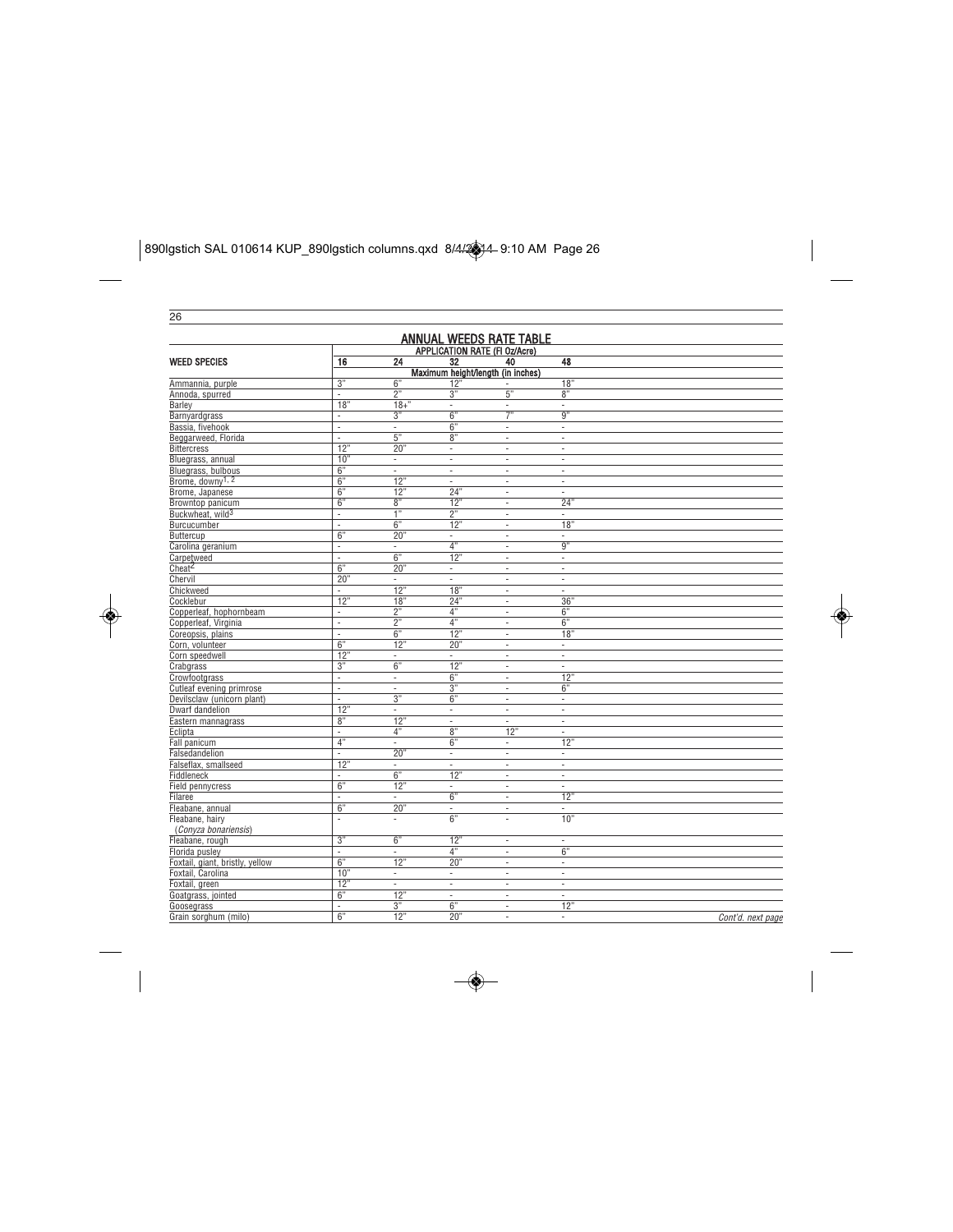$\begin{array}{|l|l|}\hline \text{890I}\text{gstich SAL 010614 KUP\_890I}\text{gstich columns.qxd } \text{8/4/24-9:10 AM Page 27}\hline \end{array}$ 

◈

| Annual Weeds Rate Table cont'd.:  |                                |                          |                          |                                    |                                 |                   |
|-----------------------------------|--------------------------------|--------------------------|--------------------------|------------------------------------|---------------------------------|-------------------|
|                                   |                                |                          |                          | APPLICATION RATE (FI Oz/Acre)      |                                 |                   |
| <b>WEED SPECIES</b>               | 16                             | 24                       | 32                       | 40                                 | 48                              |                   |
|                                   |                                |                          |                          | Maximum height/length (in inches)  |                                 |                   |
| Groundcherry                      | ÷,                             | 3"                       | 6'                       |                                    | $\overline{9"}$                 |                   |
| Groundsel, common                 | $\sim$                         | 6"                       | 10"                      | ×.                                 | ä,                              |                   |
| Hemp sesbania                     | $\bar{z}$                      | 2"                       | 4"                       | 6"                                 | 8"                              |                   |
| Henbit                            | $\sim$                         | ÷,                       | $\overline{6"}$          | $\overline{\phantom{a}}$           | 12"                             |                   |
| Horseweed/Marestail               | ÷,                             | 6"                       | 12"                      | ÷,                                 | 18"                             |                   |
| (Conyza canadensis)               |                                |                          |                          |                                    |                                 |                   |
| Itchgrass                         | 6"<br>÷                        | 8"                       | 12"                      | $\overline{\phantom{a}}$           | 18'                             |                   |
| Jimsonweed                        |                                | $\bar{z}$                | 12"                      | $\bar{z}$                          | 18"                             |                   |
| Johnsongrass, seedling            | 6"                             | 12"                      | 18"                      | $\bar{z}$<br>$\overline{7}$        | 24"<br>$\overline{9"}$          |                   |
| Junglerice                        | $\overline{\phantom{a}}$<br>à. | 3"<br>$\sim$             | 6"                       | à.                                 |                                 |                   |
| Knotweed                          |                                |                          | 6"                       |                                    | 12"                             |                   |
| Kochia <sup>4</sup>               | $\bar{z}$<br>÷,                | $3"$ to $6"$<br>6"       | 12"<br>12"               | $\sim$<br>$\overline{\phantom{a}}$ | $\overline{\phantom{a}}$<br>20" |                   |
| Lambsquarters<br>Little barley    | 6"                             | 12"                      | ä,                       | à.                                 | ÷,                              |                   |
|                                   | 6"                             | $\overline{\phantom{a}}$ | 24"                      | $\sim$                             | ä,                              |                   |
| London rocket                     | $\overline{\phantom{a}}$       | 2"                       | $\overline{6"}$          | 12"                                | $\overline{18}$                 |                   |
| Mayweed                           | $\sim$                         | $\sim$                   | 3"                       | $\sim$                             | 6"                              |                   |
| Morningglory (Ipomoea spp.        | 6"                             | 12"                      | $\overline{18}$ "        |                                    |                                 |                   |
| Mustard, blue                     | 6"                             | 12"                      | 18"                      | $\overline{\phantom{a}}$           | $\overline{\phantom{a}}$        |                   |
| Mustard, tansy                    | 6"                             |                          |                          | $\overline{\phantom{a}}$<br>×.     | $\blacksquare$<br>×.            |                   |
| Mustard, tumble                   | 6"                             | 12"<br>12"               | 18"<br>18"               |                                    |                                 |                   |
| Mustard, wild                     |                                | 4"                       | 6"                       | $\sim$                             | ä,<br>12"                       |                   |
| Nightshade, black                 | ÷,<br>$\sim$                   | 4"                       | 6"                       | ÷,<br>$\sim$                       |                                 |                   |
| Nightshade, hairy                 | 3"                             | 6"                       | 18"                      | ÷,                                 | 12"                             |                   |
| Oats<br>Pigweed                   |                                | 12'                      | 18"                      |                                    | $\overline{\phantom{a}}$        |                   |
|                                   | ÷,<br>÷,                       | 6"                       | 12"                      | 24"<br>×                           | ÷,<br>ä,                        |                   |
| Prickly lettuce                   |                                |                          |                          |                                    | 6"                              |                   |
| Purslane                          | ÷,<br>$\bar{z}$                | ÷,<br>6"                 | 3"                       | ÷,                                 |                                 |                   |
| Ragweed, common                   | $\sim$                         | 6"                       | 12"                      | ×,                                 | 18'                             |                   |
| Ragweed, giant                    |                                |                          | 12"                      | ×                                  | 18"                             |                   |
| Red rice                          | ÷,                             | $\overline{\phantom{a}}$ | 4"                       | ÷,                                 | $\overline{\phantom{a}}$        |                   |
| Rye volunteer/cereal <sup>2</sup> | 6"                             | 18"                      | $18"+$                   | $\overline{\phantom{a}}$           | ×.                              |                   |
| Ryegrass                          | ÷,                             | $\sim$                   | 6"                       | $\overline{\phantom{a}}$           | 12"                             |                   |
| Sandbur, field                    | 6"                             | 12"                      | ä,                       | $\overline{\phantom{a}}$           | ÷,                              |                   |
| Sandbur, longspine                | $\overline{6"}$                | 12"                      | i,                       | $\overline{\phantom{a}}$           | ×,                              |                   |
| Shattercane                       | 6"                             | 12"                      | 20'                      | $\overline{\phantom{a}}$           | ä,                              |                   |
| Shepherdspurse                    | 6"                             | 12"                      | $\overline{\phantom{a}}$ | $\overline{\phantom{a}}$           | ×,                              |                   |
| Sicklepod                         | ÷,                             | $\overline{2"}$          | 4"                       | ÷,                                 | $\overline{8"}$                 |                   |
| Signalgrass, broadleaf            | ÷,                             | 3"                       | 6"                       | 7"                                 | 9"                              |                   |
| Smartweed, ladysthumb             | $\overline{\phantom{a}}$       | $\overline{\phantom{a}}$ | 6"                       | $\overline{\phantom{a}}$           | 9"                              |                   |
| Smartweed, Pennsylvania           | τ                              | $\overline{\phantom{a}}$ | $\overline{6"}$          | ÷,                                 | $\overline{9"}$                 |                   |
| Sowthistle, annual                | $\bar{z}$                      | ÷,                       | 6"                       | $\bar{z}$                          | 12'                             |                   |
| Spanishneedles                    | ×.                             | $\overline{\phantom{a}}$ | 6"                       | $\overline{\phantom{a}}$           | 12"                             |                   |
| Speedwell, purslane               | 12"                            | $\overline{\phantom{a}}$ | ä,                       | ÷,                                 | $\blacksquare$                  |                   |
| Sprangletop                       | 6"                             | 12"                      | 20'                      | $\overline{\phantom{a}}$           | ä,                              |                   |
| Spurge, prostrate                 | ä,                             | 6"                       | 12"                      | $\overline{\phantom{a}}$           | ٠                               |                   |
| Spurge, spotted                   | T                              | 6"                       | 12"                      | ÷,                                 | ä,                              |                   |
| Spurry, umbrella                  | 6"                             | ×                        | $\overline{\phantom{a}}$ | $\sim$                             | ä,                              |                   |
| Stinkgrass                        | ä,                             | 12"                      | ä,                       | $\sim$                             | ٠                               |                   |
| Sunflower                         | 12"                            | 18"                      | ä,                       | $\overline{\phantom{a}}$           | ÷,                              |                   |
| Swinecress                        | ×                              | 5"                       | 12"                      | ×.                                 | $\sim$                          | Cont'd. next page |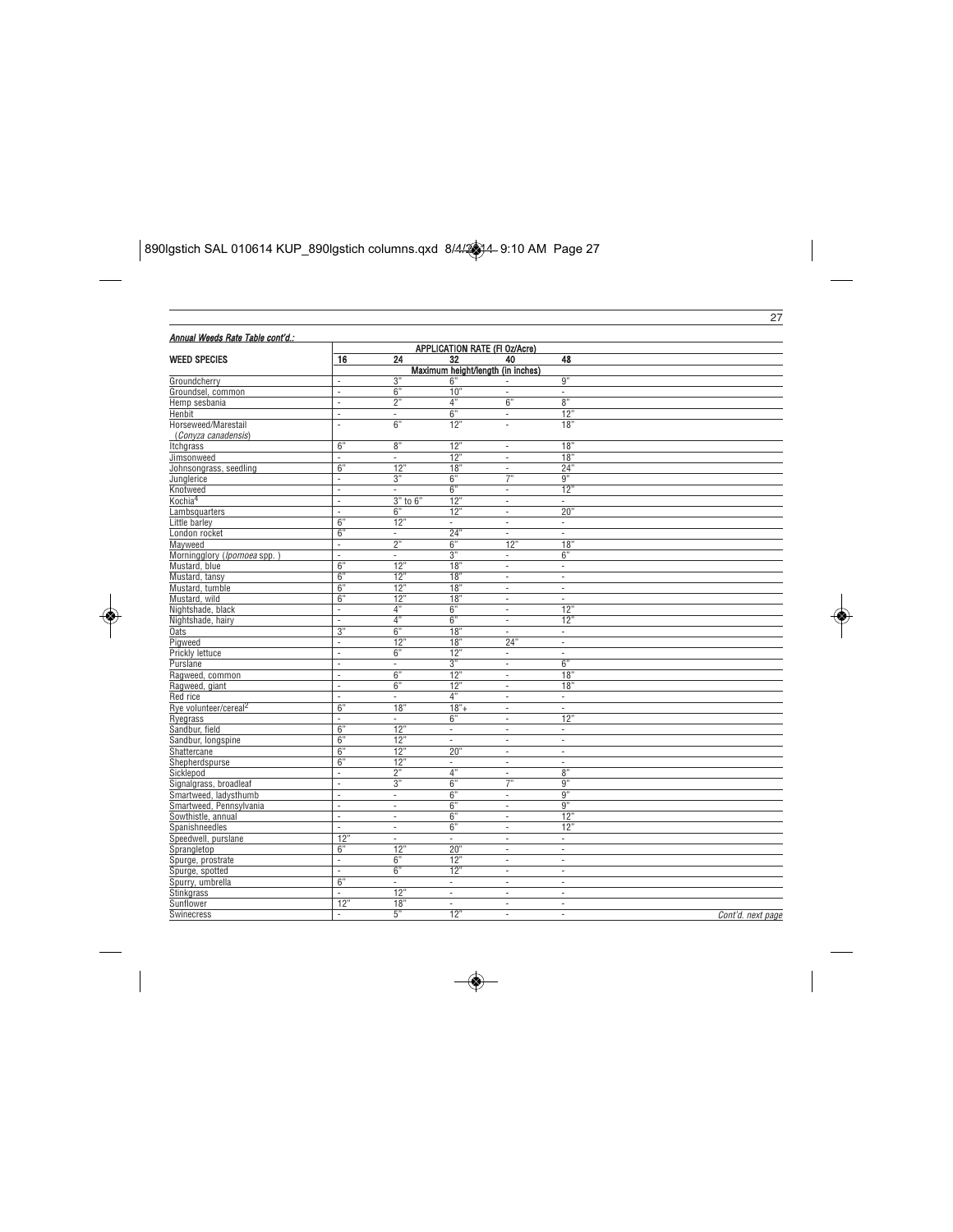| ۰. |  |
|----|--|
|    |  |

| Annual Weeds Rate Table cont'd.: |                          |     |                          |                                   |                          |  |
|----------------------------------|--------------------------|-----|--------------------------|-----------------------------------|--------------------------|--|
|                                  |                          |     |                          | APPLICATION RATE (FI Oz/Acre)     |                          |  |
| <b>WEED SPECIES</b>              | 16                       | 24  | 32                       | 40                                | 48                       |  |
|                                  |                          |     |                          | Maximum height/length (in inches) |                          |  |
| Teaweed/Prickly sida             |                          | 2"  | 4"                       |                                   | $\overline{6}$ "         |  |
| Texas panicum                    | 6"                       | 8"  | 12"                      | 24"                               | $\overline{\phantom{a}}$ |  |
| Thistle, Russian <sup>5</sup>    | -                        | 6"  | 12"                      | ۰                                 | ۰                        |  |
| Velvetleaf                       | ٠                        | ٠   | 6"                       |                                   | 12"                      |  |
| Virginia pepperweed              | ٠                        | 18" | $\overline{\phantom{a}}$ | ۰                                 | $\overline{\phantom{a}}$ |  |
| Waterhemp                        | ٠                        | ۰   | 6"                       | ۰                                 | 12"                      |  |
| Wheat <sup>2</sup>               | $\overline{6}$ "         | 12" | 18"                      | ۰                                 | ۰                        |  |
| Wheat (overwintered)             | ٠                        | 6"  | 12"                      | ۰                                 | 18"                      |  |
| Wild oats                        | 3"                       | 6"  | 18"                      | ۰                                 | $\overline{\phantom{a}}$ |  |
| Wild proso millet                | ٠                        | 6"  | 12"                      |                                   | 18"                      |  |
| Witchgrass                       | ٠                        | 12" | ٠                        | ۰                                 | ٠                        |  |
| <b>Woolly cupgrass</b>           | ٠                        | 6"  | 12"                      | ۰                                 | $\overline{\phantom{a}}$ |  |
| Yellow rocket                    | $\overline{\phantom{a}}$ | 12" | 20"                      | ۰                                 | $\overline{\phantom{a}}$ |  |

<sup>1</sup>For control of Downy brome in no-till systems use 24.0 fluid ounces per acre.

2Performance is better if application is made before this weed reaches the boot stage of growth. 3Use 24.0 fluid ounces per acre of this product to control Wild buckwheat in the cotyledon to 2-leaf stage.

Use 32.0 fluid ounces per acre to control 2- to 4-leaf Wild buckwheat.

For improved control of Wild buckwheat over 2 inches in size, use sequential treatments of 32.0 fluid ounces ob ounces of this product per acre.<br><sup>4</sup>Do not treat Kochia in the button stage.

5Control of Russian thistle may vary based on environmental conditions and spray coverage. Whenever possible, a tank mixture with 2,4-D as described below may improve control.



#### 11.1 ANNUAL WEEDS - Water Carrier Volumes of 10.0 to 40.0 Gallons per Acre

Apply 1.0 to 2.0 quarts of this product per acre. Use 1.0 quart per acre if weeds are less than 6 inches tall, and 1.5 quarts per acre if weeds are 6 to 12 inches tall, and<br>2.0 quarts per acre if weeds are greater than 12

These rates will provide control of weeds listed in the annual weed control tables when water carrier volumes are 10.0 to 40.0 gallons per acre for ground applications. Older, mature (hardened) annual weed species may require higher rates even if they meet the size requirements.

**11.2 ANNUAL WEEDS - Tank Mixtures with 2,4-D or Dicamba or Picloram 22K**<br>12.0 to 16.0 fluid ounces of this product plus 0.25 pound active ingredient of dicamba or 0.5 pound active ingredient of 2,4-D per acre or 1.0 to 2. Picloram 22K per acre will control the following weeds with the maximum height or length indicated: 6" - Prickly lettuce, Marestail/Horseweed (Conyza canadensis), Morningglory (Ipomoea spp ), Kochia (dicamba only); Wild buckwheat (Picloram 22K only).

12" - Cocklebur, Lambsquarters, Pigweed, Russian thistle (2,4-D only).

16.0 fluid ounces of this product plus 0.5 pound active ingredient of 2,4-D per acre will control the following weeds when they are a maximum height or length of 6 inch-<br>es: Common ragweed, Giant ragweed, Pennsylvania smar

Refer to the specific product labels for crop rotation restrictions and cautionary statements of all products used in tank mixtures. Some crop injury may occur if dicamba or Picloram 22K is applied within 45 days of planting.

DO NOT APPLY DICAMBA TANK MIXTURES BY AIR IN CALIFORNIA.

#### 11.3 ANNUAL WEEDS – Hand-Held or High-Volume Equipment

For control of weeds listed in the Annual Weeds rate table, Section 11.0, apply a 0.5% solution of this product to weeds less than 6 inches in height or runner length. Apply prior to seedhead formation in grass or bud formation in broadleaf weeds. For annual weeds over 6 inches tall, or unless otherwise specified, use a 1% solution.

For best results, use a 2% solution on harder-to-control perennials, such as Bermudagrass, Canada thistle, Dock, Dogbane milkweed, Field bindweed and Hemp.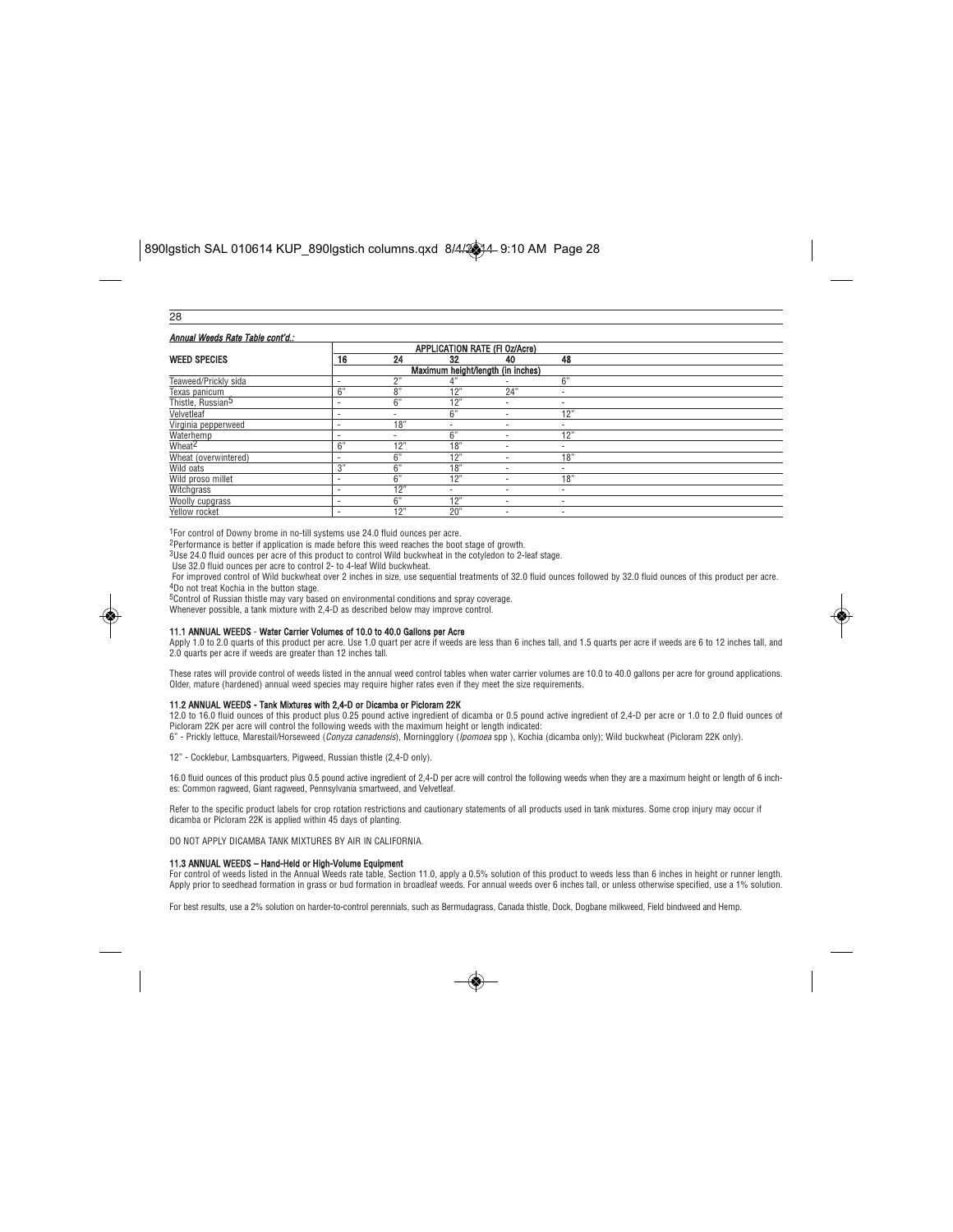When using application methods that result in less than complete coverage, use a 5% solution for annual and perennial weeds and a 5 to 10% solution for Woody brush and Trees.

## 11.4 ANNUAL WEEDS - Tank Mixtures with Atrazine for Fallow and Reduced Tillage Systems

For use only in Colorado, Kansas, Nebraska, Oklahoma, Oregon, South Dakota, and Washington. In Oregon and Washington, do not exceed 1.0 pound of atrazine per acre.

24.0 to 28.0 fluid ounces of this product plus 1.0 to 2.0 pounds of atrazine per acre will control the following weeds: Barnyardgrass (requires 28.0 ounces for control),<br>Downy brome, Field sandbur, Green foxtail, Kochia (a

Refer to the specific product labels for crop rotation restrictions and cautionary statements of all products used in tank mixtures.

### 12.0 PERENNIAL WEEDS RATE TABLE (Alphabetical by Species)

Apply to actively growing perennial weeds.

Note: If weeds have been mowed or tilled, do not treat until plants have resumed active growth and have reached the recommended stages. Repeat treatments may be necessary to control weeds regenerating from underground parts or seed. Repeat treatments must be made prior to crop emergence. Unless otherwise stated, allow 7 or more days after application before tillage.

Do not treat when weeds are under drought stress as good soil moisture is necessary for active growth.

For hand-held sprayers, prepare the desired volume of spray solution by mixing the amount of this product in water as shown in the following table: Spray Solution

| Amount of KleenUp Pro |                   |         |        |                   |                   |            |  |
|-----------------------|-------------------|---------|--------|-------------------|-------------------|------------|--|
| <b>Desired Volume</b> | 0.5%              | 1%      | 1.5%   | 2%                | 5%                | 10%        |  |
| 1.0 Gal               | 0.6 oz            | .3 oz   | 2.0oz  | 2.6oz             | 6.5 oz            | 13.0 oz    |  |
| 25.0 Gal              | 1.0 pt            | 1.0 at  | 1.5 at | 2.0 <sub>at</sub> | 5.0 <sub>at</sub> | 10.0 at    |  |
| 100 Gal               | 2.0 <sub>at</sub> | 1.0 gal | 5 gal  | $2.0$ gal         | $5.0$ gal         | $10.0$ gal |  |

| <b>WEED SPECIES</b> | <b>RATE</b><br>(QT/A) | <b>WATER</b><br><b>VOLUME</b><br>(GPA) | <b>HAND-HELD</b><br>% SOLUTION | <b>COMMENTS</b>                                                                                                                                                                                                                                                                                                                             |
|---------------------|-----------------------|----------------------------------------|--------------------------------|---------------------------------------------------------------------------------------------------------------------------------------------------------------------------------------------------------------------------------------------------------------------------------------------------------------------------------------------|
| Alfalfa             | 1.0 to $2.0$          | 3.0 to 10.0                            | 2%                             | Make applications after the last hay cutting in the fall.<br>Allow Alfalfa to regrow to a height of 6 to 8 inches or more prior to treatment.<br>Applications should be followed with deep tillage at least 7 days after treatment, but<br>before soil freeze-up.                                                                           |
| Alligatorweed       | 4.0                   | 3.0 to 20.0                            | 1.5%                           | Partial control. Apply when most of the plants are in bloom. Repeat applications will<br>be required to maintain control.                                                                                                                                                                                                                   |
| Anise (fennel)      |                       |                                        | 1 to 2%                        | Apply as a spray-to-wet treatment. Optimum results are obtained when plants are<br>treated at the bud to full-bloom stage of growth.                                                                                                                                                                                                        |
| <b>Bahiagrass</b>   | 3.0 to 5.0            | 3.0 to 20.0                            | 2%                             | Apply when most plants have reached the early head stage.                                                                                                                                                                                                                                                                                   |
| Bentgrass           | 1.5                   | 10.0 to $20.0$                         | 2%                             | For suppression in grass seed production areas. For ground applications only. Ensure<br>entire crown area has resumed growth prior to a fall application.<br>Bentgrass should have at least 3 inches of growth.<br>Tillage prior to treatment should be avoided. Tillage 7 to 10 days after application is<br>recommended for best results. |
| Bermudagrass        | 3.0 to 5.0            | $3.0 \text{ to } 20.0$                 | 2%                             | For control, apply 5.0 gt of KleenUp Pro/A. For partial control, apply 3.0 gt/A. Treat<br>when bermudagrass is actively growing and seedheads are present.<br>Retreatment may be necessary to maintain control.                                                                                                                             |

Cont'd. next page

29

 $\mathbb{I}$ D F S l. V  $\ddot{\phantom{0}}$ 1  $\ddot{\phantom{0}}$ W S A

A A ļ. l.

l.

l. w (

l,

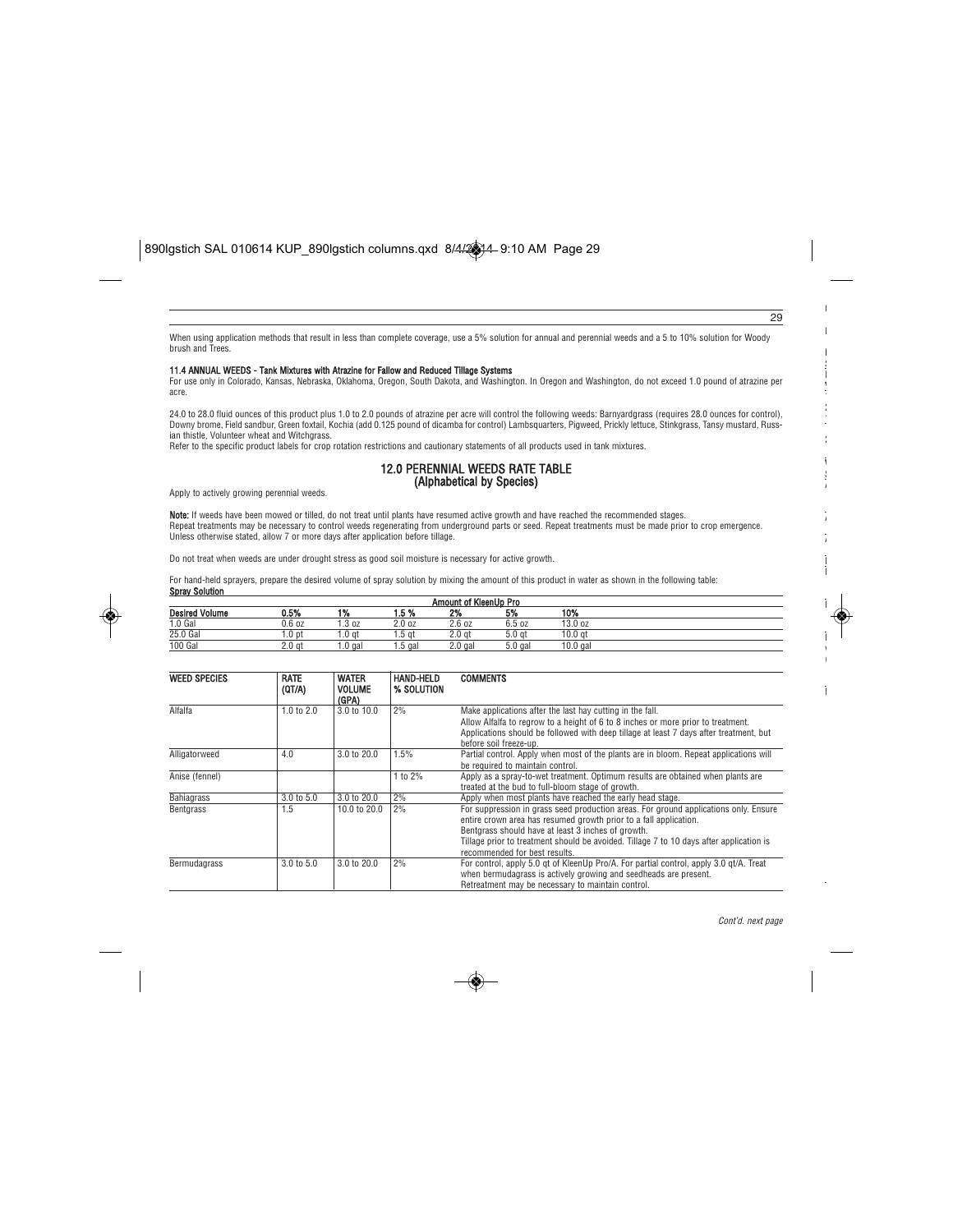$\boxed{\text{890I}\text{g} \text{stich SAL 010614 KUP\_890}\text{I}\text{g} \text{stich columns.} \text{q} \text{xd} \text{44/2} \text{A}^{2} \text{A}^{2} \text{A}^{2} \text{A}^{2} \text{A}^{2} \text{A}^{2} \text{A}^{2} \text{A}^{2} \text{A}^{2} \text{A}^{2} \text{A}^{2} \text{A}^{2} \text{A}^{2} \text{A}^{2} \text{A}^{2} \text{A}^{2} \text{A}^{2} \text{A}^{2} \text{A}^{2}$ 

◈

| Perennial Weeds Rate Table cont'd.:<br><b>WEED SPECIES</b> | <b>RATE</b><br>(QT/A) | <b>WATER</b><br><b>VOLUME</b><br>(GPA) | <b>HAND-HELD</b><br>% SOLUTION | <b>COMMENTS</b>                                                                                                                                                                                                                                                                                                                                                                                                                                                                                                                                                                                                                                                                                                                                                                                                                                                                                                                                                                                                                                                                                                                                                                                                                                                                                                                                                                                                                                                                                                                                                                                                                                                                                                                                                                                                                                               |
|------------------------------------------------------------|-----------------------|----------------------------------------|--------------------------------|---------------------------------------------------------------------------------------------------------------------------------------------------------------------------------------------------------------------------------------------------------------------------------------------------------------------------------------------------------------------------------------------------------------------------------------------------------------------------------------------------------------------------------------------------------------------------------------------------------------------------------------------------------------------------------------------------------------------------------------------------------------------------------------------------------------------------------------------------------------------------------------------------------------------------------------------------------------------------------------------------------------------------------------------------------------------------------------------------------------------------------------------------------------------------------------------------------------------------------------------------------------------------------------------------------------------------------------------------------------------------------------------------------------------------------------------------------------------------------------------------------------------------------------------------------------------------------------------------------------------------------------------------------------------------------------------------------------------------------------------------------------------------------------------------------------------------------------------------------------|
| Bermudagrass, water<br>(Knotgrass)                         | 1.0 to 1.5            | 5.0 to 10.0                            | 2%                             | Apply 1.5 gt of KleenUp Pro in 5.0 to 10.0 gal of water/A.<br>Apply when water bermudagrass is 12 to 18 inches in length. Allow 7 or more days<br>before tilling, flushing or flooding the field.<br>Fall applications only: Apply 1.0 gt of KleenUp Pro in 5.0 to 10.0 gal of water/A.<br>Fallow fields should be tilled prior to application. Apply prior to frost on Water<br>bermudagrass that is 12 to 18 inches in length.<br>This product is not registered in CA for use on water bermudagrass.                                                                                                                                                                                                                                                                                                                                                                                                                                                                                                                                                                                                                                                                                                                                                                                                                                                                                                                                                                                                                                                                                                                                                                                                                                                                                                                                                       |
| Bindweed, field                                            | 0.5 to 5.0            | 3.0 to 20.0                            | 2%                             | Do not treat when weeds are under drought stress as good soil moisture is necessary<br>for active growth.<br>For control, apply 4.0 to 5.0 gt of KleenUp Pro/A west of the Mississippi River and<br>3.0 to 4.0 gt east of the Mississippi River. Apply when the weeds are at or beyond full<br>bloom. For best results, apply in late summer or fall. Fall treatments must be applied<br>before a killing frost.<br>Also for control, apply 2.0 gt of KleenUp Pro + 0.5 lb Al of Rifle in 10.0 to 20.0 gal of<br>water/A. Do not apply by air.<br>For suppression on irrigated agricultural land, apply 1.0 to 2.0 gt of KleenUp Pro +<br>1.0 lb AI of 2.4-D in 10.0 to 20.0 gal of water/A with ground equipment only.<br>Applications should be made following harvest or in fall fallow ground when the<br>bindweed is actively growing and the majority of runners are 12 inches or more in<br>length. The use of at least 1 irrigation will promote active bindweed growth.<br>For suppression, apply 16.0 fl oz of KleenUp Pro $+$ 0.5 lb Al 2,4-D in 3.0 to 10.0 gal<br>of water/A for ground applications and 3.0 to 5.0 gal of water/A for aerial applications.<br>Apply by air in fallow and reduced tillage systems only. Applications should be delayed<br>until maximum emergence has occurred and when vines are between 6 to 18 inches in<br>lenath.<br>In CA only, apply 1.0 to 5.0 gt of KleenUp Pro/A. Actual rate needed for suppression<br>or control will vary within this range depending on local conditions. For suppression<br>on irrigated land where annual tillage is performed, apply 1.0 gt of this product in 3.0<br>to 10.0 gal of water/A. Apply to bindweed that has reached a length of 12 inches or<br>greater. Allow maximum weed emergence and runner growth. Allow 3 or more days<br>after application before tillage. |
| Bluegrass, Kentucky                                        | 1.0 to $2.0$          | 3.0 to 40.0                            | 2%                             | Apply 2.0 at of KleenUp Pro in 10.0 to 40.0 gal of water/A when most plants have<br>reached boot-to-early seedhead stage of development. For partial control in pasture or<br>hay crop renovation, apply 1.0 to 1.5 gt of KleenUp Pro in 3.0 to 10.0 gal of water/A.<br>Apply to actively growing plants when most have reached 4 to 12 inches in height.                                                                                                                                                                                                                                                                                                                                                                                                                                                                                                                                                                                                                                                                                                                                                                                                                                                                                                                                                                                                                                                                                                                                                                                                                                                                                                                                                                                                                                                                                                     |
| Blueweed, Texas                                            | 3.0 to 5.0            | 3.0 to 40.0                            | 2%                             | Apply 4.0 to 5.0 gt of KleenUp Pro/A west of the Mississippi River and 3.0 to 4.0<br>gt/A east of the Mississippi River. Apply when plants are at or beyond full bloom. New<br>leaf development indicates active growth. For best results, apply in late summer or fall.<br>Fall treatments must be applied before a killing frost.                                                                                                                                                                                                                                                                                                                                                                                                                                                                                                                                                                                                                                                                                                                                                                                                                                                                                                                                                                                                                                                                                                                                                                                                                                                                                                                                                                                                                                                                                                                           |
| Brackenfern                                                | 3.0 to 4.0            | 3.0 to 40.0                            | 1 to 1.5%                      | Apply to fully expanded fronds which are at least 18 inches long.                                                                                                                                                                                                                                                                                                                                                                                                                                                                                                                                                                                                                                                                                                                                                                                                                                                                                                                                                                                                                                                                                                                                                                                                                                                                                                                                                                                                                                                                                                                                                                                                                                                                                                                                                                                             |
| Bromegrass, smooth                                         | 1.0 to 2.0            | 3.0 to 40.0                            | 2%                             | Apply 2.0 gt of KleenUp Pro in 10.0 to 40.0 gal of water/A when most plants have<br>reached boot-to-early seedhead stage of development. For partial control in pasture or<br>hay crop renovation, apply 1.0 to 1.5 gt of KleenUp Pro in 3.0 to 10.0 gal of water/A.<br>Apply to actively growing plants when most have reached 4 to 12 inches in height.                                                                                                                                                                                                                                                                                                                                                                                                                                                                                                                                                                                                                                                                                                                                                                                                                                                                                                                                                                                                                                                                                                                                                                                                                                                                                                                                                                                                                                                                                                     |
| Bursage, woolly-leaf                                       |                       | 3.0 to 20.0                            | 2%                             | For control, apply 2.0 gt of KleenUp Pro + 1.0 pt of Rifle/A. For partial control, apply<br>1.0 gt of KleenUp Pro + 1.0 pt of Rifle/A. Apply when plants are producing new<br>active growth which has been initiated by moisture for at least 2 weeks and when<br>plants are at or beyond flowering.                                                                                                                                                                                                                                                                                                                                                                                                                                                                                                                                                                                                                                                                                                                                                                                                                                                                                                                                                                                                                                                                                                                                                                                                                                                                                                                                                                                                                                                                                                                                                          |

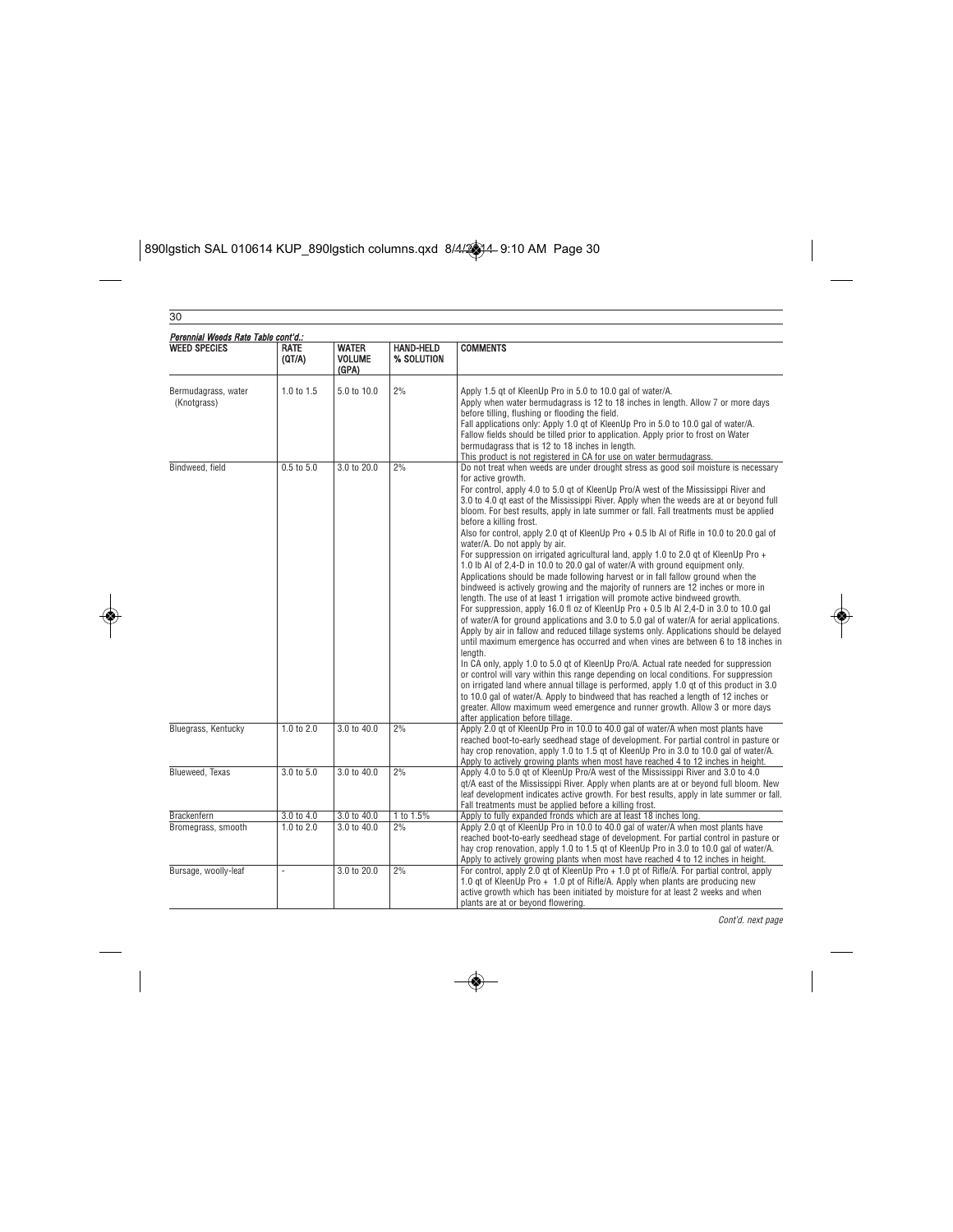$\begin{array}{|l|l|}\hline \text{890I}\text{gstich SAL 010614 KUP\_890I}\text{gstich columns.qxd } \text{8/4/24-9:10 AM Page 31}\hline \end{array}$ 

◈

| Perennial Weeds Rate Table cont'd.: |                       |                                        |                                |                                                                                                                                                                                                                                                                                                                                                                                                                                                                                                                                                                                                                                                                                                                                                                                                                                                                                                                                                                                                                            |
|-------------------------------------|-----------------------|----------------------------------------|--------------------------------|----------------------------------------------------------------------------------------------------------------------------------------------------------------------------------------------------------------------------------------------------------------------------------------------------------------------------------------------------------------------------------------------------------------------------------------------------------------------------------------------------------------------------------------------------------------------------------------------------------------------------------------------------------------------------------------------------------------------------------------------------------------------------------------------------------------------------------------------------------------------------------------------------------------------------------------------------------------------------------------------------------------------------|
| <b>WEED SPECIES</b>                 | RATE<br>(QT/A)        | <b>WATER</b><br><b>VOLUME</b><br>(GPA) | <b>HAND-HELD</b><br>% SOLUTION | <b>COMMENTS</b>                                                                                                                                                                                                                                                                                                                                                                                                                                                                                                                                                                                                                                                                                                                                                                                                                                                                                                                                                                                                            |
| Canarygrass, reed                   | 2.0 to 3.0            | 3.0 to 40.0                            | 2%                             | For best results, apply when most plants have reached the boot-to-head stage of<br>growth.                                                                                                                                                                                                                                                                                                                                                                                                                                                                                                                                                                                                                                                                                                                                                                                                                                                                                                                                 |
| Cattail                             | 3.0 to 5.0            | 3.0 to 40.0                            | 2%                             | Apply when most plants have reached the early head stage.                                                                                                                                                                                                                                                                                                                                                                                                                                                                                                                                                                                                                                                                                                                                                                                                                                                                                                                                                                  |
| Clover; red, white                  | $3.0 \text{ to } 5.0$ | 3.0 to 20.0                            | 2%                             | Apply when most plants have reached the early bud stage.<br>Also for control, apply 16.0 to 32.0 fl oz of KleenUp Pro + 0.5 to 1.0 lb of 2,4 -D in<br>3.0 to 10.0 gal of water/A.                                                                                                                                                                                                                                                                                                                                                                                                                                                                                                                                                                                                                                                                                                                                                                                                                                          |
| Cogongrass                          | 3.0 to 5.0            | 10.0 to 40.0                           | 2%                             | Apply when Cogongrass is at least 18 inches tall in late summer or fall. Due to uneven<br>stages of growth and the dense nature of vegetation preventing good spray coverage,<br>repeat treatments may be necessary to maintain control.                                                                                                                                                                                                                                                                                                                                                                                                                                                                                                                                                                                                                                                                                                                                                                                   |
| Dallisgrass                         | 3.0 to 5.0            | 3.0 to 20.0                            | 2%                             | Apply when most plants have reached the early head stage.                                                                                                                                                                                                                                                                                                                                                                                                                                                                                                                                                                                                                                                                                                                                                                                                                                                                                                                                                                  |
| Dandelion                           | 3.0 to 5.0            | 3.0 to 40.0                            | 2%                             | Apply when most plants have reached the early bud stage of growth.<br>Also for control, apply 16.0 fl oz of KleenUp Pro + 0.5 lb Al 2,4-D in 3.0 to 10.0 gal<br>of water/A.                                                                                                                                                                                                                                                                                                                                                                                                                                                                                                                                                                                                                                                                                                                                                                                                                                                |
| Dock, curly                         | 3.0 t0 5.0            | 3.0 to 40.0                            | 2%                             | Apply when most plants have reached the early bud stage of growth. Also for control,<br>apply 16.0 fl oz of KleenUp Pro $+$ 0.5 lb Al 2,4-D in 3.0 to 10.0 gal of water/A.                                                                                                                                                                                                                                                                                                                                                                                                                                                                                                                                                                                                                                                                                                                                                                                                                                                 |
| Dogbane, hemp                       | 4.0                   | 3.0 to 40.0                            | 2%                             | Apply when most plants have reached the late bud to flower stage of growth.<br>Following crop harvest or mowing, allow weeds to regrow to a mature stage prior to<br>treatment. For best results, apply in late summer or fall.<br>For suppression, apply 16.0 fl oz of KleenUp Pro + 0.5 lb Al of 2,4-D in 3.0 to 10.0<br>gal of water/A for ground applications and 3.0 to 5.0 gal of water/A for aerial<br>applications. Delay applications until maximum emergence of Dogbane has occurred.                                                                                                                                                                                                                                                                                                                                                                                                                                                                                                                            |
| Fescue (except tall)                | 3.0 to 5.0            | 3.0 to 20.0                            | 2%                             | Apply when most plants have reached the early head stage.                                                                                                                                                                                                                                                                                                                                                                                                                                                                                                                                                                                                                                                                                                                                                                                                                                                                                                                                                                  |
| Fescue, tall                        | $1.0$ to $3.0$        | 3.0 to 40.0                            | 2%                             | Apply 3.0 gt of KleenUp Pro/A when most plants have reached boot-to-early<br>seedhead stage of development.<br>Fall applications only: Apply 1.0 gt of KleenUp Pro in 3.0 to 10.0 gal of water/A.<br>Apply to Fescue in the fall when plants have 6 to 12 inches of new growth. A<br>sequential application of 1.0 pt/A of KleenUp Pro will improve long-term control and<br>control seedlings germinating after fall treatments or the following spring.                                                                                                                                                                                                                                                                                                                                                                                                                                                                                                                                                                  |
| Guineagrass                         | 2.0 to 3.0            | 3.0 to 40.0                            | 1%                             | Apply when most plants have reached at least the 7-leaf stage of growth. Ensure<br>thorough coverage when using hand-held equipment.                                                                                                                                                                                                                                                                                                                                                                                                                                                                                                                                                                                                                                                                                                                                                                                                                                                                                       |
| Horsenettle                         | 3.0 to 5.0            | 3.0 to 20.0                            | 2%                             | Apply when most plants have reached the early bud stage.                                                                                                                                                                                                                                                                                                                                                                                                                                                                                                                                                                                                                                                                                                                                                                                                                                                                                                                                                                   |
| <b>Horseradish</b>                  | 4.0                   | 3.0 to 40.0                            | 2%                             | Apply when most plants have reached the late bud to flower stage of growth. For best<br>results, apply in late summer or fall.                                                                                                                                                                                                                                                                                                                                                                                                                                                                                                                                                                                                                                                                                                                                                                                                                                                                                             |
| Iceplant                            | ä,                    |                                        | 1.5 to 2%                      | Iceplant should be at or beyond the early bud stage of growth. Thorough coverage is<br>necessary for best control.                                                                                                                                                                                                                                                                                                                                                                                                                                                                                                                                                                                                                                                                                                                                                                                                                                                                                                         |
| Jerusalem artichoke                 | 3.0 to 5.0            | 3.0 to 20.0                            | 2%                             | Apply when most plants are in the early bud stage.                                                                                                                                                                                                                                                                                                                                                                                                                                                                                                                                                                                                                                                                                                                                                                                                                                                                                                                                                                         |
| Johnsongrass                        | $0.5$ to $3.0$        | 3.0 to 40.0                            | $1\%$                          | In annual cropping systems, apply 1.0 to 2.0 qt of KleenUp Pro/A. Apply 1.0 qt of<br>KleenUp Pro in 3.0 to 10.0 gal of water/A. Use 2.0 gt of KleenUp Pro when<br>applying 10.0 to 40.0 gal of water/A. In noncrop, or areas where annual tillage (no till)<br>is not practiced, apply 2.0 to 3.0 qt of KleenUp Pro in 10.0 to 40.0 gal of water/A.<br>For best results, apply when most plants have reached the boot to head stage of<br>growth or in the fall prior to frost. Allow 7 or more days after application before tillage.<br>Do not tank mix with residual herbicides when using the 1.0 gt/A rate.<br>For burndown of Johnsongrass, apply 1.0 pt of KleenUp Pro in 3.0 to 10.0 gal of<br>water/A before the plants reach a height of 12 inches. For this use, allow at least 3<br>days after treatment before tillage.<br>Spot treatment (partial control or suppression) - Apply a 1% solution of this product<br>when Johnsongrass is 12 to 18 inches in height. Coverage must be uniform and<br>complete. |

◈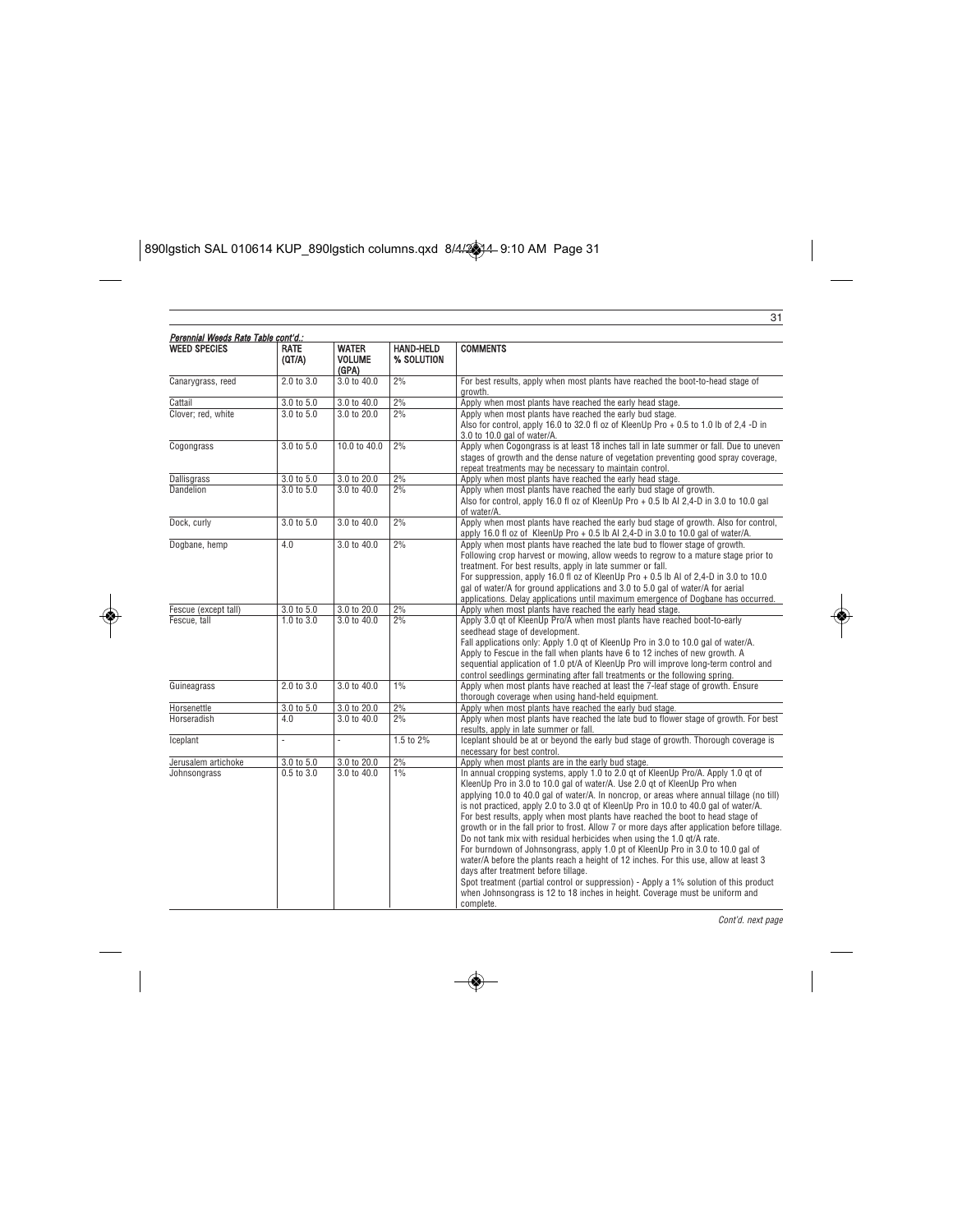$\begin{array}{|l|l|}\hline \text{890I}\text{gstich SAL 010614 KUP\_890I}\text{gstich columns.qxd }&\text{8/4/24-9:10 AM Page 32}\hline \end{array}$ 

◈

| Perennial Weeds Rate Table cont'd.:<br><b>WEED SPECIES</b> | RATE<br>(QT/A)           | <b>WATER</b><br><b>VOLUME</b><br>(GPA) | <b>HAND-HELD</b><br>% SOLUTION | <b>COMMENTS</b>                                                                                                                                                                                                                                                                                                                                                                                                                                                                                                                                                                                                                                                                                                                                                                                                                                                                                                                                                                                                                                           |
|------------------------------------------------------------|--------------------------|----------------------------------------|--------------------------------|-----------------------------------------------------------------------------------------------------------------------------------------------------------------------------------------------------------------------------------------------------------------------------------------------------------------------------------------------------------------------------------------------------------------------------------------------------------------------------------------------------------------------------------------------------------------------------------------------------------------------------------------------------------------------------------------------------------------------------------------------------------------------------------------------------------------------------------------------------------------------------------------------------------------------------------------------------------------------------------------------------------------------------------------------------------|
| Kikuyugrass                                                | 2.0 to 3.0               | 3.0 to 40.0                            | 2%                             | Spray when most Kikuyugrass is at least 8 inches in height (3- or 4-leaf stage of<br>growth). Allow 3 or more days after application before tillage.                                                                                                                                                                                                                                                                                                                                                                                                                                                                                                                                                                                                                                                                                                                                                                                                                                                                                                      |
| Knapweed                                                   | 4.0                      | 3.0 to 40.0                            | 2%                             | Apply when most plants have reached the late bud to flower stage of growth. For best<br>results, apply in late summer or fall.                                                                                                                                                                                                                                                                                                                                                                                                                                                                                                                                                                                                                                                                                                                                                                                                                                                                                                                            |
| Lantana                                                    | i,                       |                                        | 1 to 1.25%                     | Apply at or beyond the bloom stage of growth. Use the higher application rate for<br>plants that have reached the woody stage of growth.                                                                                                                                                                                                                                                                                                                                                                                                                                                                                                                                                                                                                                                                                                                                                                                                                                                                                                                  |
| Lespedeza                                                  | 3.0 to 5.0               | 3.0 to 20.0                            | 2%                             | Apply when most plants have reached the early bud stage.                                                                                                                                                                                                                                                                                                                                                                                                                                                                                                                                                                                                                                                                                                                                                                                                                                                                                                                                                                                                  |
| Milkweed, common                                           | 3.0                      | 3.0 to 40.0                            | 2%                             | Apply when most plants have reached the late bud to flower stage of growth.                                                                                                                                                                                                                                                                                                                                                                                                                                                                                                                                                                                                                                                                                                                                                                                                                                                                                                                                                                               |
| Muhly, wirestem                                            | 1.0 to 2.0               | 3.0 to 40.0                            | 2%                             | Use 1.0 gt of KleenUp Pro in 3.0 to 10.0 gal of water/A.<br>Use 2.0 gt of KleenUp Pro when applying 10.0 to 40.0 gal of water/A or in pasture,<br>sod, or noncrop areas.<br>Spray when the Wirestem muhly is 8 inches or more in height. Do not till between<br>harvest and fall applications or in the fall or spring prior to spring applications. Allow 3                                                                                                                                                                                                                                                                                                                                                                                                                                                                                                                                                                                                                                                                                              |
|                                                            |                          |                                        |                                | or more days after application before tillage.                                                                                                                                                                                                                                                                                                                                                                                                                                                                                                                                                                                                                                                                                                                                                                                                                                                                                                                                                                                                            |
| Mullein, common                                            | 3.0 to 5.0<br>3.0 to 5.0 | 3.0 to 20.0<br>3.0 to 20.0             | 2%<br>2%                       | Apply when most plants are in the early bud stage.<br>Apply when most plants are in the early head stage.                                                                                                                                                                                                                                                                                                                                                                                                                                                                                                                                                                                                                                                                                                                                                                                                                                                                                                                                                 |
| Napiergrass                                                | 2.0                      |                                        | 2%                             | Applications should be made when at least 60% of the plants have berries. Fall                                                                                                                                                                                                                                                                                                                                                                                                                                                                                                                                                                                                                                                                                                                                                                                                                                                                                                                                                                            |
| Nightshade, silverleaf                                     | $0.5$ to $3.0$           | 3.0 to 10.0<br>3.0 to 40.0             | 1 to 2%                        | treatments must be applied before a killing frost.<br>Apply 3.0 gt of KleenUp Pro/A or apply a 1 to 2% solution for control of Nutsedge                                                                                                                                                                                                                                                                                                                                                                                                                                                                                                                                                                                                                                                                                                                                                                                                                                                                                                                   |
| Nutsedge; purple,<br>yellow                                |                          |                                        |                                | plants and immature nutlets attached to treated plants. Treat when plants are in flower<br>or when new nutlets can be found at rhizome tips. Nutlets which have not germinated<br>will not be controlled and may germinate following treatment. Repeat treatments will<br>be required for long-term control of ungerminated tubers.<br>Sequential applications: 1.0 to 2.0 gt of KleenUp Pro in 3.0 to 10.0 gal of water/A will<br>also provide control.<br>Make applications when a majority of the plants are in the 3-to 5-leaf stage (less than<br>6 inches tall). Repeat this application, as necessary, when newly emerging plants<br>reach the 3- to 5-leaf stage.<br>Subsequent applications will be necessary for long-term control.<br>For partial control of existing plants apply 1.0 pt to 2.0 gt of KleenUp Pro in 3.0 to<br>40.0 gal of water/A. Treat when plants have 3 to 5 leaves and most are less<br>than 6 inches tall. Repeat treatments will be required to control subsequent emerging<br>plants or regrowth of existing plants. |
| <b>Orchardgrass</b>                                        | 1.0 to 2.0               | 3.0 to 40.0                            | 2%                             | Apply 2.0 gt of KleenUp Pro in 10.0 to 40.0 gal of water/A when most plants have<br>reached boot-to-early seed-head stage of development. For partial control in<br>pasture or hay crop renovation, apply 1.0 to 1.5 gt of KleenUp Pro in 3.0 to 10.0 gal<br>of water/A. Apply to actively growing plants when most have reached 4 to 12 inches in<br>height. Orchardgrass sods going to no till corn: Apply 1.0 to 1.5 gt of KleenUp Pro in<br>3.0 to 10.0 gal of water/A. Apply to Orchardgrass that is a minimum of 12 inches tall<br>for spring applications and 6 inches tall for fall applications. Allow at least 3 days<br>following application before planting. A sequential application of atrazine will be<br>necessary for optimum results.                                                                                                                                                                                                                                                                                                  |
| Pampasgrass                                                |                          |                                        | 1.5 to 2%                      | Pampasgrass should be at or beyond the boot stage of growth. Thorough coverage is<br>necessary for best control.                                                                                                                                                                                                                                                                                                                                                                                                                                                                                                                                                                                                                                                                                                                                                                                                                                                                                                                                          |
| Paragrass                                                  | 3.0 to 5.0               | 3.0 to 20.0                            | 2%                             | Apply when most plants are in the early head stage.                                                                                                                                                                                                                                                                                                                                                                                                                                                                                                                                                                                                                                                                                                                                                                                                                                                                                                                                                                                                       |
| Phragmites                                                 | 3.0 to 5.0               | 10.0 to 40.0                           | $1$ to $2\%$                   | For partial control. For best results, treat during late summer or fall months or when<br>plants are actively growing and in full bloom. Treatment before or after this stage may<br>lead to reduced control. Due to the dense nature of the vegetation, which may prevent<br>good spray coverage or uneven stages of growth, repeat treatments may be necessary<br>to maintain control. Visual control symptoms will be slow to develop.                                                                                                                                                                                                                                                                                                                                                                                                                                                                                                                                                                                                                 |

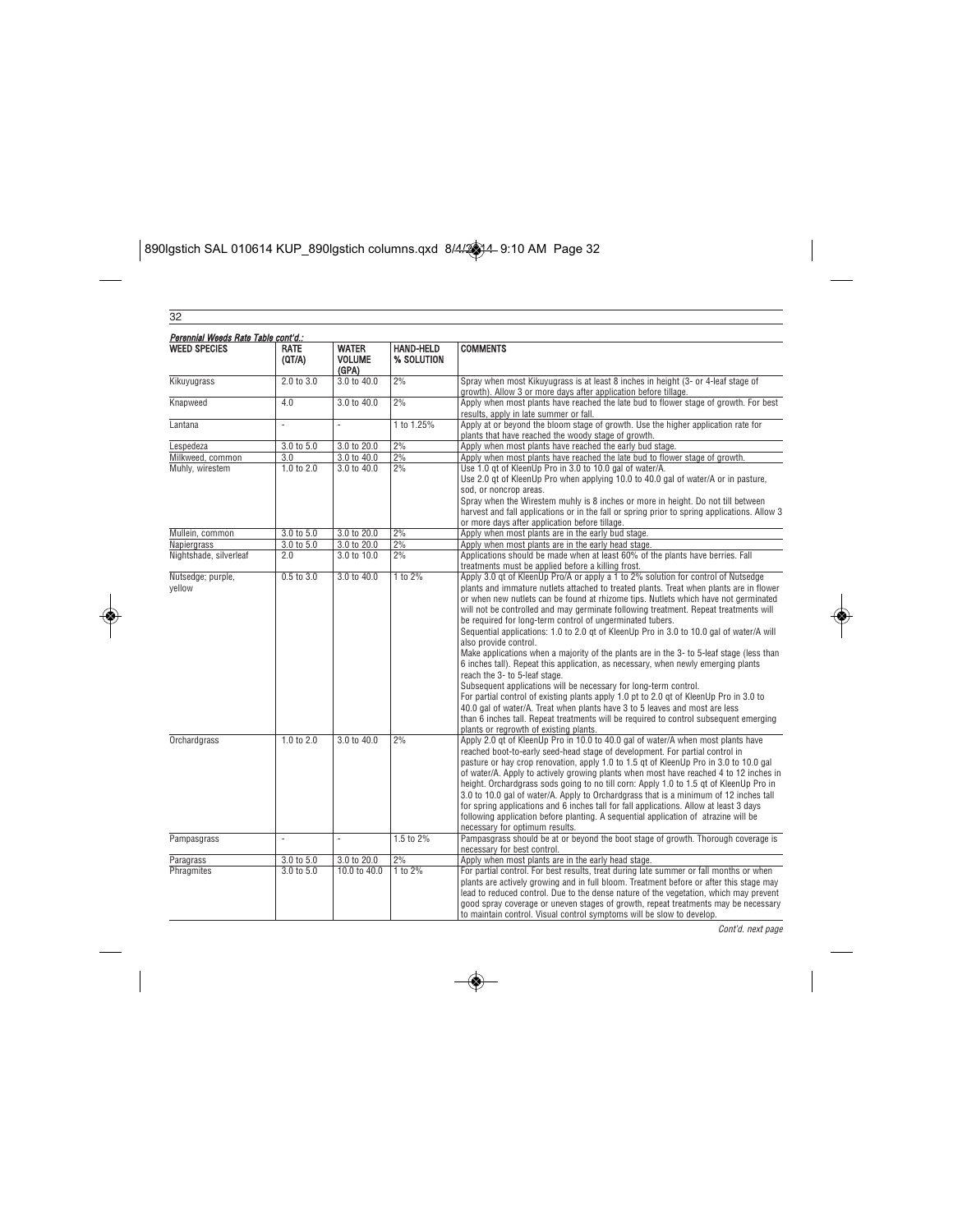$\boxed{\text{890I}\text{g} \text{stich SAL 010614 KUP\_890}\text{I}\text{g} \text{stich columns.} \text{q} \text{xd} \text{44/2} \text{A}^{2} \text{A}^{2} \text{A}^{2} \text{A}^{2} \text{A}^{2} \text{A}^{2} \text{A}^{2} \text{A}^{2} \text{A}^{2} \text{A}^{2} \text{A}^{2} \text{A}^{2} \text{A}^{2} \text{A}^{2} \text{A}^{2} \text{A}^{2} \text{A}^{2} \text{A}^{2} \text{A}^{2}$ 

◈

|                                                            |                       |                                        |                                | 33                                                                                                                                                                                                                                                                                                                                                                                                                                                                                                                                                                                                                                                                                                                                                                                      |
|------------------------------------------------------------|-----------------------|----------------------------------------|--------------------------------|-----------------------------------------------------------------------------------------------------------------------------------------------------------------------------------------------------------------------------------------------------------------------------------------------------------------------------------------------------------------------------------------------------------------------------------------------------------------------------------------------------------------------------------------------------------------------------------------------------------------------------------------------------------------------------------------------------------------------------------------------------------------------------------------|
| Perennial Weeds Rate Table cont'd.:<br><b>WEED SPECIES</b> | <b>RATE</b><br>(QT/A) | <b>WATER</b><br><b>VOLUME</b><br>(GPA) | <b>HAND-HELD</b><br>% SOLUTION | <b>COMMENTS</b>                                                                                                                                                                                                                                                                                                                                                                                                                                                                                                                                                                                                                                                                                                                                                                         |
| Poison hemlock                                             |                       | ä,                                     | 1 to 2%                        | Apply as a spray-to-wet treatment. Optimum results are obtained when plants are<br>treated at the bud to full-bloom stage of growth.                                                                                                                                                                                                                                                                                                                                                                                                                                                                                                                                                                                                                                                    |
| Pokeweed common                                            | 1.0                   | 3.0 to 40.0                            | 2%                             | Apply to actively growing plants up to 24 inches tall.                                                                                                                                                                                                                                                                                                                                                                                                                                                                                                                                                                                                                                                                                                                                  |
| Quackgrass                                                 | 1.0 to 3.0            | 3.0 to 40.0                            | 2%                             | In annual cropping systems, or in pastures and sods followed by deep tillage: Apply<br>1.0 gt of KleenUp Pro in 3.0 to 10.0 gal of water/A. For 10.0 to 40.0 gal of water/A,<br>apply 2.0 qt of KleenUp Pro. Do not tank mix with residual herbicides when using the<br>1.0 gt rate.<br>Spray when Quackgrass is 6 to 8 inches in height. Do not till between harvest and fall<br>applications or in fall or spring prior to spring application. Allow 3 or more days after<br>application before tillage. In pastures or sods, use a moldboard plow for best results.<br>In pastures, sods or noncrop areas where deep tillage does not follow application:<br>Apply 2.0 to 3.0 gt of KleenUp Pro in 10.0 to 40.0 gal of water/A when the<br>Quackgrass is greater than 8 inches tall. |
| Redvine                                                    | $0.75$ to $2.0$       | $5.0 \text{ to } 10.0$                 | 2%                             | For suppression, apply 24.0 fl oz of KleenUp Pro/A at each of 2 applications 7 to 14<br>days apart or a single application of 2.0 gt/A. Apply labeled rates in 5.0 to 10.0 gal of<br>water/A. Apply in late September or early October to plants which are at least 18<br>inches tall and have been growing 45 to 60 days since the last tillage operation. Make<br>applications at least 1 week before a killing frost.                                                                                                                                                                                                                                                                                                                                                                |
| Reed, giant                                                |                       |                                        | 2%                             | Best results are obtained when applications are made in late summer to fall.                                                                                                                                                                                                                                                                                                                                                                                                                                                                                                                                                                                                                                                                                                            |
| Ryegrass, perennial                                        | 1.0 to 3.0            | $3.0 \text{ to } 40.0$                 | 1%                             | In annual cropping systems, apply 1.0 to 2.0 qt of KleenUp Pro/A. Apply 1.0 qt of<br>this product in 3.0 to 10.0 gal of water/A. Use 2.0 gt of KleenUp Pro when applying<br>10.0 to 40.0 gal of water/A. In noncrop, or areas where annual tillage (no till) is not<br>practiced, apply 2.0 to 3.0 gt of KleenUp Pro in 10.0 to 40.0 gal water/A.<br>For best results, apply when most plants have reached the boot-to-head stage of<br>growth or in the fall prior to frost. Do not tank mix with residual herbicides when<br>using the 1.0 gt/A rate.                                                                                                                                                                                                                                 |
| Smartweed, swamp                                           | 3.0 t0 5.0            | $3.0 \text{ to } 40.0$                 | 2%                             | Apply when most plants have reached the early bud stage of growth.<br>Also for control, apply 16.0 fl oz of KleenUp Pro + 0.5 lb Al 2.4-D in 3.0 to 10.0 gal<br>of water/A in the late summer or fall.                                                                                                                                                                                                                                                                                                                                                                                                                                                                                                                                                                                  |
| Sowthistle, perennial                                      | $2.0 \text{ to } 3.0$ | $3.0 \text{ to } 40.0$                 | 2%                             | Apply when most plants are at or beyond the bud stage of growth. After harvest<br>mowing or tillage in the late summer or fall allow at least 4 weeks for initiation of<br>active growth and rosette development prior to the application of KleenUp Pro. Fall<br>treatments must be applied before a killing frost. Allow 3 or more days after<br>application before tillage.                                                                                                                                                                                                                                                                                                                                                                                                          |
| Spurge, leafy                                              |                       | 3.0 to 10.0                            | 2%                             | For suppression, apply 16.0 fl oz of KleenUp Pro $+$ 0.5 lb Al 2,4-D in 3.0 to 10.0 gal<br>of water/A in the late summer or fall. If mowing has occurred prior to treatment, apply<br>when most of the plants are 12 inches tall.                                                                                                                                                                                                                                                                                                                                                                                                                                                                                                                                                       |
| Starthistle, yellow                                        | 2.0                   | 10.0 to 40.0                           | 2%                             | Best results are obtained when applications are made during the rosette, bolting and<br>early flower stages.                                                                                                                                                                                                                                                                                                                                                                                                                                                                                                                                                                                                                                                                            |
| Sweet potato wild                                          | ×.                    | ä,                                     | 2%                             | Partial control. Apply to plants that are at or beyond the bloom stage of growth.<br>Repeat applications may be required.                                                                                                                                                                                                                                                                                                                                                                                                                                                                                                                                                                                                                                                               |
| Thistle, artichoke                                         | ä,                    |                                        | 2%                             | Partial control. Apply to plants that are at or beyond the bloom stage of growth.<br>Repeat applications may be required.                                                                                                                                                                                                                                                                                                                                                                                                                                                                                                                                                                                                                                                               |

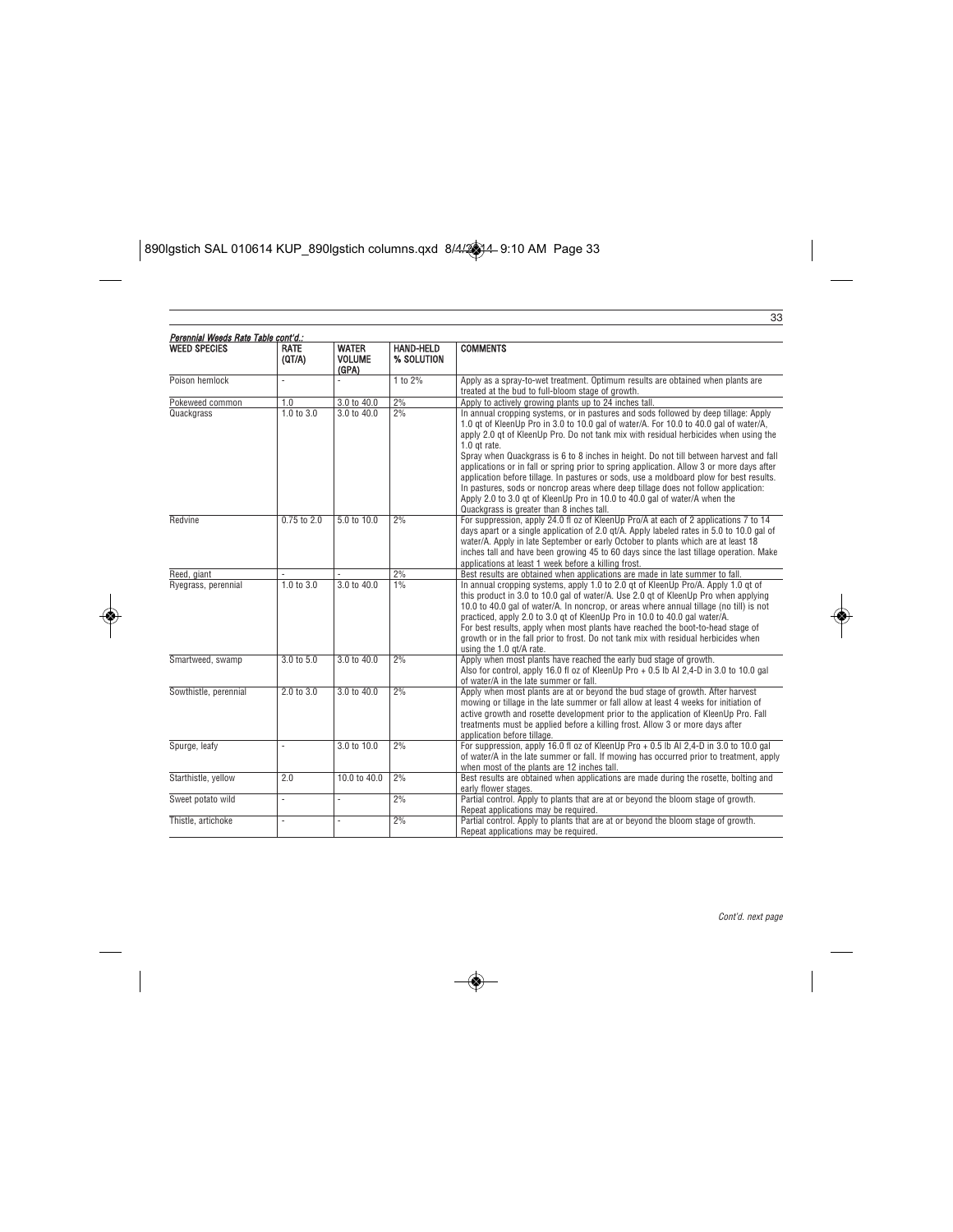| 34                                  |                       |                                        |                                |                                                                                                                                                                                                                                                                                                                                                                                                                                                                                                                                                                                                                                                                                                                                                                                                                                                    |  |
|-------------------------------------|-----------------------|----------------------------------------|--------------------------------|----------------------------------------------------------------------------------------------------------------------------------------------------------------------------------------------------------------------------------------------------------------------------------------------------------------------------------------------------------------------------------------------------------------------------------------------------------------------------------------------------------------------------------------------------------------------------------------------------------------------------------------------------------------------------------------------------------------------------------------------------------------------------------------------------------------------------------------------------|--|
| Perennial Weeds Rate Table cont'd.: |                       |                                        |                                |                                                                                                                                                                                                                                                                                                                                                                                                                                                                                                                                                                                                                                                                                                                                                                                                                                                    |  |
| <b>WEED SPECIES</b>                 | <b>RATE</b><br>(QT/A) | <b>WATER</b><br><b>VOLUME</b><br>(GPA) | <b>HAND-HELD</b><br>% SOLUTION | <b>COMMENTS</b>                                                                                                                                                                                                                                                                                                                                                                                                                                                                                                                                                                                                                                                                                                                                                                                                                                    |  |
| Thistle, Canada                     | $2.0 \text{ to } 3.0$ | 3.0 to 40.0                            | 2%                             | Apply when most plants are at or beyond the bud stage of growth. After harvest,<br>mowing or tillage in the late summer or fall, allow at least 4 weeks for initiation of<br>active growth and rosette development prior to the application of this product. Fall<br>treatments must be applied before a killing frost. Allow 3 or more days after<br>application before tillage.<br>For suppression, apply 1.0 gt of KleenUp Pro, or 1.0 pt of KleenUp Pro + 0.5 lb Al<br>2.4-D in 3.0 to 10.0 gal of water/A in the late summer or fall after harvest, mowing or<br>tillage. Allow rosette regrowth to a minimum of 6 inches in diameter before treating.<br>Applications can be made as long as leaves are still green and plants are actively<br>growing at the time of application. Allow 3 or more days after application before<br>tillage. |  |
| Timothy                             | $2.0 \text{ to } 3.0$ | 3.0 to 40.0                            | 2%                             | For best results, apply when most plants have reached the boot-to-head stage of<br>growth.                                                                                                                                                                                                                                                                                                                                                                                                                                                                                                                                                                                                                                                                                                                                                         |  |
| Torpedograss                        | $4.0 \text{ to } 5.0$ | 3.0 to 40.0                            | 2%                             | For partial control. Apply when most plants are at or beyond the seedhead stage of<br>growth. Repeat applications will be required to maintain control. Fall treatments must<br>be applied before frost.                                                                                                                                                                                                                                                                                                                                                                                                                                                                                                                                                                                                                                           |  |
| Trumpetcreeper                      | 2.0                   | 5.0 to 10.0                            | 2%                             | Partial control. Apply in late September or October, to plants which are at least 18<br>inches tall and have been growing 45 to 60 days since the last tillage operation.<br>Make applications at least 1 week before a killing frost.                                                                                                                                                                                                                                                                                                                                                                                                                                                                                                                                                                                                             |  |
| Vaseygrass                          | 3.0 to 5.0            | 3.0 to 20.0                            | 2%                             | Apply when most plants are in the early head stage.                                                                                                                                                                                                                                                                                                                                                                                                                                                                                                                                                                                                                                                                                                                                                                                                |  |
| Velvetgrass                         | $3.0 \text{ to } 5.0$ | 3.0 to 20.0                            | 2%                             | Apply when most plants are in the early head stage.                                                                                                                                                                                                                                                                                                                                                                                                                                                                                                                                                                                                                                                                                                                                                                                                |  |
| Wheatgrass, western                 | $2.0 \text{ to } 3.0$ | $3.0 \text{ to } 40.0$                 | 2%                             | For best results, apply when most plants have reached the boot-to-head stage of<br>arowth.                                                                                                                                                                                                                                                                                                                                                                                                                                                                                                                                                                                                                                                                                                                                                         |  |

Refer to the specific product labels and comply with all restrictions and application instructions for all products used in tank mixes.

**12.1 PERENNIAL WEEDS - Bromus Species and Medusahead**<br>For use in the states of Colorado, Idaho, Iowa, Kansas, Montana, Nebraska, North Dakota, Oregon, South Dakota, Utah, Washington, and Wyoming only.

**Bromus Species:** This product may be used to treat Cheatgrass (*Bromus secalinus*), Downy brome (*Bromus tectorum*), Japanese brome (*Bromus japonicus*) and Soft<br>chess (*Bromus mollis*) found in industrial, rangeland and ment should coincide with early seedhead emergence of the most mature plants. Delaying the application until this growth stage will maximize the emergence of other<br>weedy grass flushes. Applications should be made to the sa reestablished on the site.

Medusahead: To treat medusahead, apply 16.0 fluid ounces of this product per acre as soon as plants are actively growing and prior to the 4-leaf stage. Applications may be made in the fall or spring.

**Application Equipment and Techniques:** Applications may be made using ground or aerial equipment. Aerial applications for these uses may be made using fixed wing<br>or helicopter equipment. For aerial applications, apply in of water per acre.

When applied as directed there are no grazing restrictions.

### 13.0 WOODY BRUSH AND TREES RATE TABLE (Alphabetical by Species)

Apply this product after full leaf expansion, unless otherwise directed. Use the higher rate for larger plants and/or dense areas of growth. On vines, use the higher rate<br>for plants that have reached the woody stage of gro

In arid areas, best results are obtained when applications are made in the spring to early summer when brush species are at high moisture content and are flowering.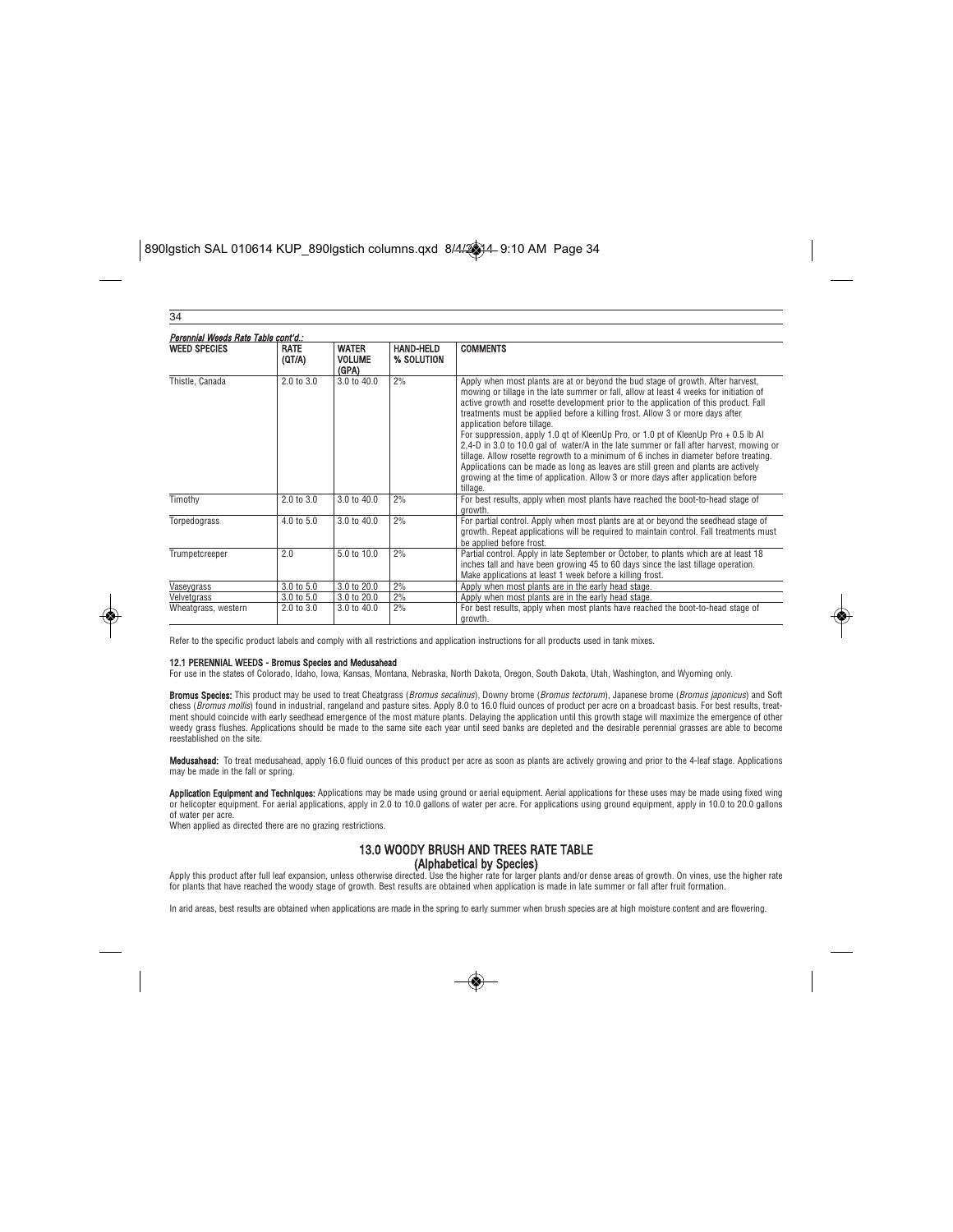Unless otherwise directed, apply broadcast treatments in 3.0 to 40.0 gallons of water per acre. Ensure thorough coverage when using hand-held equipment. Symptoms may not appear prior to frost or senescence with fall treatments.

Allow 7 or more days after application before tillage, mowing or removal. Repeat treatments may be necessary to control plants regenerating from underground parts<br>or seed. Some autumn colors on undesirable deciduous specie

| <b>WEED SPECIES</b>                  | <b>RATE</b> | <b>HAND-HELD</b> | <b>COMMENTS</b>                                                                                                                                                                                                                                                                                                                                                                                                                                                                                                                                                                         |
|--------------------------------------|-------------|------------------|-----------------------------------------------------------------------------------------------------------------------------------------------------------------------------------------------------------------------------------------------------------------------------------------------------------------------------------------------------------------------------------------------------------------------------------------------------------------------------------------------------------------------------------------------------------------------------------------|
|                                      | (QT/A)      | % SOLUTION       |                                                                                                                                                                                                                                                                                                                                                                                                                                                                                                                                                                                         |
| Alder                                | 3.0 to 4.0  | 1 to 1.5%        | For control                                                                                                                                                                                                                                                                                                                                                                                                                                                                                                                                                                             |
| Ash                                  | 2.0 to 5.0  | 1 to 2%          | Partial control                                                                                                                                                                                                                                                                                                                                                                                                                                                                                                                                                                         |
| Aspen, quaking                       | 2.0 to 3.0  | 1 to 1.5%        | For control                                                                                                                                                                                                                                                                                                                                                                                                                                                                                                                                                                             |
| Bearmat (Bearclover)                 | 2.0 to 5.0  | 1 to 2%          | Partial control                                                                                                                                                                                                                                                                                                                                                                                                                                                                                                                                                                         |
| Beech                                | 2.0 to 5.0  | 1 to 2%          | Partial control                                                                                                                                                                                                                                                                                                                                                                                                                                                                                                                                                                         |
| <b>Birch</b>                         | 2.0         | 1%               | For control                                                                                                                                                                                                                                                                                                                                                                                                                                                                                                                                                                             |
| Blackberry                           | 3.0 to 4.0  | 1 to 1.5%        | For control. Make applications after plants have reached full leaf<br>maturity. Best results are obtained when applications are made in late<br>summer or fall. Applications may also be made after leaf drop and until<br>a killing frost or as long as stems are green. After berries have set or<br>dropped in late fall, blackberry can be controlled by applying a 0.5%<br>solution of this product. For control of blackberries after leaf drop and<br>until a killing frost or as long as stems are green, apply 3.0 to 4.0 gt of<br>KleenUp Pro in 10.0 to 40.0 gal of water/A. |
| Blackgum                             | 2.0 t0 5.0  | 1 to 2%          | For control                                                                                                                                                                                                                                                                                                                                                                                                                                                                                                                                                                             |
| <b>Bracken</b>                       | 2.0 t0 5.0  | $1$ to $2%$      | For control                                                                                                                                                                                                                                                                                                                                                                                                                                                                                                                                                                             |
| Broom: French Scotch                 |             | 1.5 to 2%        | For control                                                                                                                                                                                                                                                                                                                                                                                                                                                                                                                                                                             |
| Buckwheat, California                |             | $1$ to $2%$      | For partial control. Thorough coverage of foliage is necessary for best<br>results.                                                                                                                                                                                                                                                                                                                                                                                                                                                                                                     |
| Cascara                              | 2.0 to 5.0  | 1 to 2%          | Partial control                                                                                                                                                                                                                                                                                                                                                                                                                                                                                                                                                                         |
| Catsclaw                             |             | 1 to 1.5%        | Partial control                                                                                                                                                                                                                                                                                                                                                                                                                                                                                                                                                                         |
| Ceanothus                            | 2.0 t0 5.0  | 1 to 2%          | Partial control                                                                                                                                                                                                                                                                                                                                                                                                                                                                                                                                                                         |
| Chamise                              |             | 1%               | For control. Thorough coverage of foliage is necessary for best results.                                                                                                                                                                                                                                                                                                                                                                                                                                                                                                                |
| Cherry; bitter, black, pin           | 2.0 to 3.0  | 1 to 1.5%        | For control                                                                                                                                                                                                                                                                                                                                                                                                                                                                                                                                                                             |
| Covote brush                         |             | 1.5 to 2%        | For control. Apply when at least 50% of the new leaves are fully<br>developed.                                                                                                                                                                                                                                                                                                                                                                                                                                                                                                          |
| Dogwood                              | 2.0 t0 5.0  | 1 to 2%          | Partial control                                                                                                                                                                                                                                                                                                                                                                                                                                                                                                                                                                         |
| Elderberry                           | 2.0         | 1%               | For control                                                                                                                                                                                                                                                                                                                                                                                                                                                                                                                                                                             |
| <b>Elm</b>                           | 2.0 to 5.0  | 1 to 2%          | Partial control                                                                                                                                                                                                                                                                                                                                                                                                                                                                                                                                                                         |
| Eucalyptus                           |             | 2%               | For control of eucalyptus resprouts, apply when resprouts are 6 to 12<br>feet tall. Ensure complete coverage. Avoid application to drought-<br>stressed plants.                                                                                                                                                                                                                                                                                                                                                                                                                         |
| Florida holly (Brazilian peppertree) | 2.0 t0 5.0  | 1 to 2%          | Partial control                                                                                                                                                                                                                                                                                                                                                                                                                                                                                                                                                                         |
| Gorse                                | 2.0 to 5.0  | 1 to 2%          | Partial control                                                                                                                                                                                                                                                                                                                                                                                                                                                                                                                                                                         |
| Hasardia                             |             | 1 to 2%          | Partial control. Thorough coverage of foliage is necessary for best results.                                                                                                                                                                                                                                                                                                                                                                                                                                                                                                            |
| Hawthorn                             | 2.0 to 3.0  | 1 to 1.5%        | For control                                                                                                                                                                                                                                                                                                                                                                                                                                                                                                                                                                             |
| Hazel                                | 2.0         | 1%               | For control                                                                                                                                                                                                                                                                                                                                                                                                                                                                                                                                                                             |
| Hickory                              | 2.0 to 5.0  | 1 to 2%          | Partial control                                                                                                                                                                                                                                                                                                                                                                                                                                                                                                                                                                         |
| Honeysuckle                          | 3.0 to 4.0  | 1 to 1.5%        | For control                                                                                                                                                                                                                                                                                                                                                                                                                                                                                                                                                                             |
| Hornbeam, American                   | 2.0 to 5.0  | 1 to 2%          | Partial control                                                                                                                                                                                                                                                                                                                                                                                                                                                                                                                                                                         |
| Kudzu                                | 4.0         | 2%               | For control. Repeat applications may be required to maintain control.                                                                                                                                                                                                                                                                                                                                                                                                                                                                                                                   |
| Locust, black                        | 2.0 to 4.0  | 1 to 2%          | Partial control                                                                                                                                                                                                                                                                                                                                                                                                                                                                                                                                                                         |
| Madrone resprouts                    |             | 2%               | Partial control. Apply to resprouts that are 3 to 6 feet tall. Best results<br>are obtained with spring/early summer treatments.                                                                                                                                                                                                                                                                                                                                                                                                                                                        |

Cont'd. next page

35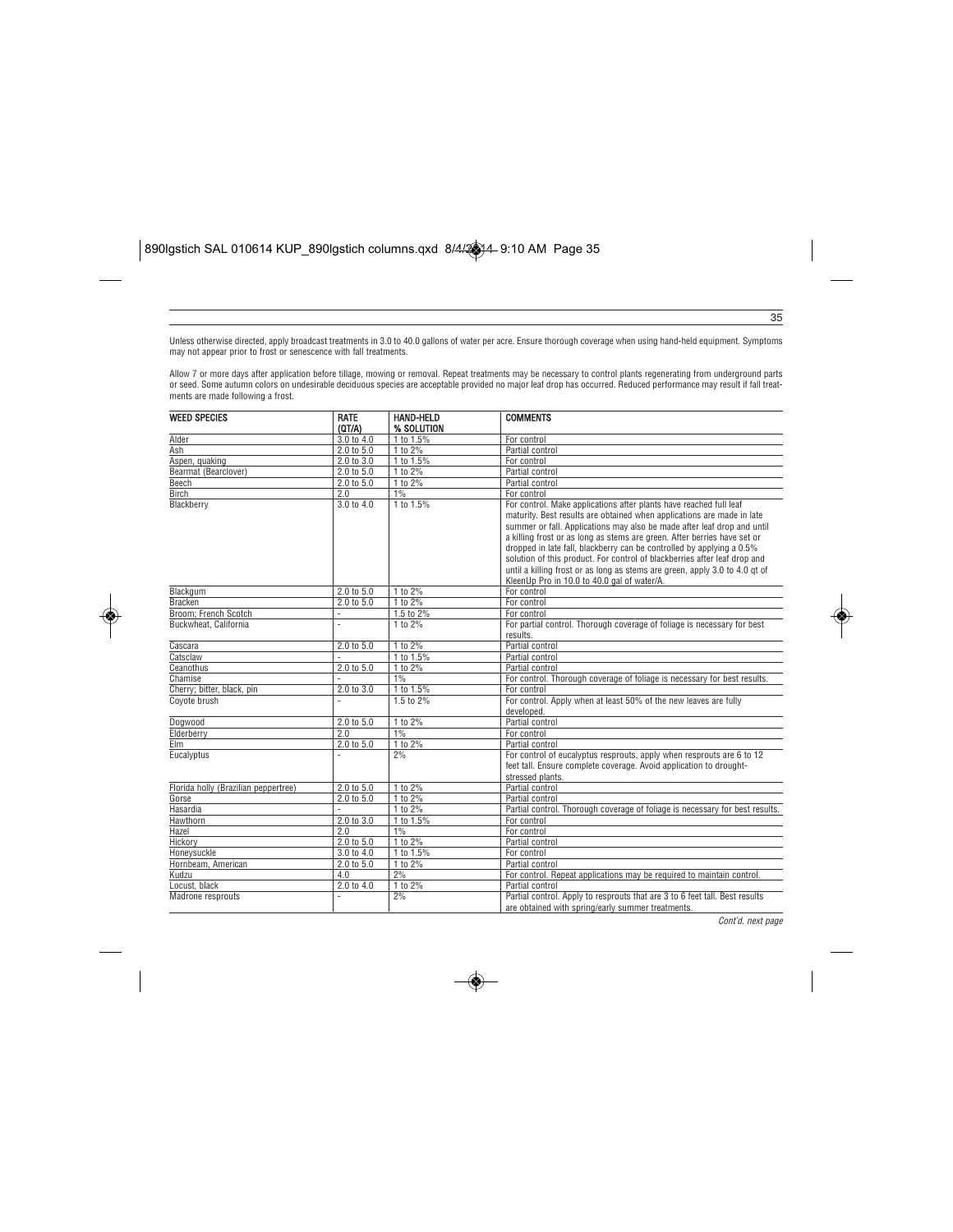$\boxed{\text{890I}\text{g} \text{stich SAL 010614 KUP\_890}\text{I}\text{g} \text{stich columns.} \text{q} \text{xdt } \text{8/4/2} \text{A}^2\text{A}^2\text{B}^2\text{A}^2\text{B}^2\text{A}}$ 

| 36     |  |
|--------|--|
|        |  |
|        |  |
| Woodv  |  |
|        |  |
| WEED : |  |
|        |  |
|        |  |

| <b>WEED SPECIES</b>           | <b>RATE</b><br>(QT/A) | <b>HAND-HELD</b><br>% SOLUTION | <b>COMMENTS</b>                                                                                                                                                   |
|-------------------------------|-----------------------|--------------------------------|-------------------------------------------------------------------------------------------------------------------------------------------------------------------|
| Manzanita                     | 2.0 to 5.0            | 1 to 2%                        | Partial control                                                                                                                                                   |
| Maple, red                    | 2.0 t0 4.0            | 1 to 1.5%                      | For control, apply a 1 to 1.5% solution when at least 50% of the new<br>leaves are fully developed. For partial control, apply 2.0 to 4.0 gt of<br>KleenUp Pro/A. |
| Maple, sugar                  |                       | 1 to 1.5%                      | For control. Apply when at least 50% of the new leaves are fully<br>developed.                                                                                    |
| Monkey flower                 | ä,                    | 1 to 2%                        | Partial control. Thorough coverage of foliage is necessary for best results.                                                                                      |
| Oak; black, white             | 2.0 to 4.0            | 1 to 2%                        | Partial control                                                                                                                                                   |
| Oak, post                     | 3.0 to 4.0            | 1 to 1.5%                      | For control                                                                                                                                                       |
| Oak; northern, pin            |                       | 1 to 1.5%                      | For control. Apply when at least 50% of the new leaves are fully<br>developed.                                                                                    |
| Oak, southern, red            | 2.0 to 3.0            | 1 to 1.5%                      | For control                                                                                                                                                       |
| Persimmon                     | 2.0 to 5.0            | 1 to 2%                        | Partial control                                                                                                                                                   |
| Pine                          | 2.0 to 5.0            | 1 to 2%                        | For control                                                                                                                                                       |
| Poison ivv/Poison oak         | 4.0 to 5.0            | 2%                             | For control. Repeat applications may be required to maintain control.<br>Fall treatments must be applied before leaves lose green color.                          |
| Poplar, yellow                | 2.0 t0 5.0            | 1 to 2%                        | Partial control                                                                                                                                                   |
| Redbud, eastern               | $2.0$ to $5.0$        | 1 to 2%                        | For control                                                                                                                                                       |
| Rose, multiflora              | 2.0                   | $1\%$                          | For control. Treatments should be made prior to leaf deterioration by<br>leaf-eating insects.                                                                     |
| Russian olive                 | 2.0 to 5.0            | 1 to 2%                        | Partial control                                                                                                                                                   |
| Sage, black                   |                       | $1\%$                          | For control. Thorough coverage of foliage is necessary for best results.                                                                                          |
| Sage, white                   | 2.0 to 5.0            | 1 to 2%                        | Partial control                                                                                                                                                   |
| Sage brush, California        |                       | 1%                             | For control. Thorough coverage of foliage is necessary for best results.                                                                                          |
| Salmonberry                   | 2.0                   | 1%                             | For control                                                                                                                                                       |
| Salt-cedar                    | 2.0 to 5.0            | 1 to 2%                        | For control                                                                                                                                                       |
| Sassafras                     | 2.0 t0 5.0            | 1 to 2%                        | Partial control                                                                                                                                                   |
| Sourwood                      | 2.0 t0 5.0            | 1 to 2%                        | Partial control                                                                                                                                                   |
| Sumac; poison, smooth, winged | 2.0 to 4.0            | 1 to 2%                        | Partial control                                                                                                                                                   |
| Sweetgum                      | 2.0 to 3.0            | 1 to 1.5%                      | For control                                                                                                                                                       |
| Swordfern                     | 2.0 to 5.0            | 1 to 2%                        | Partial control                                                                                                                                                   |
| Tallowtree, Chinese           | ä,                    | 1%                             | For control. Thorough coverage of foliage is necessary for best results.                                                                                          |
| Tan oak resprouts             | i,                    | 2%                             | For partial control. Apply to resprouts that are less than 3 to 6 feet tall.<br>Best results are obtained with fall applications.                                 |
| Thimbleberry                  | 2.0                   | 1%                             | For control                                                                                                                                                       |
| Tobacco, tree                 |                       | 1 to 2%                        | Partial control                                                                                                                                                   |
| Trumpetcreeper                | 2.0 to 3.0            | 1 to 1.5%                      | For control                                                                                                                                                       |
| Vine maple                    | 2.0 to 5.0            | 1 to 2%                        | Partial control                                                                                                                                                   |
| Virginia creeper              | 2.0 to 5.0            | 1 to 2%                        | For control                                                                                                                                                       |
| Waxmyrtle, southern           | 2.0 to 5.0            | 1 to 2%                        | Partial control                                                                                                                                                   |
| Willow                        | 3.0                   | 1%                             | For control                                                                                                                                                       |

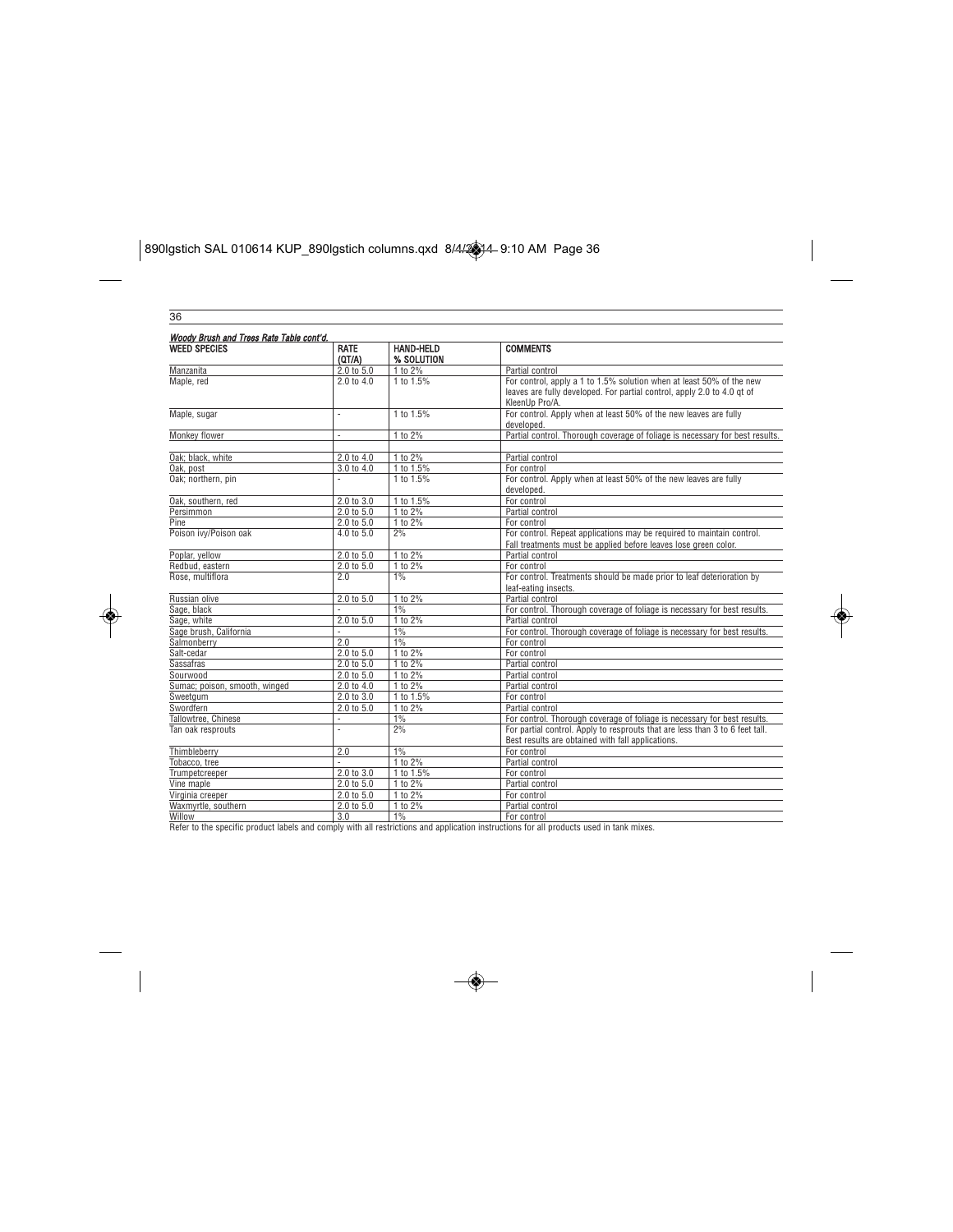## 14.0 STORAGE AND DISPOSAL Do not contaminate water, foodstuffs, feed or seed by storage or disposal. PESTICIDE STORAGE: Store above 10 °F (-12 °C) to keep product from crystallizing. Crystals will settle to the bottom. If allowed to crystallize, place in a warm room 68 °F (20 °C) for several days to redissolve and roll or shake container or recirculate in mini-bulk or bulk container to mix well before using. PESTICIDE DISPOSAL: Wastes resulting from the use of this product that cannot be used or chemically reprocessed should be disposed of in a landfill approved for pesticide disposal or in accordance with applicable Federal, state, or local procedures. Emptied container retains vapor and product residue. Observe all labeled<br>safeguards until container is cleansed, reconditioned, o Container Disposal Nonrefillable container. Do not reuse this container to hold materials other than pesticides or dilute pesticides (rinsate). After emptying and clean-<br>ing, it may be allowable to temporarily hold rinsate

37

able practices in your state. Once cleaned, some agricultural plastic pesticide containers can be taken to a container collection site or picked up for recycling. To find the nearest site, contact your chemical dealer or manufacturer, or contact The Agricultural Container Recycling Council (ACRC) at www.acrecycle.org. Triple rinse or pressure rinse container (or equivalent) promptly after emptying.

**For packages up to 5 gallons: Triple rinse as follows:** Empty the remaining contents into application equipment or a mix tank and drain for 10 seconds after the flow<br>begins to drip. Fill the container 1/4 full with water use or disposal. Drain for 10 seconds after the flow begins to drip. Repeat this procedure two more times. **Pressure rinse as follows:** Empty the remaining con-<br>tents into application equipment or a mix tank and continue t ment or mix tank or collect rinsate for later use or disposal. Insert pressure rinsing nozzle in the side of the container, and rinse at about 40 PSI for at least 30 sec-<br>onds. Drain for 10 seconds after the flow begins to

For packages greater than 5 gallons and less than 56 gallons: Triple rinse as follows: Empty the remaining contents into application equipment or a mix tank. Fill the container 1/4 full with water. Replace and tighten closures. Tip container on its side and forll, ensuring at least one complete revolution, for 30<br>seconds. Stand the container on its end and tip it back and forth seve use or disposal. Repeat this procedure two more times. **Pressure rinse as follows:** Empty the remaining contents into application equipment or a mix tank and con-<br>tinue to drain for 10 seconds after the flow begins to dri posal. Insert pressure rinsing nozzle in the side of the container, and rinse at about 40 PSI for at least 30 seconds. Drain for 10 seconds after the flow begins to drip.

For packages greater than 56 gallons: To clean the container before final disposal, empty the remaining contents from this container into application equipment or mix tank. Fill the container about 10 percent full with water. Agitate vigorously or recirculate water with the pump for 2 minutes. Pour or pump rinsate into appli-<br>cation equipment or rinsate collection system. Repeat thi

**For refillable containers:** Refill this container with pesticide only. Do not reuse this container for any other purpose. Cleaning the container before final disposal is<br>the responsibility of the person disposing of the c empty the remaining contents from this container into application equipment or mix tank. Fill the container about 10 percent full with water. Agitate vigorously or recirculate water with the pump for 2 minutes. Pour or pump rinsate into application equipment or rinsate collection system. Repeat this rinsing procedure two more times.

**Container Disposal: Nonrefillable container.** Do not reuse or refill this container. Completely empty bag into application equipment by shaking and tapping sides<br>and bottom to loosen clinging particles. Offer for recyclin state and local ordinar

#### For help with any spill, leak, fire or exposure involving this material, call day or night CHEMTREC - 1-800-424-9300.

#### 15.0 CONDITIONS OF SALE AND LIMITATION OF WARRANTY AND LIABILITY

BEFORE BUYING OR USING THIS PRODUCT, read the entire Directions for Use and the following Conditions of Sale and Limitation of Warranty and Liability. By buying or using this product, the buyer or user accepts the following Conditions of Sale and Limitation of Warranty and Liability, which no employee or agent of LOVE-LAND PRODUCTS, INC. or the seller is authorized to vary in any way.

Follow the Directions for Use of this product carefully. It is impossible to eliminate all risks inherently associated with the use of this product. Crop or other plant injury,<br>ineffectiveness, or other unintended conseque this product's label, or use of this product contrary to the label instructions, all of which are beyond the control of LOVELAND PRODUCTS, INC. and the seller. The buyer or user of this product assumes all such inherent risks.

Subject to the foregoing inherent risks, LOVELAND PRODUCTS, INC. warrants that this product conforms to the chemical description on the label and is reasonably fit for the purposes stated in the Directions for Use when the product is used in strict accordance with such Directions for Use under normal conditions of use. EXCEPT AS WARRANTED IN THIS LABEL AND TO THE EXTENT CONSISTENT WITH APPLICABLE LAW, THIS PRODUCT IS SOLD "AS IS," AND LOVELAND PRODUCTS, INC.<br>MAKES NO OTHER WARRANTY, EXPRESS OR IMPLIED, INCLUDING BUT NOT LIMITED TO MERCHANTABILI BILITY OF THIS PRODUCT FOR ANY PARTICULAR TRADE USAGE.